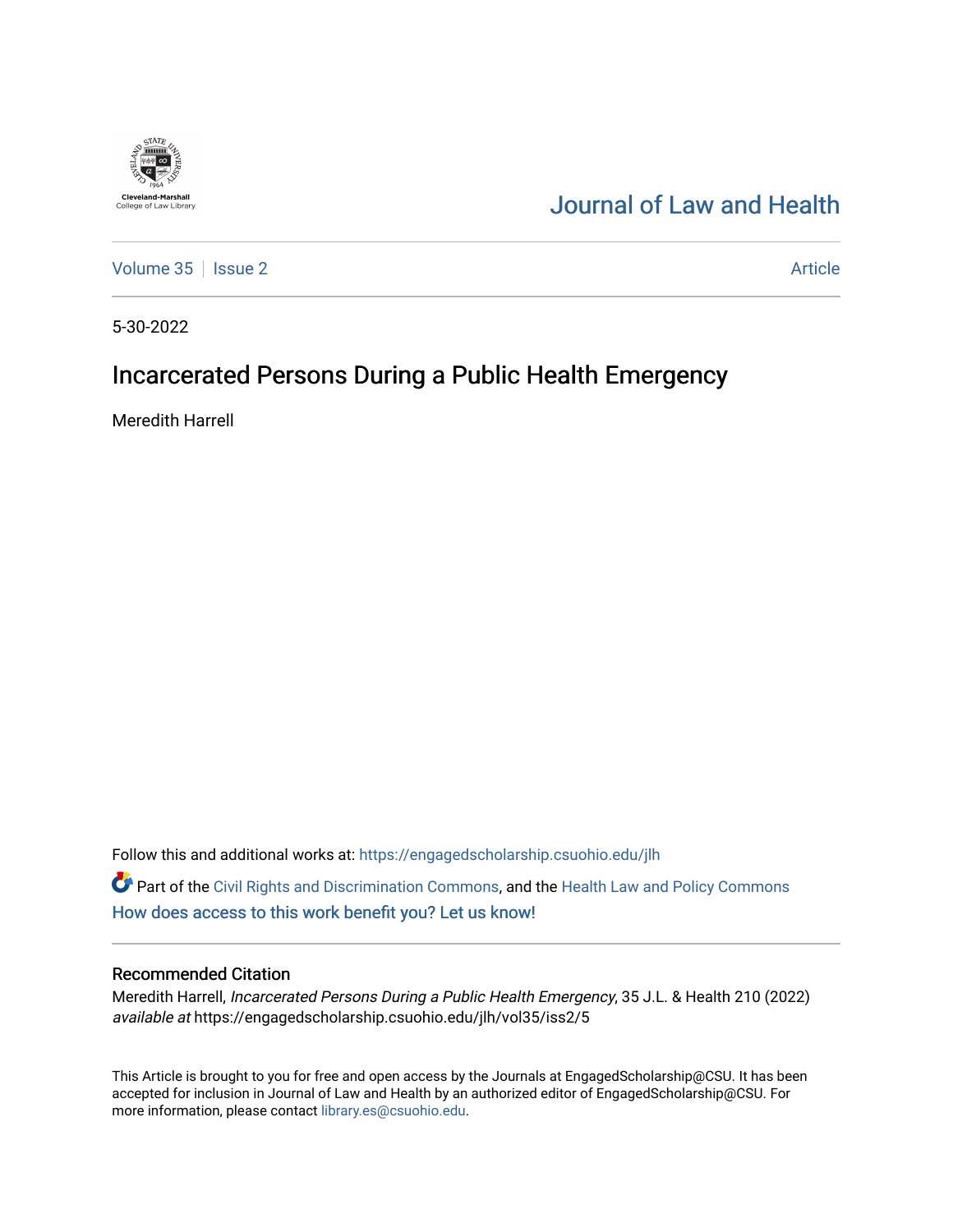*Parens Patriae <sup>1</sup> , Punishment, and Pandemics*: The State's Responsibility for

Incarcerated Persons During a Public Health Emergency

Meredith Harrell<sup>2</sup>

<sup>1</sup> Raymond Chao, *Parens Patriae and the Juvenile Death Penalty*, 21 CHILD.'S LEGAL RTS. J. 21 (2001).

<sup>2</sup> Thanks to Jeff Thaler for his patient help. "*Our chief want in life is somebody who will make us do what we can." —* Ralph Waldo Emerson. Thanks also to Allison Briggs, for her invaluable editing. My greatest appreciation, as always, goes to my son, Cameron.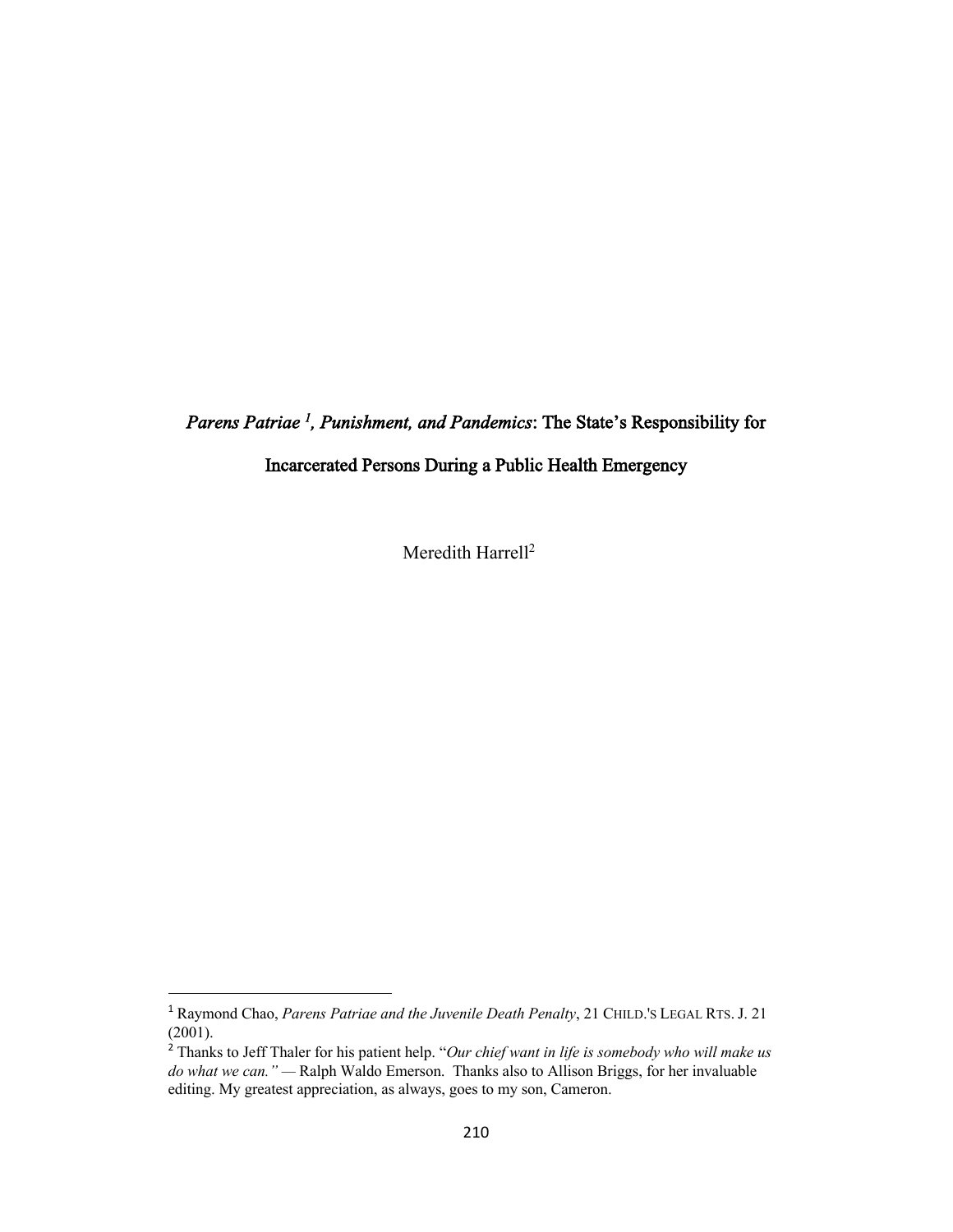## TABLE OF CONTENTS

|              | <b>INTRODUCTION</b>                                   | 212 |
|--------------|-------------------------------------------------------|-----|
| H.           | CONDEMNED TO REPEAT IT: WHAT WENT WRONG IN 2020       | 224 |
| $\mathbf{H}$ | THE RATIONALE FOR STATE PROTECTION AND                |     |
|              | <b>LIABILITY</b>                                      | 241 |
| IV.          | THE PLIGHT OF PRISONERS AND THE UTILITY OF THE EIGHTH |     |
|              | <b>AMENDMENT CLAIMS</b>                               | 252 |
| V.           | 1983 LIABILITY                                        | 268 |
| VI.          | PART VI: CONCLUDING LESSONS FOR THE PARENT            |     |
|              | <b>STATE</b>                                          |     |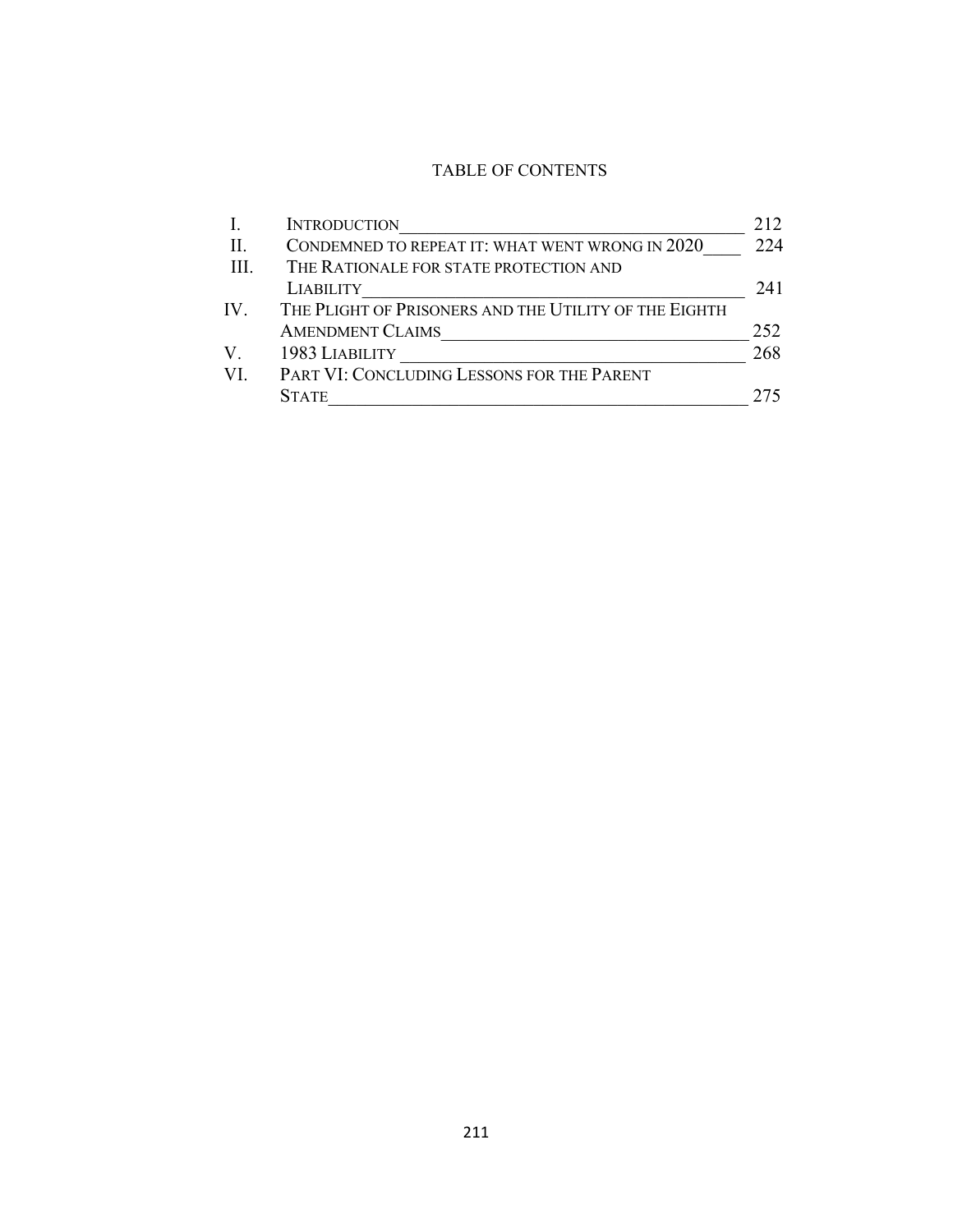## **I. Introduction**

## **"***Remember the Prisoners as if Chained with Them***"**<sup>3</sup>

There are few certainties in life, but one is that there will always be vulnerable, incarcerated persons under the care and protection of the State. Another certainty is infectious disease and the occurrence of pandemics. Cyclical spread of untreatable and incurable illnesses is part of the human condition. The world is now battling SARS-CoV-2, a new coronavirus that causes COVID-19, an illness that as of February 2022 has sickened nearly 412,000,000 people and killed 5,832,227.<sup>4</sup> The United States, with four percent of the world's population, had twenty-seven percent of the world's cases at the beginning of the pandemic.<sup>5</sup> Over two years into the pandemic, the US still has the largest share of COVID-19 cases by far.6 As of February 2022, there have been over 79,300, 000 cases of COVID-19 in the U.S. Almost a million people in this country have died with COVID-19. The U.S. saw an average of 565,156 cases per day and 1,610 deaths per day in the seven- day period that ended January 17, 2022.7 And since the

<sup>3</sup> *Hebrews* 13:3-5 (King James).

<sup>4</sup> *COVID-19 Coronavirus Pandemic*, WORLDOMETER (June 15, 2021), https://www.worldometers.info/coronavirus/.

<sup>5</sup> Scottie Andrew, *The US has 4% of the World's Population but 25% of its Coronavirus Cases*, CNN (June 30, 2020, 7:10 AM), https://www.cnn.com/2020/06/30/health/us-coronavirus-toll-innumbers-june-trnd/index.html.

<sup>6</sup> John Elflein, *Distribution of Coronavirus (COVID-19) Cases Worldwide as of May 17, 2022*, STATISTA (May 17, 2022), https://www.statista.com/statistics/1111696/covid19-cases-percentageby-country/.

<sup>7</sup> *US COVID-19 Cases and Deaths by State,* USAFACTS,

https://usafacts.org/visualizations/coronavirus-covid-19-spread-

map/?utm\_source=usnews&utm\_source=partnership&utm\_campaign=fellowship&utm\_content=li nk, (last visited Jun. 1, 2022).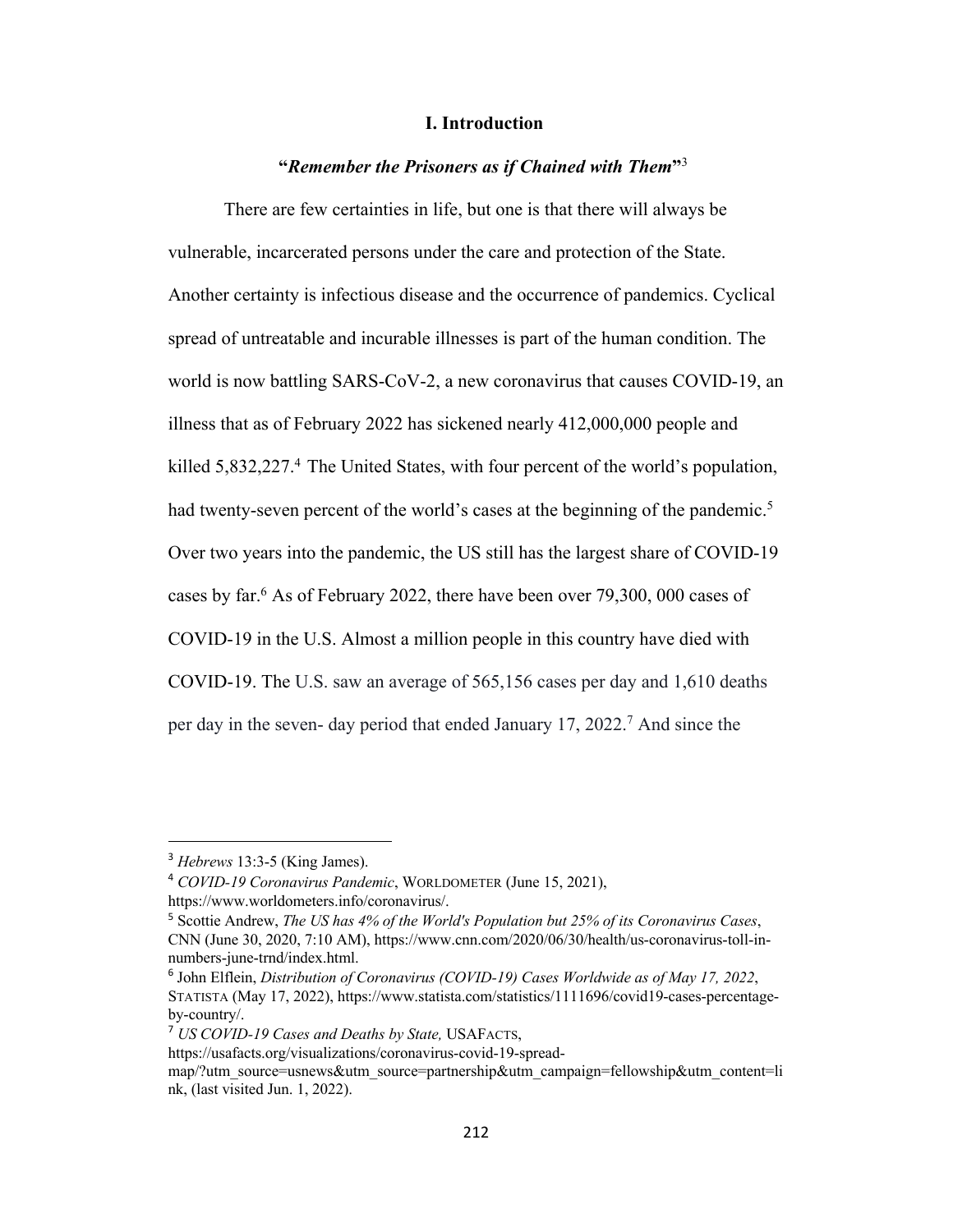advent of at-home rapid test kits, the reported numbers cannot be relied upon to reflect the full disease burden in the  $U.S.^8$ 

COVID-19 is an insidious disease. Most people who contract it will never get severely ill.9 However, a significant number of patients will be debilitated and die.<sup>10</sup> For those who survive, the effects on the body can be long-lasting.<sup>11</sup> Another feature of the illness, and one which informs public health response, is that at least thirty percent of people who carry SARS-co-V-2 do not develop symptoms.<sup>12</sup> The federal government had a critical window to stop the cascade of illness, death, and economic disaster that has occurred as a result of COVID-19.13 However, it did not act fast enough to implement disease prevention strategies, such as distributing protective gear and ventilators to hospitals and guaranteeing supply lines for tests.<sup>14</sup> The United States trusted in a president who reassured the American public on January 22, 2020, "We have it totally under control. It's going to be just fine."15 On March 10, one day before the World Health

<sup>8</sup> *Id.*

<sup>9</sup> *COVID-19, Frequently Asked Questions*, CDC (May 25, 2021), https://www.cdc.gov/coronavirus/2019-

ncov/faq.html?CDC\_AA\_refVal=https%3A%2F%2Fwww.cdc.gov%2Fcoronavirus%2F2019 ncov%2Fdaily-life-coping%2Fshare-facts.html.

<sup>10</sup> DeeDee Stiepan, *Long Term Symptoms, Complications, of COVID-19*, MAYO CLINIC (Aug. 3, 2020), https://newsnetwork.mayoclinic.org/discussion/long-term-symptoms-complications-ofcovid-19/.

<sup>11</sup> *Id.*

<sup>12</sup> Apoorva Mandavilli, *Even Asymptomatic People Carry the Coronavirus in Large Amounts*, N.Y TIMES (Aug. 6, 2020), https://www.nytimes.com/2020/08/06/health/coronavirus-asymptomatictransmission.html.

<sup>13</sup> Nicholas Kristof, *Life and Death in the 'Hot Zone'*, N.Y. TIMES (Apr. 11, 2020), https://www.nytimes.com/2020/04/11/opinion/sunday/coronavirus-hospitals-bronx.html. <sup>14</sup> *Id.*

<sup>15</sup> Rem Rieder, *Trump's Statements About the Coronavirus*, FACTCHECK (Mar. 19, 2020), https://www.factcheck.org/2020/03/trumps-statements-about-the-coronavirus/.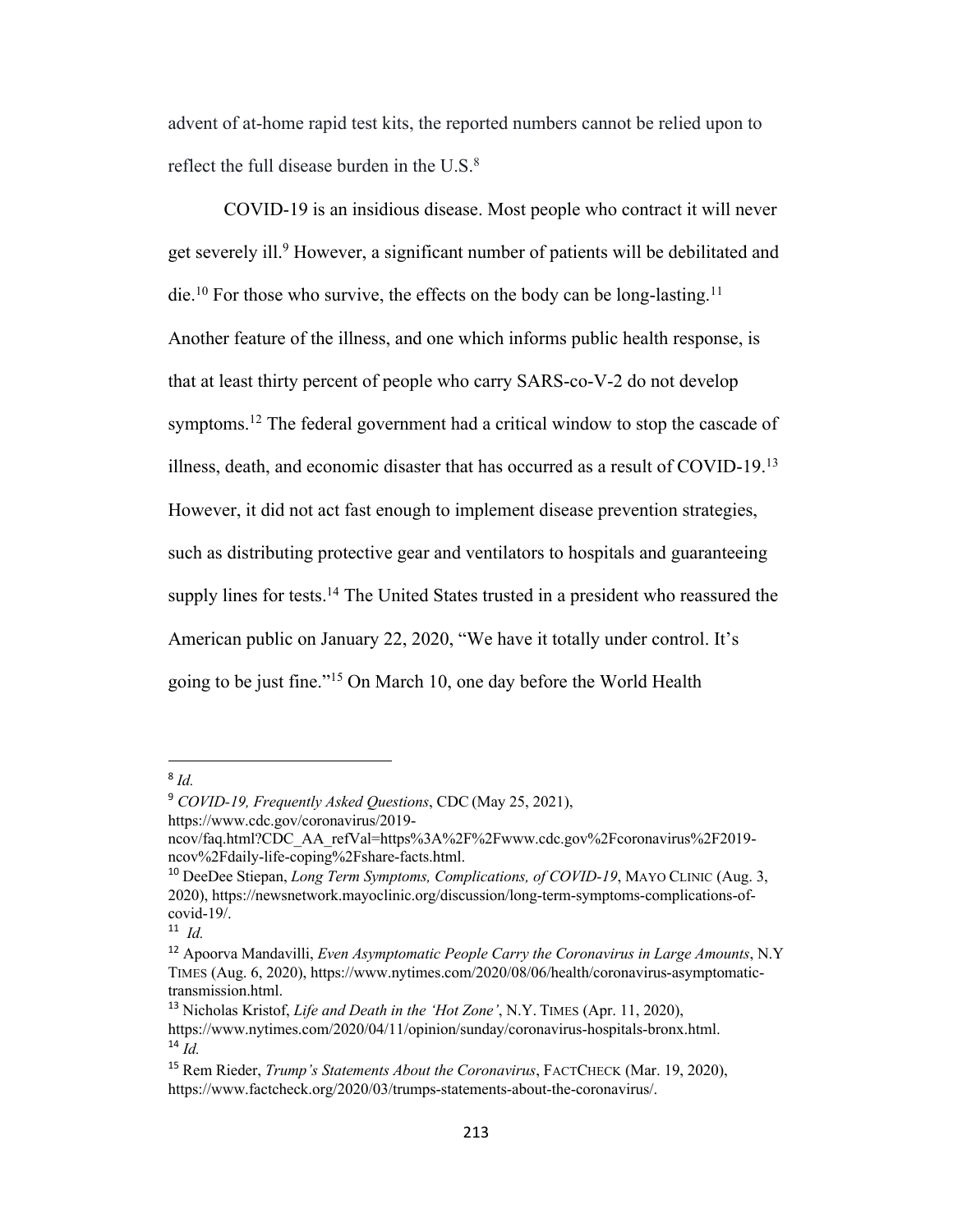Organization declared COVID-19 a global pandemic, President Trump declared, "[W]e're doing a great job with it. Just stay calm and it will go away."<sup>16</sup> By the time states and tribal nations began to take the situation into their own hands, closing non-essential businesses and issuing stay at home orders, COVID-19 had spread like a fire.<sup>17</sup>

Key to preventing the spread of this fire would have been early, widely available testing.18 Instead, tests were only given to extremely ill patients, those who had been exposed to a diagnosed case, and those returning from countries with high infection rates.<sup>19</sup> Testing alone does not contain the disease. However, positive test results are a reliable metric for how cases are spreading.20 Countries that tested early and often—before cases got "out of the barn"<sup>21</sup>—fared better than the U.S. in controlling the disease. $^{22}$ 

<sup>16</sup> *Id.*

<sup>17</sup> Sarah Mervosh, et al., *See Which States and Cities Have Told Residents to Stay at Home*, N.Y. TIMES (Apr. 20, 2020), https://www.nytimes.com/interactive/2020/us/coronavirus-stay-at-homeorder.html.

<sup>18</sup> Tim Mercer & Marc Salit, *Testing at Scale During the COVID-19 Pandemic,* 22 NATURE REVS. GENETICS 415 (2021), https://doi.org/10.1038/s41576-021-00360-w. <sup>19</sup> *Id.*

<sup>20</sup> *Id.*

<sup>21</sup> Clayton Dalton, *Opinion: Early Coronavirus Testing Failures Will Cost Lives*, NPR (Mar. 14, 2020), https://www.npr.org/sections/health-shots/2020/03/14/815727231/opinion-earlycoronavirus-testing-failures-will-cost-lives.

<sup>22</sup> *See generally New Zealand Takes Early and Hard Action to Tackle COVID-19*, WHO (July 15, 2020), https://www.who.int/westernpacific/news-room/feature-stories/item/new-zealand-takesearly-and-hard-action-to-tackle-covid-19; Anthony Kuhn, *South Korea's Drive-Through Testing For Coronavirus Is Fast—And Free*, NPR (Mar. 13, 2020, 1:52 PM),

https://www.npr.org/sections/goatsandsoda/2020/03/13/815441078/south-koreas-drive-throughtesting-for-coronavirus-is-fast-and-free; *Monaco to Use Mass Testing Against COVID-19 Resurgence*, MONACO TRIB. (May 20, 2020), https://www.monaco-

tribune.com/en/2020/05/monaco-to-use-mass-testing-against-covid-19-resurgence/; *Monaco*, WORLDOMETER (June 15, 2021), https://www.worldometers.info/coronavirus/country/monaco/.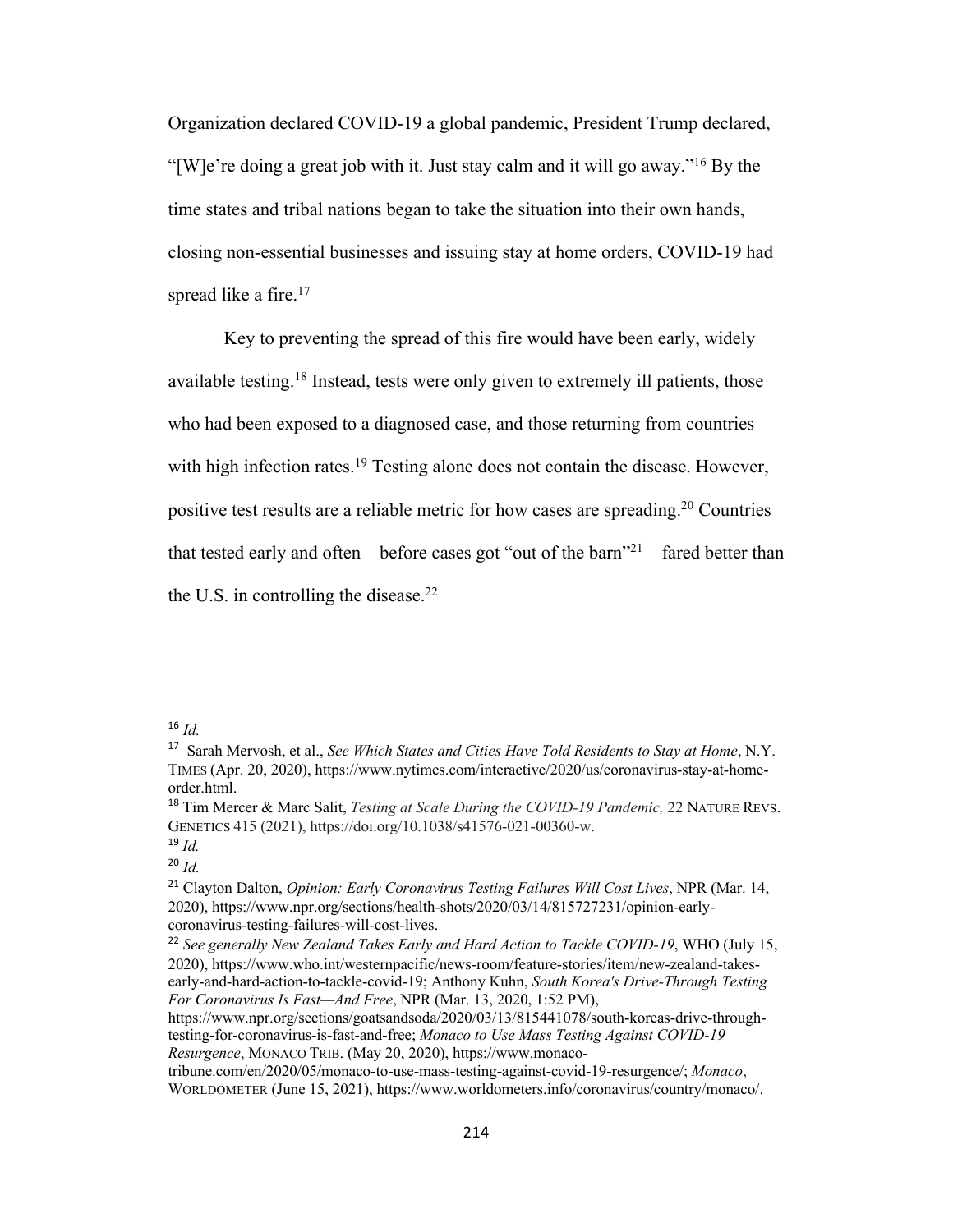The National Center for Disease Control acknowledged in a May 20, 2020 document that both symptomatic and asymptomatic spread is a threat, one deserving "early, strong, and comprehensive."<sup>23</sup> A place where residents can be helpless to prevent the spread of highly infectious disease is congregate living settings. To illustrate the vulnerability of congregate care settings, we look to Maine, where one of the largest outbreaks at the beginning of the pandemic was in a memory care facility with sixty-six residents; fifty-seven staff and residents were infected.<sup>24</sup> The Maine Center for Disease Control (MCDC) stated that the outbreak "illustrate[d] the vital importance of rapid testing...to contain the virus."25 However, the MCDC also said, in regard to why they had not conducted universal testing, "[W]e previously had no reason to believe there were any COVID-positive cases in this community."26 There would have been no need to "believe" if all the residents and staff had been preemptively tested.

Sentinel testing is crucial in other congregate living settings, jails and including prisons.<sup>27</sup> Some facilities have been hit harder than others.<sup>28</sup> In

<sup>23</sup> *COVID-19 Pandemic Planning Scenarios*, CDC (Mar. 19, 2021) [hereinafter *Pandemic Planning*], https://www.cdc.gov/coronavirus/2019-ncov/hcp/planning-scenarios.html.

<sup>24</sup> Sean Murphy, *Cape Memory Care Reels from Virus Case Outbreak*, PORTLAND PRESS HERALD (May 27, 2020), https://www.pressherald.com/2020/05/27/cape-memory-care-reels-from-viruscase-outbreak/.

<sup>25</sup> *Cape Elizabeth Long-term Care Facility Becomes 10th in Maine with a Coronavirus Outbreak*, WGME NEWS (May 22, 2020), https://wgme.com/news/coronavirus/cape-elizabeth-long-termcare-facility-becomes-10th-in-maine-with-a-coronavirus-outbreak. <sup>26</sup> *Id.*

<sup>27</sup> *Surveillance Strategies for COVID-19 Human Infection*, WHO (May 10, 2020), https://apps.who.int/iris/bitstream/handle/10665/332051/WHO-2019-nCoV-National Surveillance-2020.1-eng.pdf?sequence=1&isAllowed=y.

<sup>28</sup> Nancy Rosenbloom & Kyle Virgien, *As Omicron Surges, People in Jail and Detention are More Vulnerable than Ever*, ACLU (Dec. 22, 2021), https://www.aclu.org/news/criminal-lawreform/as-omicron-surges-people-in-jail-and-detention-are-more-vulnerable-than-ever/.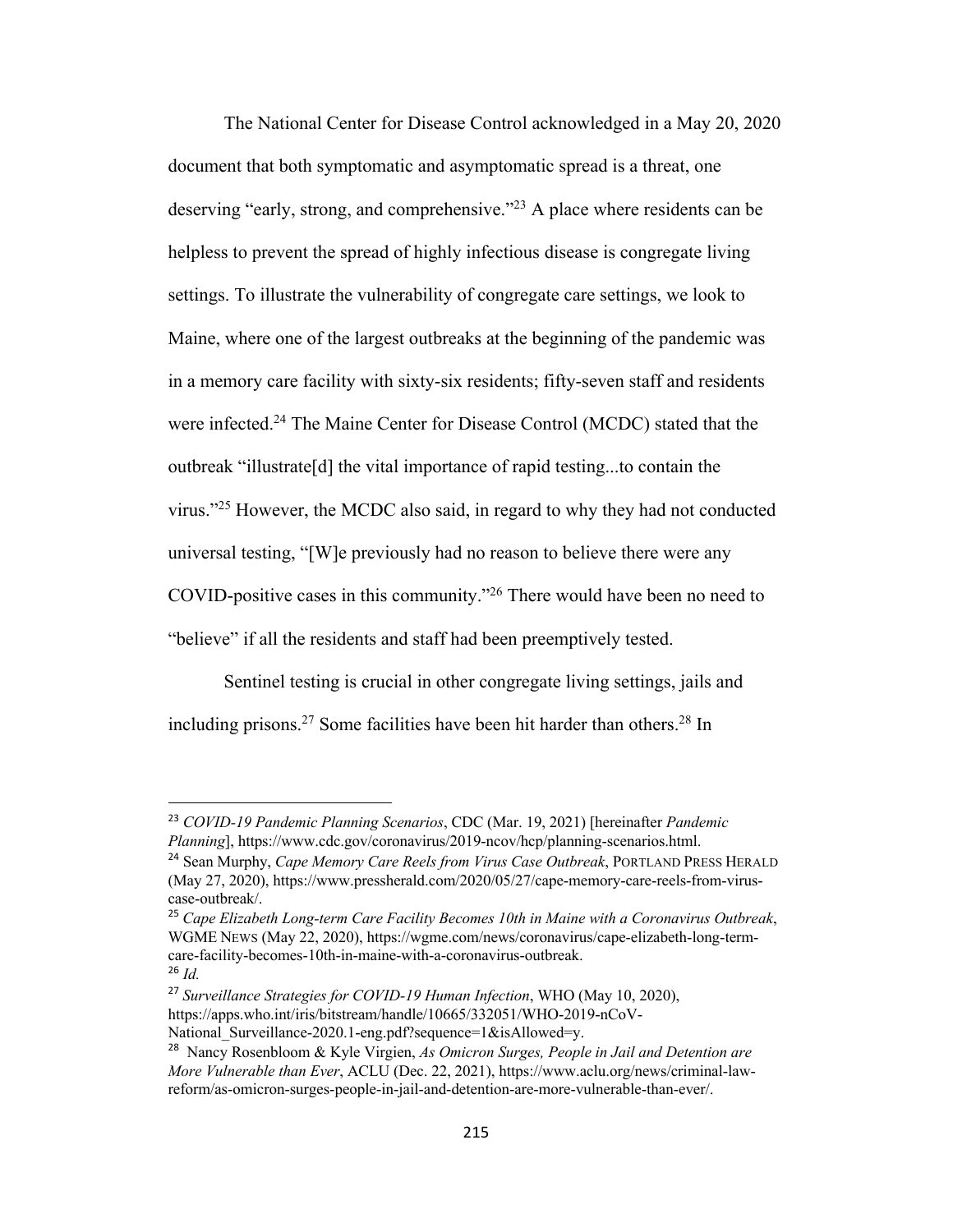Donovan Correctional Facility in San Diego, for example, thirty percent of inmates have contracted COVID-19.29 During an outbreak in December of 2020, eighteen inmates died from COVID-19, three of whom were discovered dead or dying in their beds.<sup>30</sup> Despite CDC guidance to frequently test prisoners, none of the inmates had received a test from the prison before transport to the hospital.<sup>31</sup> By December 2021, half a million people in prison had been infected with the virus that causes COVID-19.32 This figure does not include the cases in jails, Immigrations and Customs Enforcement (ICE) facilities, and juvenile detention centers.33 Early widespread testing would have allowed federal and local governments to mobilize a coordinated and effective response—including a plan tailored for incarcerated persons—instead of letting the pandemic turn into "an American catastrophe. $^{334}$  A year into the pandemic, a number of state prisons continued to refuse to test all their inmates, including some who exhibited symptoms.<sup>35</sup> In June 2021, the CDC issued unequivocal guidance on testing incarcerated and detained persons.<sup>36</sup> In part, this guidance stated that diagnostic

<sup>29</sup> Jill Castellano, *Donovan Deaths: Inmates Died Of COVID-19 While Their Families Were Kept in The Dark*, KPBS (Apr. 9, 2021), https://www.kpbs.org/news/2021/apr/09/donovan-deathsinmates-died-covid-19-while-their-f/.

<sup>30</sup> Jill Castellano & Mary Plummer, *Donovan Deaths: Three Prisoners Found Dead or Dying in Cells*, INEWSOURCE (Apr. 8, 2021), https://inewsource.org/2021/04/08/donovan-deaths-3 prisoners-found-dead-or-dying-in-cells-from-covid-19/.

<sup>31</sup> *Id.*

<sup>32</sup> Alexis Madrigal & Robinson Meyer, *How the Coronavirus Became an American Catastrophe*, B.U. NAT'L EMERGING INFECTIOUS DISEASE LABS (Mar. 21, 2020),

https://www.bu.edu/neidl/2020/03/how-the-coronavirus-became-an-american-catastrophe/.  $\overline{33}$   $\overline{1d}$ .

<sup>34</sup> *Id.*

<sup>35</sup> *Covid Prison Outbreak*, N.Y. TIMES, [hereinafter *Covid Prison Outbreak*],

https://www.nytimes.com/interactive/2021/04/10/us/covid-prison-outbreak.html.

<sup>&</sup>lt;sup>36</sup> Guidance for Correctional & Detention Facilities, CDC (May 3, 2022),

https://www.cdc.gov/coronavirus/2019-ncov/community/correction-detention/testing.html.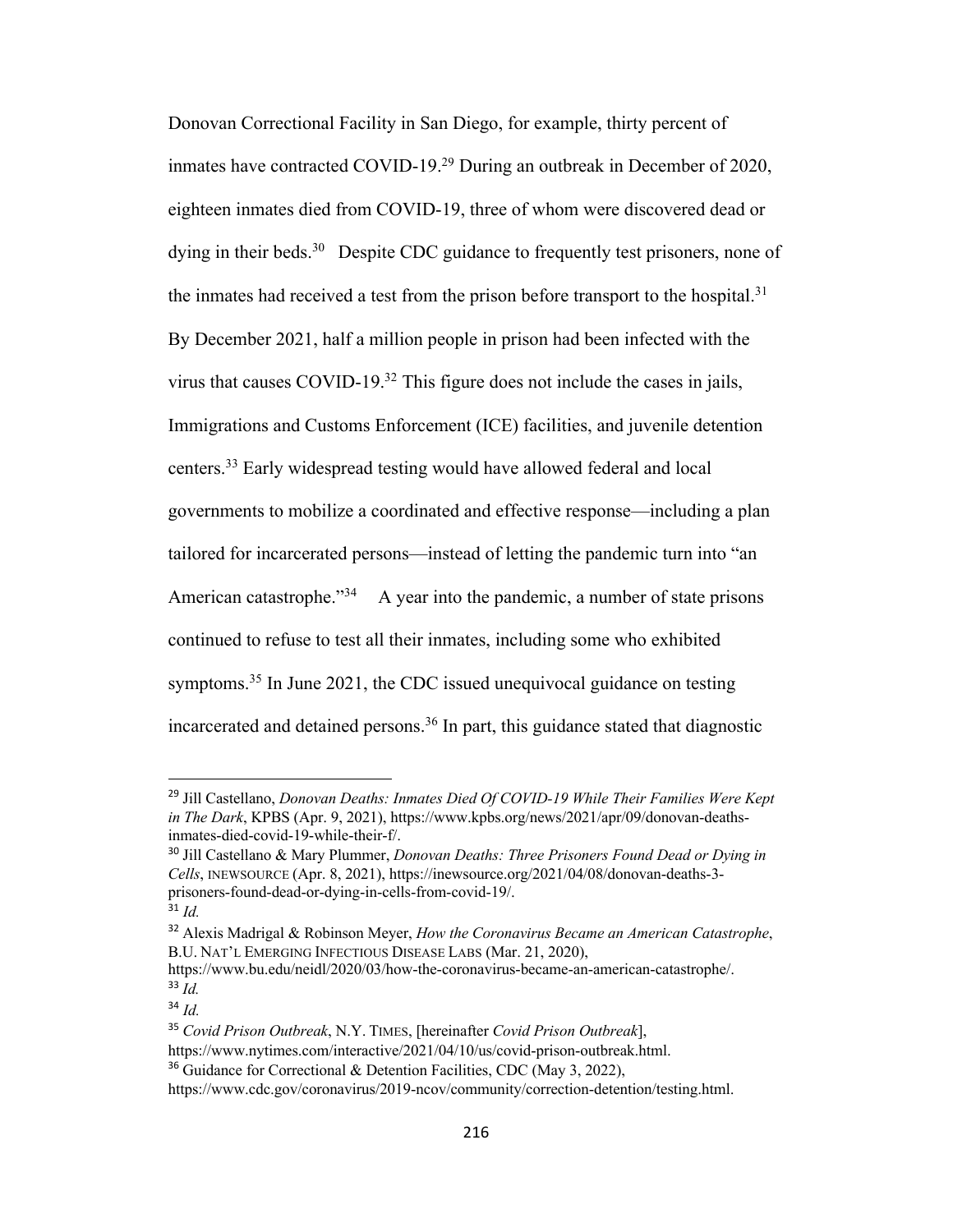and screening testing is part of a comprehensive strategy to prevent the spread of disease.37 Given that, individuals in jails and prisons should have been offered regular testing.

Among the most vulnerable to the virus are wards of the state, who have no autonomy to protect themselves. The largest population of state wards is persons incarcerated in jails and prisons. Almost 2.2 million people are being held in jails and prisons in the United States, its territories, and Indian Country, 10,000 of whom are under the age of 18.38 Jails and prisons have been categorized as "infectious disease incubators"39 whose powerless occupants fall ill and die in large numbers because of close living conditions and absent or inadequate COVID-19 protections and disease management. 500,000 people who are jailed have not been convicted of a crime.<sup>40</sup> Yet, they too must confront this deadly illness in crowded communal settings. The case of Cook County Jail in Chicago is illustrative. As of July 1, 2020, 778 inmates had tested positive.<sup>41</sup> Additionally, 362 staff in the jail had contracted COVID-19.42 A year into the pandemic, prison

<sup>37</sup> *Id.*

<sup>38</sup> Wendy Sawyer & Pete Wagner, *Mass Incarceration: The Whole Pie 2020* (March 24, 2020), https://www.prisonpolicy.org/reports/pie2020.html; Drew Kann, 5 Facts Behind America's High Incarceration Rate, CNN (Apr. 21, 2019, 3:50 PM), https://www.cnn.com/2018/06/28/us/massincarceration-five-key-facts/index.html.

<sup>39</sup> Bill Chappell, *Crowded U.S. Jails Drove Millions of COVID-19 Cases, A New Study Says*, NPR (Sept. 2, 2021, 11:00 AM), https://www.npr.org/2021/09/02/1033326204/crowded-jails-drovemillions-of-covid-19-cases-a-new-study-says.

<sup>40</sup> Roni Caryn Rabin, *Prisons are COVID-19 Hotbeds. When Should Inmates Get the Vaccine?*, N.Y. Times (Nov. 30, 2020), https://www.nytimes.com/2020/11/30/health/coronavirus-vaccineprisons.html.

<sup>41</sup> Michael Ollove, *How COVID-19 in Jails and Prisons Threatens Nearby Communities*, PEW CHARITABLE TRS. (July 1, 2020), https://www.pewtrusts.org/en/research-andanalysis/blogs/stateline/2020/07/01/how-covid-19-in-jails-and-prisons-threatens-nearby-

communities.

 $42$  *Id.*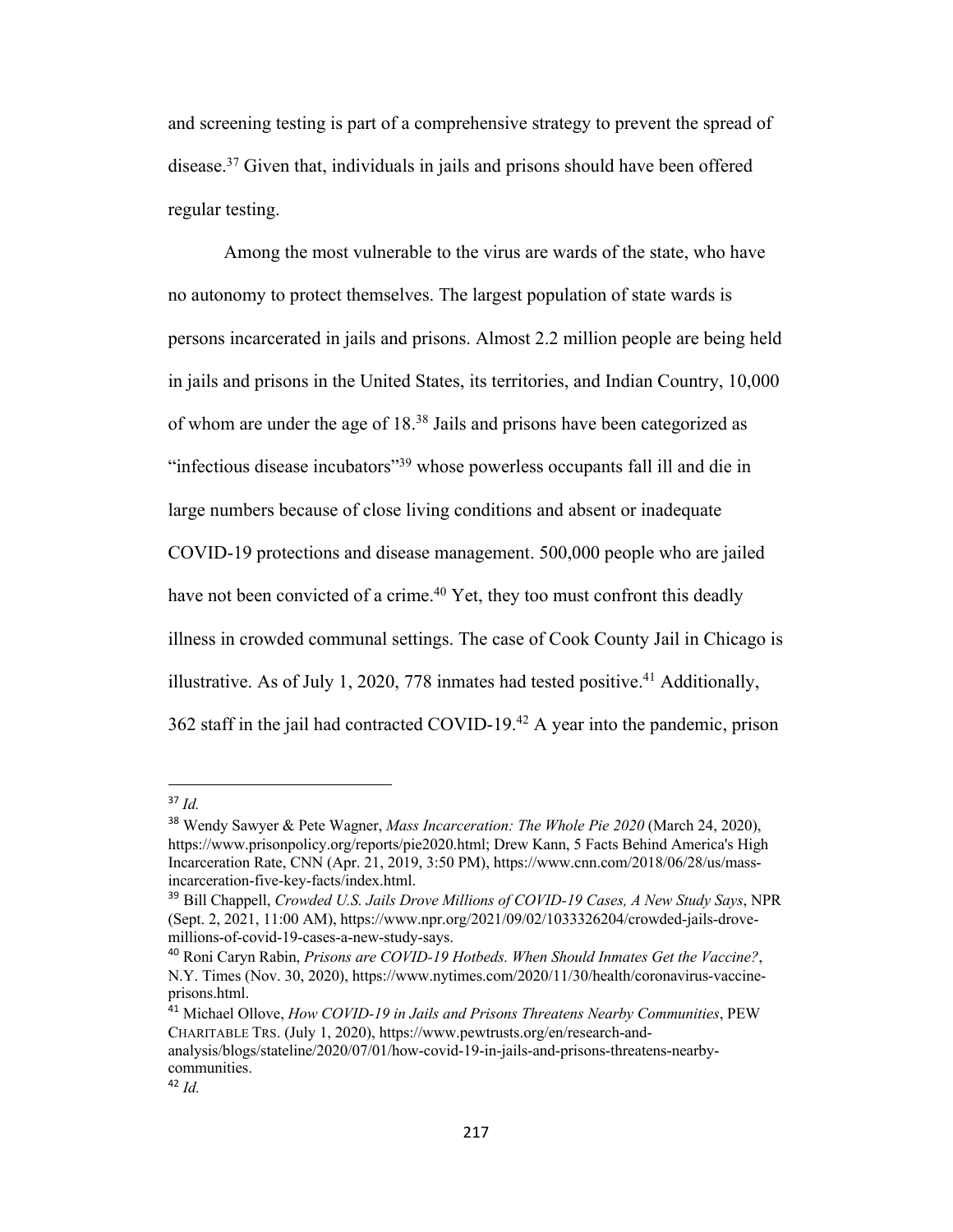outbreaks were still occurring, some with a tremendous toll: a prison in Utah fought an outbreak of 1,545 cases (94% of these cases in inmates) that, as of March 2, 2021, has left thirty-one inmates hospitalized and twelve dead.<sup>43</sup> Although vaccinations have increased the chances of surviving a COVID-19 infection, in some jail and prisons populations are still succumbing to COVID-19 in shockingly high numbers. For example, in early January of 2022, sixty-five percent of the inmates at the federal corrections complex in Yazoo City, Missouri contracted COVID-19.44

As of April 2021, thirty-four out of a hundred jailed and imprisoned persons have contracted COVID-1945 (more than 661,000 cases in jails and prisons),  $46$  as compared to nine cases out of every one hundred in the U.S. generally.47 As of January 2022, more than 2,750 incarcerated persons in prisons have died of COVID-19.<sup>48</sup> Figures for jails are harder to come by, as there are only three jurisdictions where a state agency collects and resorts information about COVID-19 in jails.<sup>49</sup> Death tolls in this population are considered to be a "vast undercount" according to the former chief medical officer at Riker's

<sup>43</sup> Mary Van Beusekom, *Studies Detail Large COVID Outbreaks at US Prisons, Jails*, CTR. INFECTIOUS DISEASE RSCH. & POL'Y (Apr. 5, 2021), https://www.cidrap.umn.edu/newsperspective/2021/04/studies-detail-large-covid-outbreaks-us-prisons-jails.

<sup>44</sup> *Covid Behind Bars Data Project*, UCLA L., https://uclacovidbehindbars.org/, (last visited Jun. 1, 2022).

<sup>45</sup> *Covid-19: Infections Among U.S. Prisoners Have Been Triple Those of Other Americans*, N.Y. TIMES (Apr. 19, 2021), https://www.nytimes.com/live/2021/04/10/world/covid-vaccinecoronavirus-cases.

<sup>46</sup> *Coronavirus in the U.S.: Latest Map and Case Count*, N.Y. TIMES (Apr. 16, 2021, 7:51 AM), https://eji.org/wp-content/uploads/2021/04/04-16-21-Coronavirus-in-the-U.S.\_-Latest-Map-and-Case-Count-The-New-York-Times.pdf.

<sup>47</sup> *Covid Prison Outbreak*, *supra* note 35.

<sup>48</sup> COVID PRISON PROJECT, https://covidprisonproject.com/, (last visited Jun. 1, 2022).

<sup>49</sup> UCLA L., *supra* note 44.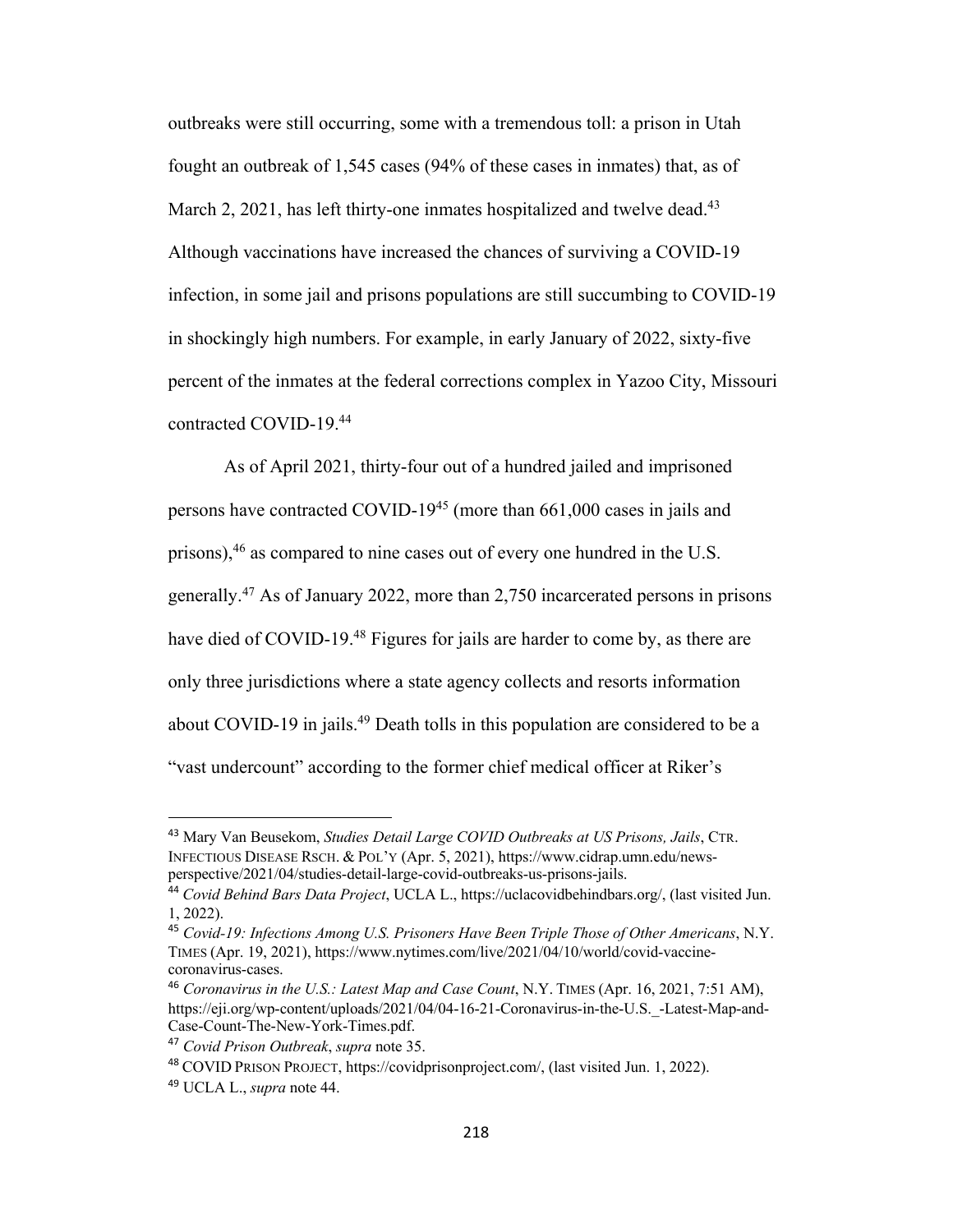Island.<sup>50</sup> Some prisons, such as California's notorious San Quentin – where three quarters of the 3,300 inmates and 227 staff members had tested positive as of August 2020<sup>51</sup> became deadly warehouses of infection in the first year of the pandemic. This was an echo of the outbreak of influenza at the facility in 1918.<sup>52</sup> One hundred years later, its prisoners are still not protected from deadly disease. Officials at San Quentin have been fined for not providing soap, running water, masks, COVID-19 testing, contact tracing, protective gear for staff, or referrals of sick staff to doctors.<sup>53</sup> In November 2021, Marin County Superior Court found that the prison's mismanagement, including the practice of keeping two persons housed in one cell, amounted to cruel and unusual punishment. Despite this, Judge Geoffrey Howard denied the petition of inmates asking that the prison be ordered to provide more distance among persons incarcerated there. Judge Howard reasoned that vaccinations "…substantially reduce the danger posed by COVID-19 within the prison." While vaccines reduce risk, unfortunately for the residents of San Quentin and other facilities, "…vaccination alone will not be enough to stop carceral outbreaks."54 Judge Howard went on to acknowledge the

<sup>50</sup> Beth Schwartzapfel et al., *1 in 5 Prisoners in the U.S. Has Had COVID-19*, MARSHALL PROJECT (Dec. 18, 2020), https://www.themarshallproject.org/2020/12/18/1-in-5-prisoners-in-theu-s-has-had-covid-19.

<sup>51</sup> Richard Winton, *San Quentin Prison is Fined \$421,880 Over Deadly COVID-19 Conditions; 28 Inmates and an Officer Died*, L.A. TIMES (Feb. 5, 2021 10:40 AM),

https://www.latimes.com/california/story/2021-02-05/san-quentin-prison-receives-mega-fine-overdeadly-conditions-from-cal-osha.

<sup>52</sup> L.L. Stanley, *Influenza at San Quentin Prison, California*, 34 PUB. HEALTH REP. 996, 996 (1919).

<sup>53</sup> Winton, *supra* note 51.

<sup>54</sup> Benjamin A. Barsky et al., *Vaccination plus Declaration – Stopping COVID-19 in Jails and Prisons*, NEW ENGLAND J. MED. (Mar. 3, 2021),

https://www.nejm.org/doi/full/10.1056/NEJMp2100609.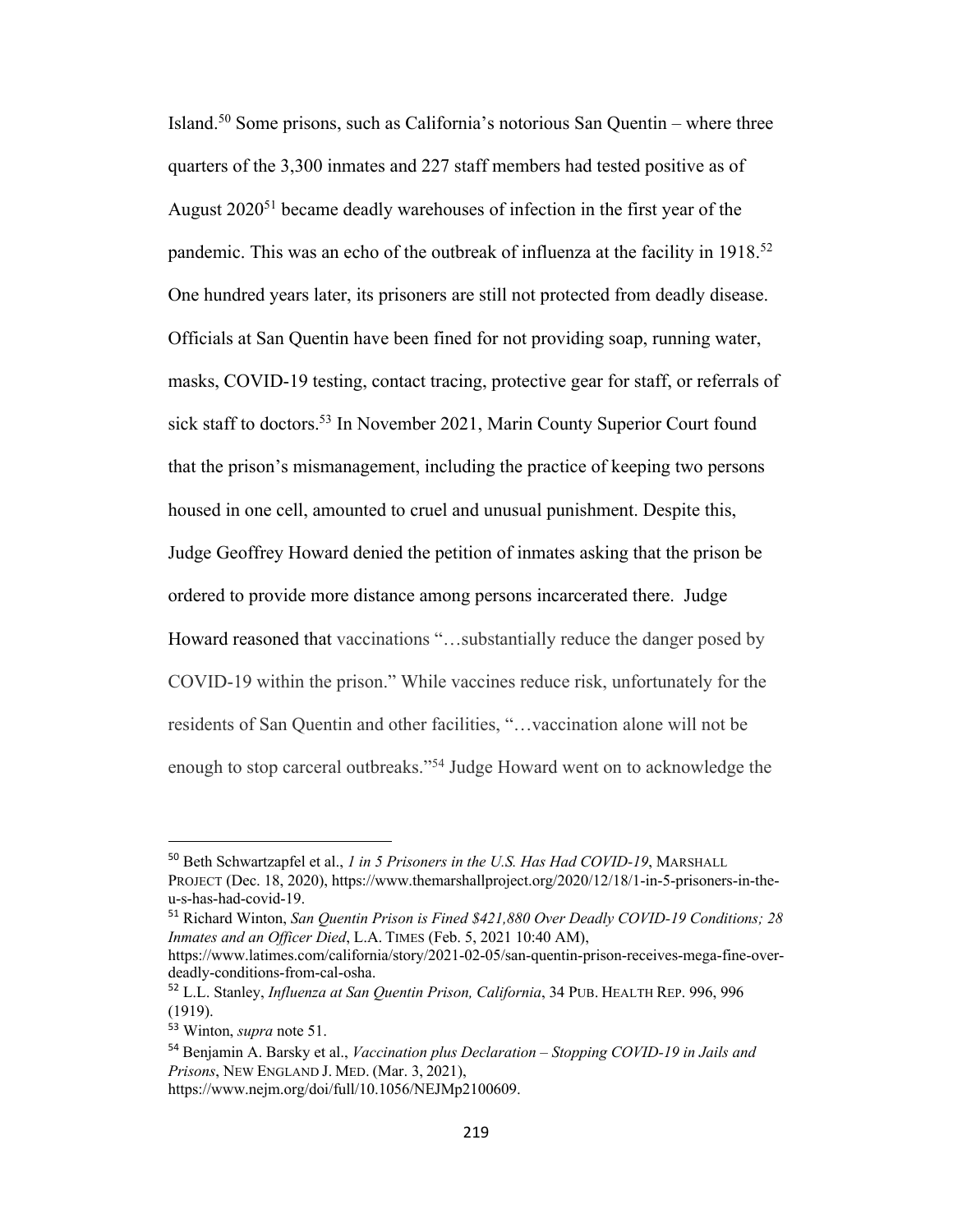risk, while still … " substantial and serious, may well not exceed contemporary standards of decency."55 Three hundred and thirty-five inmates at San Quentin contracted COVID-19 in the two weeks ending on January 25, 2022.<sup>56</sup> Still the prison not only continues to force two men to share a four by nine-foot living space, it has also increased the prison population from 2,418 in May 2021 to about  $3,092$  in January  $2022$ .<sup>57</sup> These actions certainly exceed contemporary standards of decency. "It has long been said that a society's worth can be judged by taking stock of its prisons," observed Justice Sotomayor when the Supreme Court refused to prevent at-risk inmates in Ohio from being transferred to protect them from the virus.<sup>58</sup> "This is all the truer in a pandemic, where inmates have been rendered . . . powerless to protect themselves . . . ."59

Further, complicating the care and protection of these defenseless individuals is the fact that the health of jailees and inmates is closely tied to the public health of the free community.<sup>60</sup> This is because detained and incarcerated persons, corrections officers, medical staff, contractors, clergy, social workers,

<sup>55</sup> *Marin County Judge Tentatively Rejects Cutting Inmate Crowding at San Quentin, Criticizes Officials Over COVID Outbreak*, CBS BAY AREA (Oct. 15, 2021 10:21 PM),

https://sanfrancisco.cbslocal.com/2021/10/15/marin-county-judge-tentatively-rejects-cuttinginmate-crowding-san-quentin/.

<sup>56</sup> Juan Moreno Haines, *Op-Ed: We Pleaded for Social Distancing Here in San Quentin. The State Refused, and Now COVID is Raging*, L.A. TIMES (Jan. 28, 2022 6:00 AM),

https://www.latimes.com/opinion/story/2022-01-28/covid-prison-san-quentin-ruling. <sup>57</sup> *Id.*

<sup>58</sup> Valentine v. Collier, 140 S.Ct. 1598 (2020).

<sup>59</sup> *Id.*

<sup>60</sup> Eric Reinhart & Daniel L. Chen, *Association of Jail Decarceration and Anticontagion Policies with COVID-19 Case Growth Rates in U.S. Counties*, JAMA NETWORK (Sept. 2, 2021), https://jamanetwork.com/journals/jamanetworkopen/fullarticle/2783680?utm\_source=For\_The\_M edia&utm\_medium=referral&utm\_campaign=ftm\_links&utm\_term=090221.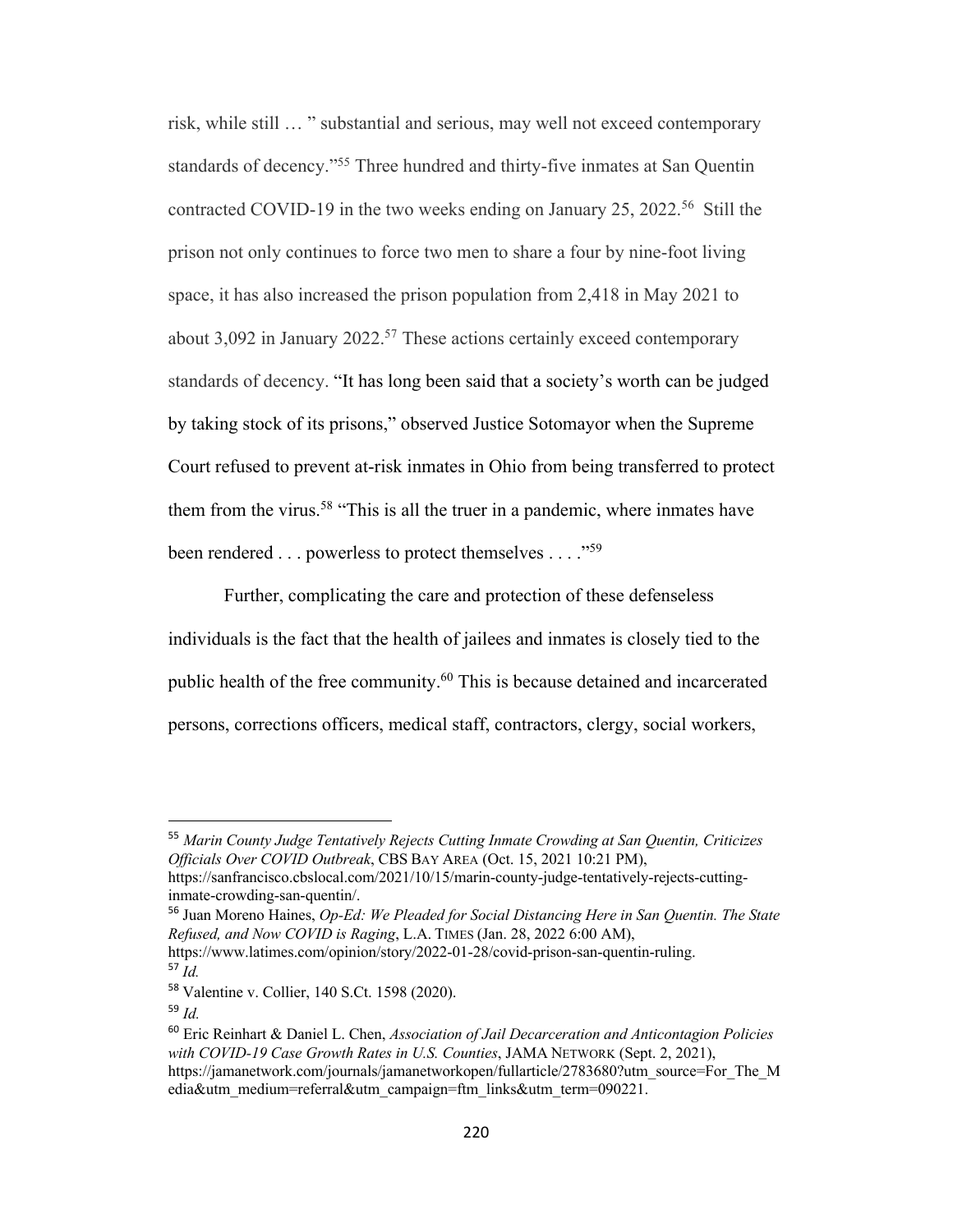and family visitors move back and forth.<sup>61</sup> Fifty-five percent of the jail population in the U.S. turns over each week.<sup>62</sup> This is one of the reasons why compiling upto-date information regarding jails is like chasing a drop of mercury. Jail "churn" has created problems since the beginning of the pandemic. In Cook County, in June 2020, one out of every six COVID-19 cases in Illinois was traced back to a contact at Cook County Jail.<sup>63</sup> The wave of COVID-19 infections that tore through San Quentin in August 2020 was started by a transfer of 122 untested inmates, fifteen of whom were ill with the disease, from the California Institution for Men in Chino.<sup>64</sup> This is the same way that flu was brought to San Quentin in April 1918.65

Ultimately, since 2020, not much has changed to protect incarcerated persons. As the pandemic progressed, access to COVID-19 testing greatly increased and some prisoners were released.<sup>66</sup> But these measures were not nearly sufficient. By April 2021, there were 1,400 new cases of COVID-19 among incarcerated persons each day  $67$  and as of February 2022, there have been

<sup>61</sup> *Id.*

<sup>62</sup> *Id.*

<sup>63</sup> Matt Masterson, *Report: 1 in 6 Chicago COVID-19 Cases Can Be Tied to Cook County Jail*, WTTW (June 4, 2020, 6:33 PM), https://news.wttw.com/2020/06/04/report-1-6-chicago-covid-19 cases-can-be-tied-cook-county-jail.

<sup>64</sup> Don Thompson, *California Prison Officials Blasted for Coronavirus Outbreak; Transfer of Inmates from Chino Criticized*, DAILY BULL. (July 2, 2020, 3:55 PM),

https://www.dailybulletin.com/2020/07/01/california-officials-blasted-for-prison-coronavirusoutbreak.

<sup>65</sup> Stanley, *supra* note 52.

<sup>66</sup> Meghan Peterson et. al, *Uneven Rollout of Vaccines in United States Prisons*, HEALTH AFFS. BLOG (Apr. 15, 2021),

https://www.healthaffairs.org/do/10.1377/forefront.20210413.559579/full/.

<sup>67</sup> *COVID's Impact on People in Prison*, EQUAL JUST. INITIATIVE (Apr. 16, 2021), https://eji.org/news/covid-19s-impact-on-people-in-prison/.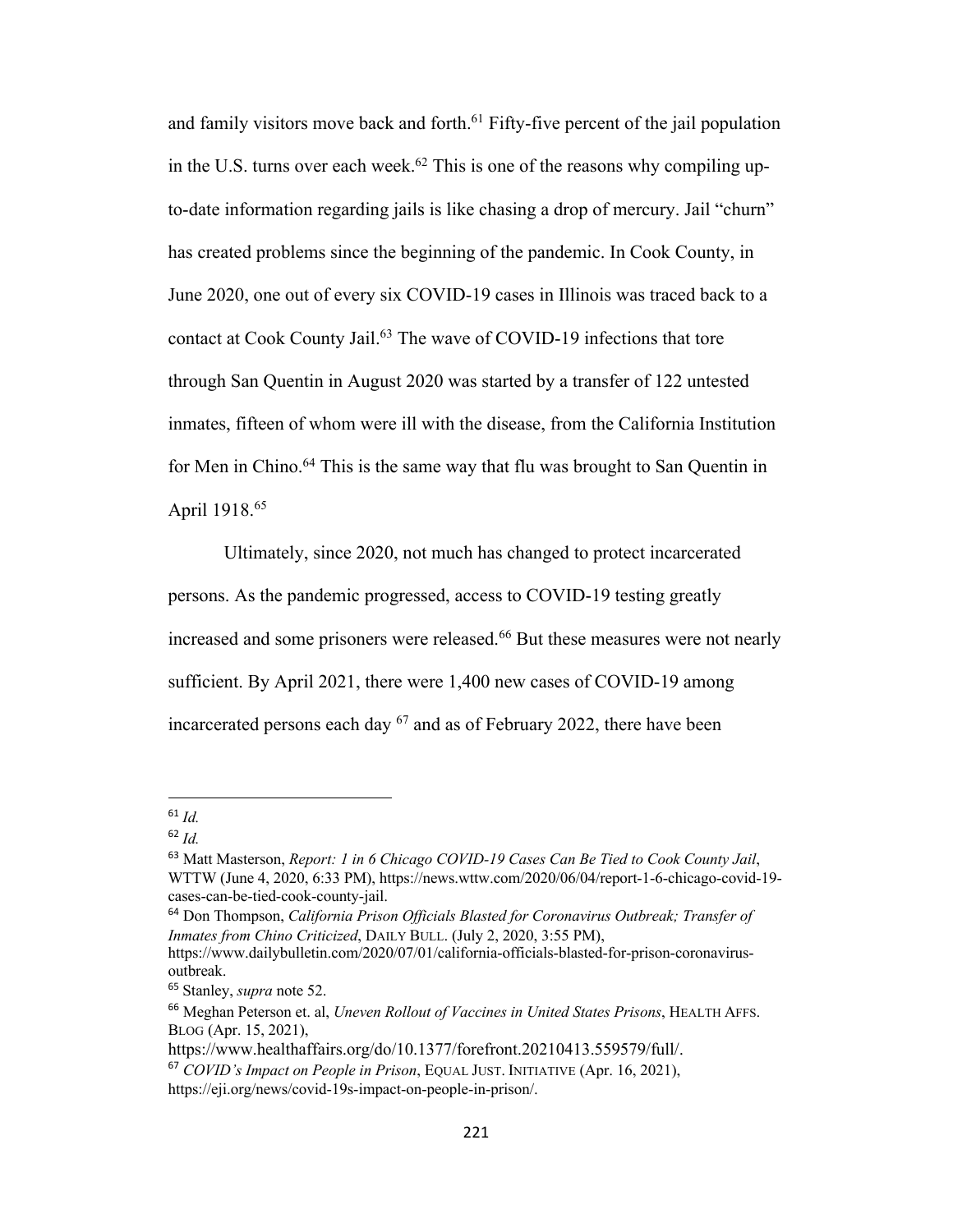562,000 cases of COVID-19 just in the twenty-eight prisons that report this data.<sup>68</sup> Because many facilities have declined to update their COVID-19 morbidity and mortality statistics on public dashboards, the number of cases for prisons is higher.<sup>69</sup> Despite the fact that many more incarcerated persons are being given COVID-19 vaccines, jails and prisons are still not voluntarily prioritized by federal or state governments in vaccine distribution schemes anywhere but California.70 As of April 2021, fewer than twenty percent of state and federal prisoners had been vaccinated.71 And it is estimated that, seven months after vaccines became available, only half of all prisoners have received a vaccine.<sup>72</sup>

In a pandemic such as COVID-19, what measures must a state take to promote the safety of detained and incarcerated persons? Is it enough to rely on jail and prison officials to decide what precautions to implement? Is the state relieved of liability if inmates with underlying illnesses are furloughed or transferred? Does a state have to act more broadly in the wider community to protect people who have no choice but to wait to fall sick and possibly die within their institutions?

<sup>68</sup> COVID PRISON PROJECT, *supra* note 48.

<sup>69</sup> Michael Ollove, Some States are Cloaking Prison COVID Data, PEW CHARITABLE TRS. (Oct. 27, 2021), https://www.pewtrusts.org/en/research-and-analysis/blogs/stateline/2021/10/27/somestates-are-cloaking-prison-covid-data.

<sup>70</sup> Marisa Fernandez, *Most States Aren't Prioritizing Prisons for COVID Vaccines*, AXIOS (Mar. 1, 2021), https://www.axios.com/most-states-arent-prioritizing-prisons-for-covid-vaccines-5c16cddb-7557-43d4-9750-994c896a6d2d.html.

<sup>71</sup> Katie Park et al., *As States Expand COVID-19 Vaccines, Prisoners Still Lack Access*, NEWS CTR. ME. (Apr. 6, 2021, 7:15 AM),

https://www.newscentermaine.com/article/news/health/coronavirus/vaccine/states-expandvaccines-prisoners-lack-access/507-eae62fca-38aa-4576-9c4d-bedd56ca195b.

<sup>72</sup> Tiana Herring & Emily Widra, *Just Over Half of Incarcerated People Are Vaccinated, Despite Being Locked in COVID-19 Epicenters,* PRISON POL'Y INITIATIVE (May 18, 2021), https://www.prisonpolicy.org/blog/2021/05/18/vaccinationrates/.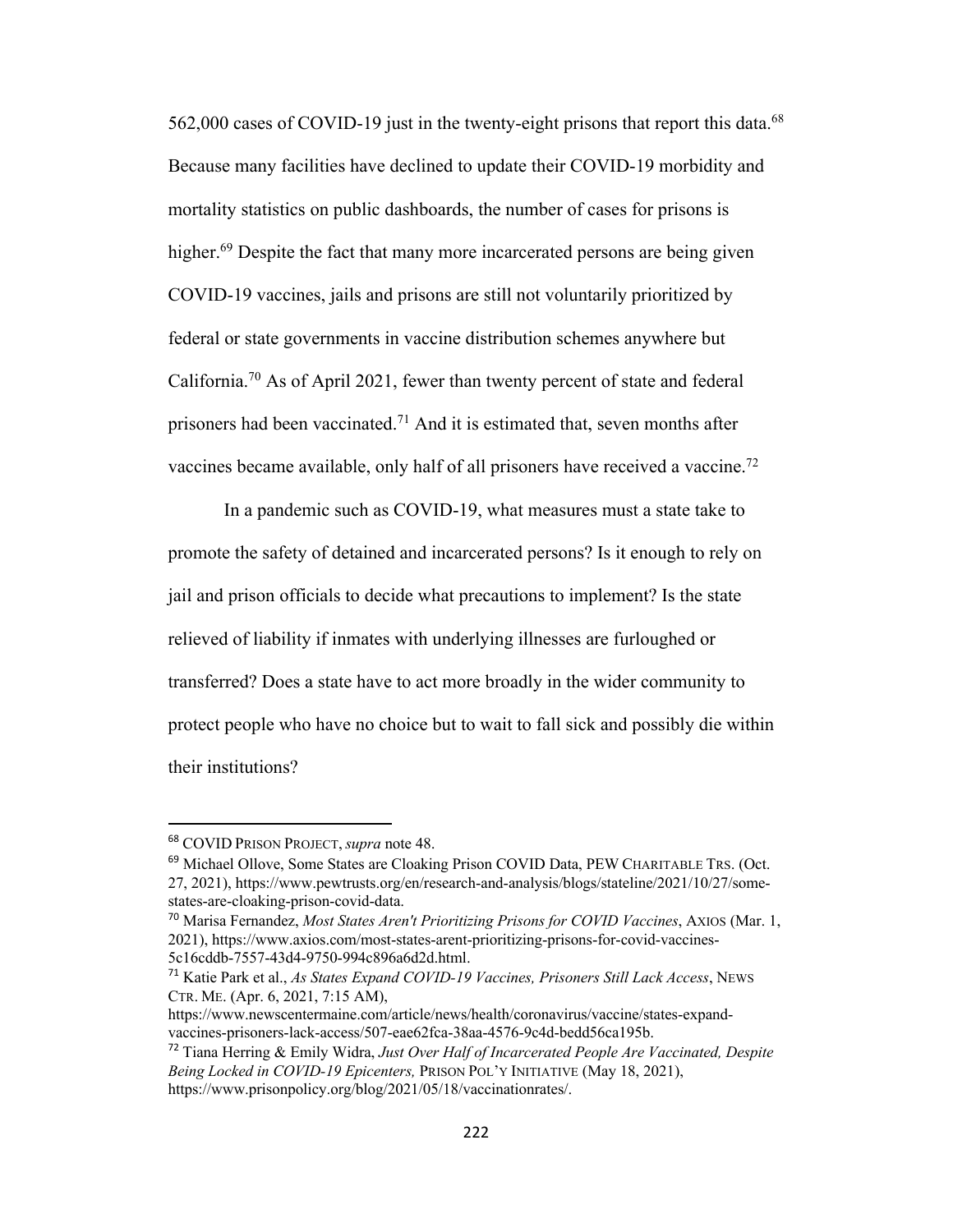A typical analysis of the issues does not apply in a pandemic: During a public health emergency, the analysis shifts to take into consideration the unique circumstances of the crisis. Actions that will mitigate risk are of paramount importance, practically and legally. These include providing masks and soap; vaccinating staff, detainees, and inmates; slowing the movement of persons in and out of facilities; keeping individuals apart from one another; and testing incarcerated persons regularly. Courts have made it clear that jail and prison officials are obligated to implement COVID-19 precautions to protect persons in their care.

The Eighth Amendment of the U.S. Constitution forbids "cruel and unusual punishments[.]"<sup>73</sup> This amendment is a backdrop against which prisoners' treatment is measured, using the standard of "deliberate indifference" to an inmate's needs to determine if they are being treated cruelly.<sup>74</sup> In the context of the coronavirus pandemic, cruelty may mean failure to protect an incarcerated person from a deadly disease. Eighth Amendment claims, which seek to give equitable relief to prisoners, and Fourteenth Amendment Due Process claims, which apply to jail detainees, require difficult legal campaigns. However, they are powerful tools to forge a pathway to justice. Reforming the law to allow plaintiffs to more easily obtain certain types of damages will help detainees and prisoners make their voices heard. The beginning of this reform is explored in this article.

<sup>73</sup> U.S. CONST. amend. VIII.

<sup>74</sup> Michael J. Bentley et al., *The Coronavirus (COVID-19), Prisons, and the Eighth Amendment*, BRADLEY (Mar. 24, 2020), https://www.bradley.com/insights/publications/2020/03/thecoronavirus-covid19-prisons-and-the-eighth-amendment.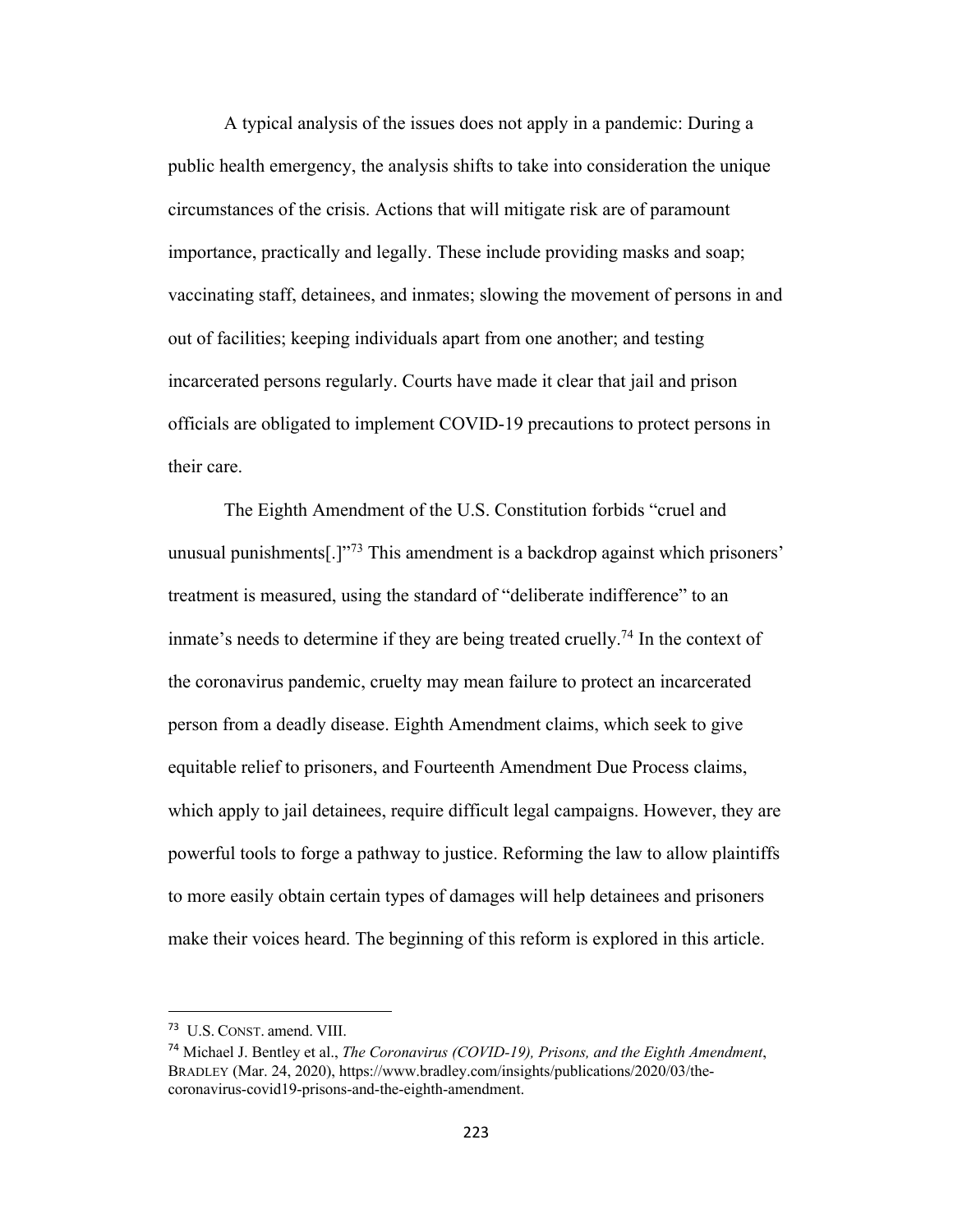Part II of this Article provides an overview of the pandemic and weak government and law enforcement responses. These responses added to the broader impact of COVID-19 in communities, which contributed to illness and death of inmates. Part III discusses the traditional power and responsibility of the state over wards and guardians. Part IV discusses the Eighth Amendment generally and in relationship to COVID-19. Part V looks at 42 U.S. Code § 1983, civil action for a deprivation of right and addresses the lack of some states' actions to develop and enforce governors' orders and laws to stop the spread of COVID-19. Additionally, Part V discusses the requirement of physical and emotional injury in compensatory damages and the place of nominal and punitive damages in Eighth Amendment and § 1983 claims. These three kinds of damages have the power to send a message about the rights of incarcerated persons during a public health emergency; those under the protection of the state need tangible justice and rigorous accountability of governments during a public health emergency. Part VI examines how these shortfalls harm prisoners and contribute to states' liability for harm.

#### **II. Condemned to Repeat It: What Went Wrong in 2020**

Governmental policy and action during a public health emergency can mean the difference between life and death. Protecting incarcerated persons starts with measures taken by the state outside the prison to reduce the disease burden of COVID-19. Examples of these measures are quarantine, travel restrictions, stay at home orders, and mask orders. These are actions that are narrowly tailored to protect citizens. The extent to which these measures are implemented and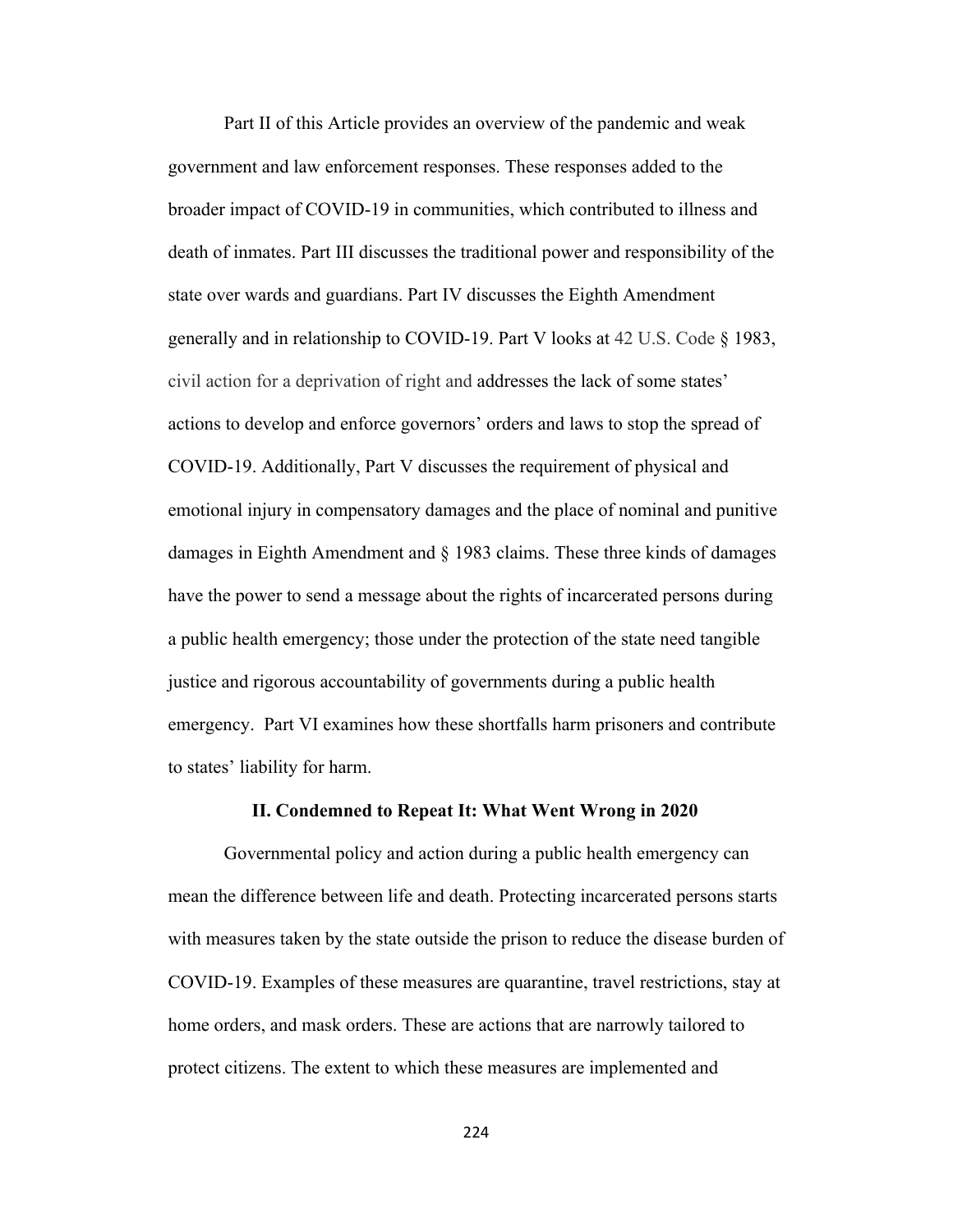enforced determines how fast and far the virus spreads and ultimately if it reaches the blind alleys of jails and prisons. Much has shifted since the beginning of the COVID-19 pandemic, including the response of governments. However, unnecessary illness, debilitation, and death from COVID-19 continue in jails and prisons around the country.

The Constitution confers broad powers to the states to protect citizens' welfare.<sup>75</sup> Public health police power allows the states to pass and enforce isolation and quarantine, health, and inspection laws to interrupt or prevent the spread of disease.<sup>76</sup> Human rights law and the International Covenant on Civil and Political Rights says this about quarantines, "lockdowns," and similar measures:

[R]estrictions on rights for reasons of public health or national emergency [must] be lawful, necessary, and proportionate. They must be strictly necessary to achieve a legitimate objective, based on scientific evidence, proportionate to achieve that objective, neither arbitrary nor discriminatory in application, of limited duration, respectful of human dignity, and subject to review.<sup>77</sup>

In 1905, the Supreme Court in *Jacobson v. Massachusetts* confirmed the position that state-issued quarantines are constitutional:78 Generally, courts have reviewed police power measures "only when the degree of restriction of personal liberty was found to be unconscionable $\frac{1}{2}$  or when emergency powers during public illness are racially motivated and ill-suited to prevent disease.<sup>80</sup> Since

<sup>75</sup> *See* U.S. CONST. amend. X.

<sup>76</sup> Jorge E. Galva et al., *Public Health Strategy and the Police Powers of the State*, 120 PUB. HEALTH REP. Supp. 1, 2005, at 20.

<sup>77</sup> Carlos Valerio, Human Rights and COVID-19 Pandemic, 24 JBRA ASSISTED REPROD. Jul. 14, 2021 at 379, 381, https://www.ncbi.nlm.nih.gov/pmc/articles/PMC7365536/.

<sup>78</sup> Jacobson v. Massachusetts, 197 U.S. 11 (1905).

<sup>79</sup> Galva et al., *supra* note 76, at 3.

<sup>80</sup> Jew Ho v. Williamson 103 F. 10 (1900).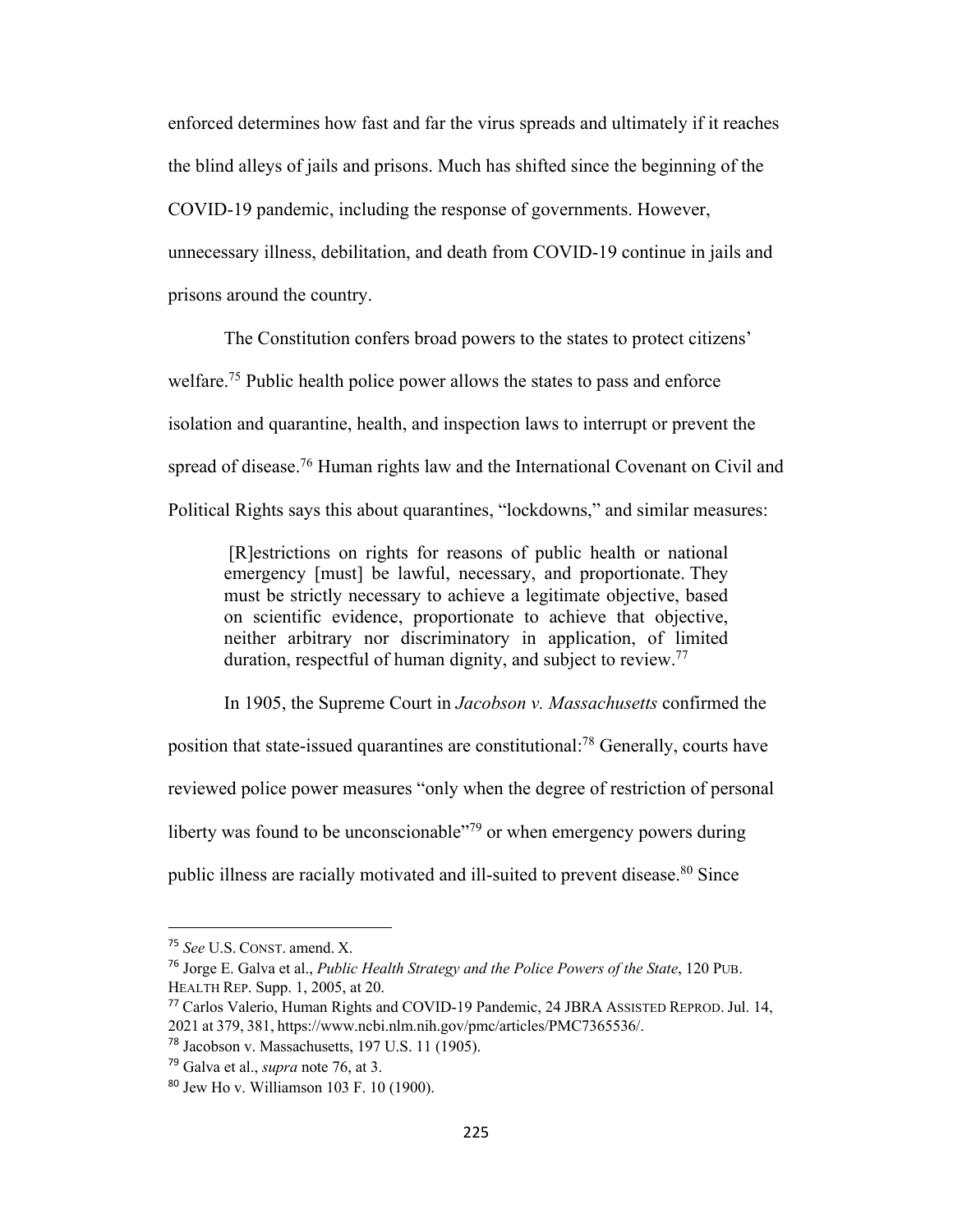March 2020, millions in the United States have lived under quarantine and "stayat-home" orders given by governors. Unlike quarantine, "stay-at-home" (or "safer-at-home") orders are meant to keep people apart and curtail foot traffic into public spaces, thus slowing the spread of illness sufficiently to allow doctors and hospitals time and resources to treat those who *do* become ill. "Lockdown" orders have been different from state to state and even at the city and town government level. This reflects not only varying disease burden, but also a lack of consistent policy and information.

Some worldwide governmental response to the COVID-19 pandemic has been draconian. Chinese officials sealed some people with suspected cases of COVID-19 into their homes,  $81$  patrolled the streets with rifles,  $82$  and forced sick residents to go to off-site medical isolation treatment centers.<sup>83</sup> This was reminiscent of the smallpox raids that U.S. public health officials conducted during the smallpox epidemic of 1898-1904.<sup>84</sup> The extreme tactics in China, although credited as "setting a new standard for outbreak response" by the

<sup>81</sup> Faye Brown, *Wuhan Woman Screams as Chinese Authorities Barricade Her Inside Own Home*, METROUK (Feb. 2, 2020, 12:29 AM), https://metro.co.uk/2020/02/02/wuhan-woman-screamschinese-authorities-barricade-inside-home-12162599/.

<sup>82</sup> Mia Swart, *How the Coronavirus Has Deepened Human Rights Abuses in China*, AL JAZEERA (Mar. 12, 2020), https://www.aljazeera.com/news/2020/03/12/how-the-coronavirus-has-deepenedhuman-rights-abuses-in-china/.

<sup>83</sup> Emily Feng, *China Has Built Over 20 Mass Quarantine Centers for Coronavirus Patients in Wuhan*, NPR (Feb. 24, 2020), https://www.npr.org/2020/02/24/808995258/china-has-built-over-20-mass-quarantine-centers-for-coronavirus-patients-in-wuha.

<sup>84</sup> Alexandra Marvar, *How New York Separated Immigrant Families in the Small Pox Outbreak of 1901*, SMITHSONIAN MAG. (Jan. 10, 2019), https://www.smithsonianmag.com/history/how-newyork-separated-immigrant-families-smallpox-outbreak-1901-180971211/.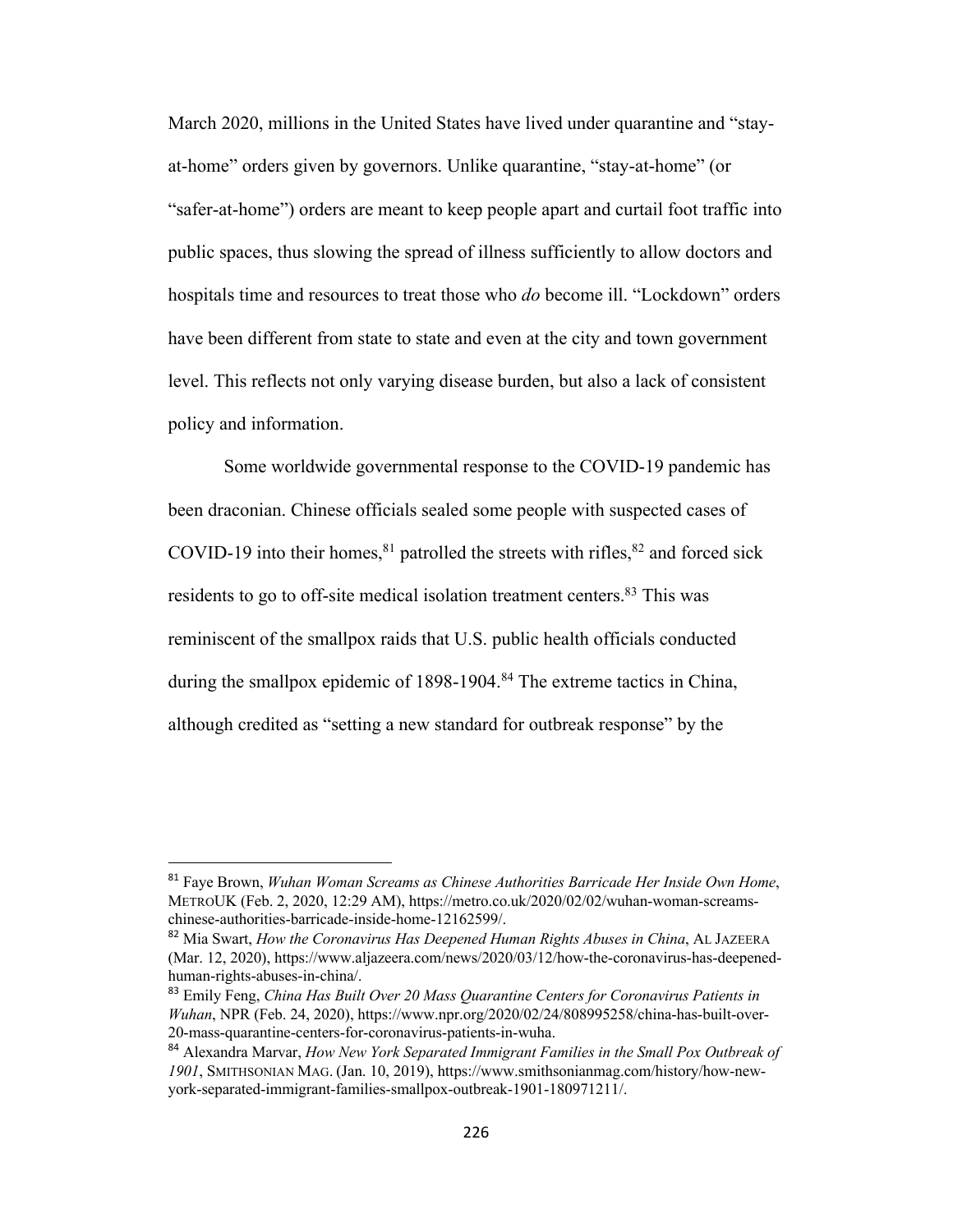director of the World Health Organization<sup>85</sup> and for saving about a million lives,  $86$ also resulted in at least one death  $87$  and repressed human rights.  $88$  China has the world's second-largest prison population.<sup>89</sup> However, its strict measures have controlled COVID-19 not only in the country at large, but among jails and prisons. Key among those measures are holding prison officials accountable when infections enter a facility and requiring staff to live at the prisons for fourteen days at a time and then quarantine at home for fourteen days.<sup>90</sup> Although China's "sledgehammer"<sup>91</sup> approach was effective in dampening COVID-19, it would not be constitutional in the United States.<sup>92</sup>

In 2020, Hawai'i imposed its own extreme restrictions. Visitors were

required to enter health and travel information into a database at the airport<sup>93</sup> and

<sup>85</sup> @DrTedros, Twitter (Jan. 30, 2020, 3:40 PM),

https://twitter.com/DrTedros/status/1222982869871669251.

<sup>86</sup> *Compared With China, U.S. Stay-At-Home Has Been 'Giant Garden Party,' Journalist Says*, NPR (Apr. 29, 2020, 3:06 PM), https://www.npr.org/transcripts/847755751.

<sup>87</sup> *Coronavirus: Disabled Boy Dies in China After Father Quarantined*, BBC NEWS (Feb. 3, 2020), https://www.bbc.com/news/world-asia-china-51362772.

<sup>88</sup> Yaqiu Wang, *The Human Toll of China's Coronavirus Control Efforts*, HUM. RTS. WATCH (Mar. 12, 2020, 9:52 AM), https://www.hrw.org/news/2020/03/12/human-toll-chinas-coronaviruscontrol-efforts#.

<sup>89</sup> *Countries with the Largest Number of Prisoners as of June 2020*, STATISTA, https://www.statista.com/statistics/262961/countries-with-the-most-

prisoners/#:~:text=Countries%20with%20the%20most%20prisoners%20as%20of%20June%2020 20&text=As%20of%20June%202020%2C%20the,the%20Russian%20Federation%2C%20and%2 0India (last visited June 2020).

<sup>90</sup> Spencer D. Li & Tzu-Hsuan Liu, *Correctional System's Response to the Coronavirus Pandemic and Its Implications for Prison Reform in China*, 15 INT'L J. EVIDENCE-BASED RSCH., POL'Y, & PRAC. 959 (2020).

<sup>91</sup> Javier C. Hernández, *China Hits a Coronavirus Milestone: No New Local Infections*, N.Y.

TIMES (Apr. 14, 2020), https://www.nytimes.com/2020/03/18/world/asia/china-coronavirus-zeroinfections.html.

<sup>92</sup> James Hamblin, *A Historic Quarantine*, ATLANTIC (Jan. 24, 2020),

https://www.theatlantic.com/health

<sup>/</sup>archive/2020/01/china-quarantine-coronavirus/605455/.

<sup>93</sup> *New Online Safe Travels Form Mandatory on Sept. 1*, STATE OF HAW. OFF. ENTER. TECH. SERVS. (Aug. 28, 2020), https://ets.hawaii.gov/new-online-safe-travels-application-mandatory-onsept-1/.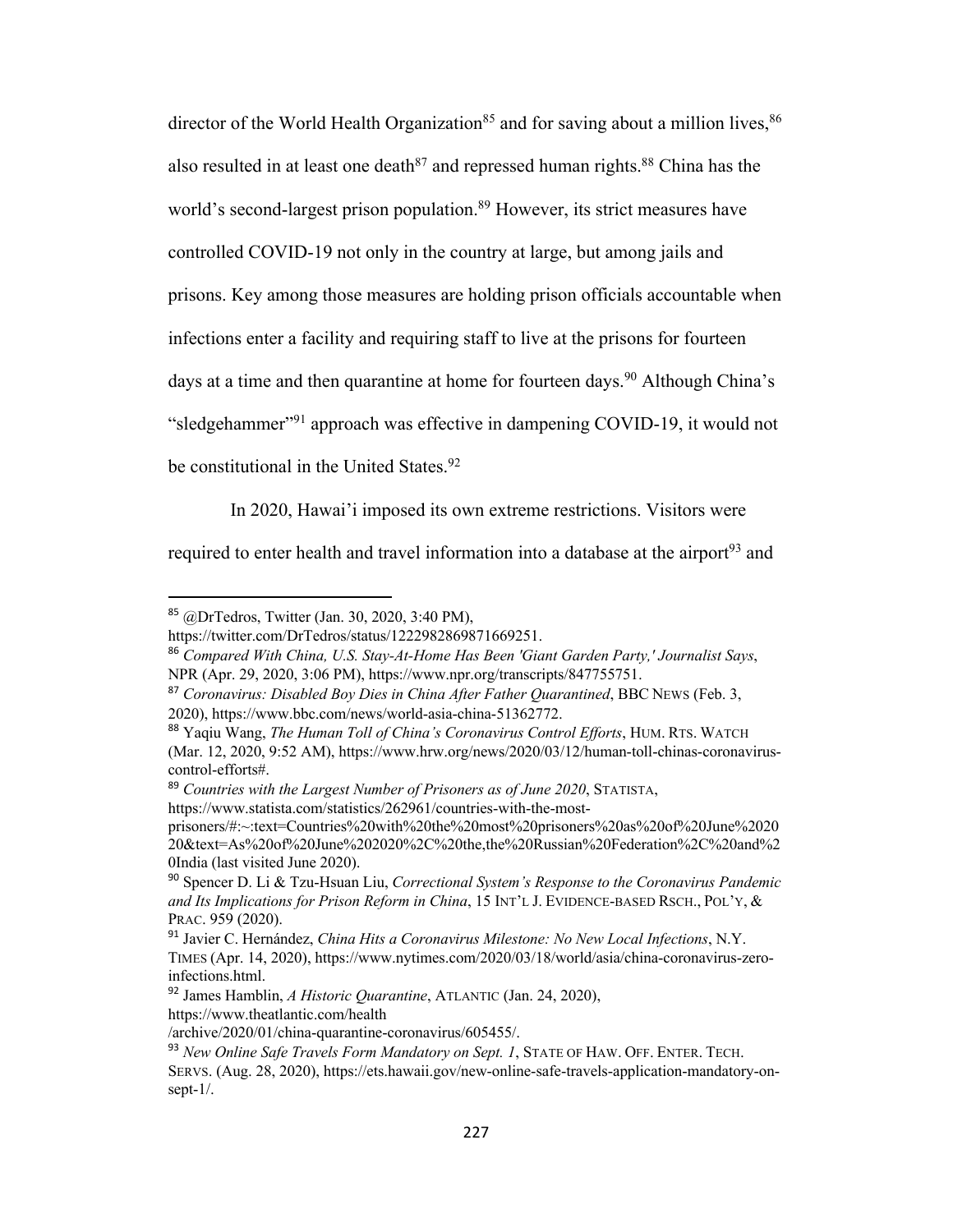then call from quarantine to report their health status and confirm that they had not left their lodgings. If they did not respond to phone calls, the police checked to see if they were in quarantine. By July of 2020, Hawai'i arrested 200 people for violating the 14-day traveler's quarantine requirement.<sup>94</sup> Although "...public health metrics all point[ed] toward extended social isolation [,]"95 Hawai'i, like other states that year, reopened economic opportunities in September 2020.<sup>96</sup> By January 1, 2021, 657 prisoners had contracted COVID-19.97 As of November 2021, 2,900 inmates in prisons had fallen ill with COVID-19.98 Despite emergency release of inmates in 2020 and  $2021$ , <sup>99</sup> Hawaii's jails and prisons– like many in the United States– remain crowded. The spread of an infectious illness in these conditions is inevitable. Hawaii's governor acknowledged in September of 2021 that his state's correctional facilities still house too many people, therefore the disease continues to spread in these facilities.<sup>100</sup> In addition to the health risk

https://www.hawaii.com/blog/hawaii-reopening-to-tourism-on-october-15-with-a-catch/.

<sup>94</sup> Tovin Lapan, *Hawaii has Arrested Nearly 200 Visitors for Quarantine Violations*, TRAVEL WEEKLY (July 23, 2020), https://www.travelweekly.com/Hawaii-Travel/Nearly-200-arrestedsince-March-for-breaking-Hawaii-quarantine.

<sup>95</sup> Alice Park, *Here's How Scientists and Public Health Officials Recommend Getting Back to Normal*, TIME (April 30, 2020), https://time.com/5829387/coronavirus-reopening-science/. <sup>96</sup> *Hawaii Reopening to Tourism on October 15*, HAWAII.COM (Sep. 8, 2020),

<sup>97</sup> Rick Daysog, *Attorney: Lawsuit Over Alarming Spread of COVID in Hawaii Prisons Prompted Change*, HAWAII NEWS NOW (Nov. 14, 2021 10:37 PM),

https://www.hawaiinewsnow.com/2021/11/15/attorney-lawsuit-over-alarming-spread-covidhawaii-prisons-prompted-change/.

<sup>98</sup> *Id.*

<sup>99</sup> Mark Ladao, *Hundreds of Hawaii Inmates Freed from Overcrowded Facilities to Limit Exposure to COVID-19*, STAR ADVERTISER (May 1, 2020),

https://www.staradvertiser.com/2020/05/01/hawaii-news/hundreds-of-inmates-freed-fromovercrowded-facilities/.

<sup>100</sup> Catherine Cruz, *Governor Says Hawai'i Prisons Don't Have the Capacity to Fully Implement COVID Protocols*, HAWAII PUB. RADIO (Sept. 30, 2021 5:15 PM),

https://www.hawaiipublicradio.org/the-conversation/2021-09-30/governor-hawaii-prisons-covidpublic-safety-tourism.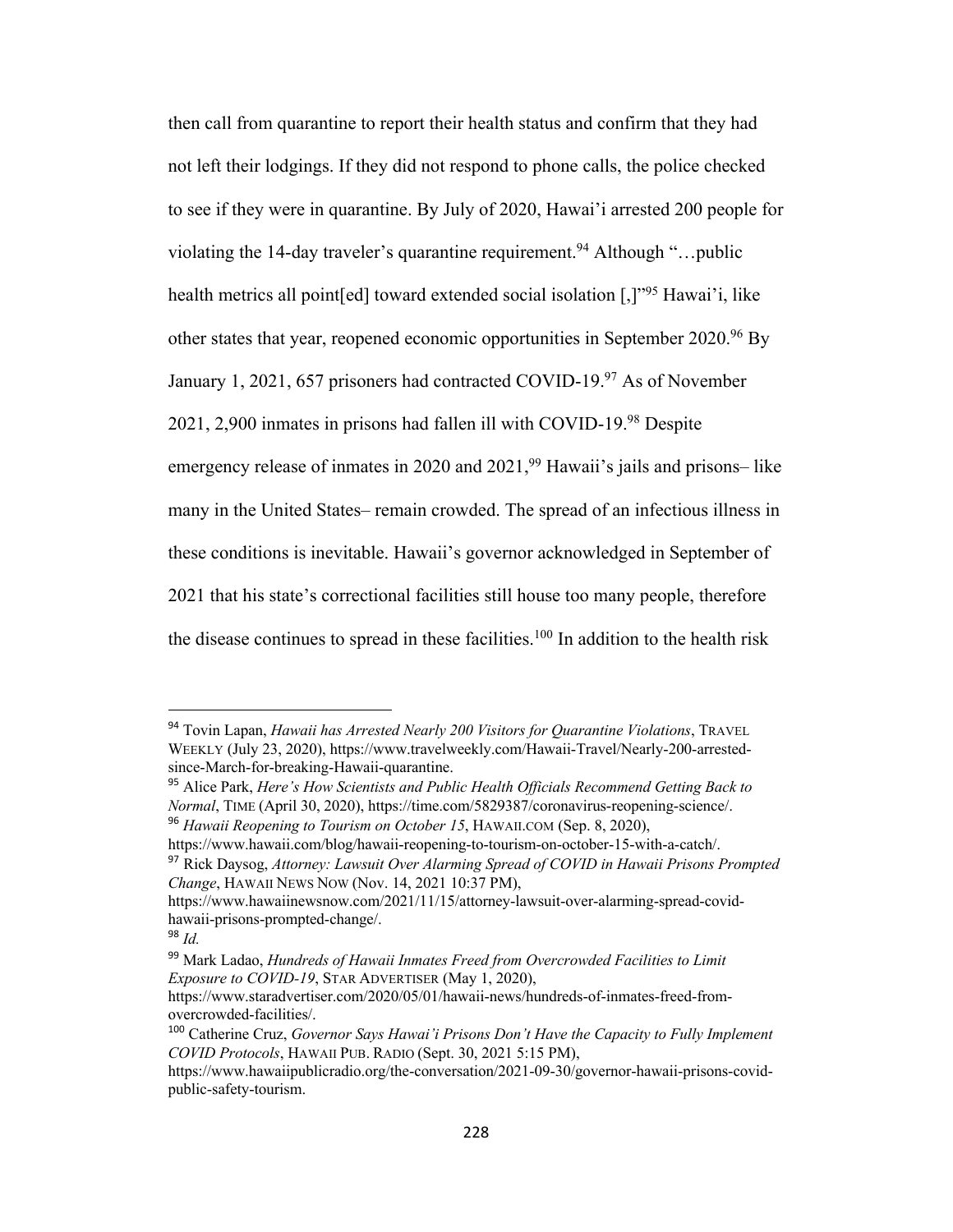of people living so closely with one another, the crowded conditions prevent facilities from fully implementing COVID-19 precautions such as ten-day isolation periods for new inmates. $101$ 

The regulation of movement of both people and goods has always been vital to managing a pandemic. This broader net of protection has measurable impacts on the safety of incarcerated persons. The Supreme Court in *Zemel v. Rusk* held that the United States may restrict the travel of U.S. passport holders to protect other citizens.<sup>102</sup> Although citizens have the liberty to travel, this liberty is "subject to reasonable regulation of the law"<sup>103</sup> and does not mean that [travel] can under no circumstances be inhibited."104 States have responded differently during the COVID-19 pandemic. Some funneled cars through checkpoints, requiring drivers from "hotspots" to fill out a questionnaire and promise to quarantine for  $14 \text{ days}$ .<sup>105</sup> Others took a more aggressive stance: by March 28, 2020, National Guardsmen in Rhode Island were knocking on doors looking for travelers from New York.106 In Maine, Governor Janet Mills was struggling to balance the economic welfare of the State and the protection of Maine

<sup>101</sup> *Id.*

<sup>102</sup> Zemel v. Rusk, 381 U.S. 22 (1965).

<sup>103</sup> Shachtman v. Dulles, 225 F.2d 938, 941 (1955).

<sup>104</sup> Zemel v. Rusk, 381 U.S. 22, 26 (1965).

<sup>105</sup> Melanie Payne, *Fact Check: Are Florida's Borders Closed to Out-of-state Visitors? No, But Expect Delays*, USA TODAY (Apr. 10, 2020, 9:27 AM),

https://www.usatoday.com/story/news/factcheck/2020/04/10/fact-check-coronavirus-floridaclosed-border-georgia-alabama/5129404002/.

<sup>106</sup> Nicholas Bogel-Burroughs, *Rhode Island Pulls Over New Yorkers to Keep Virus at Bay*, N.Y. TIMES (Apr. 10, 2020), https://www.nytimes.com/2020/03/28/us/coronavirus-rhode-islandcheckpoint.html.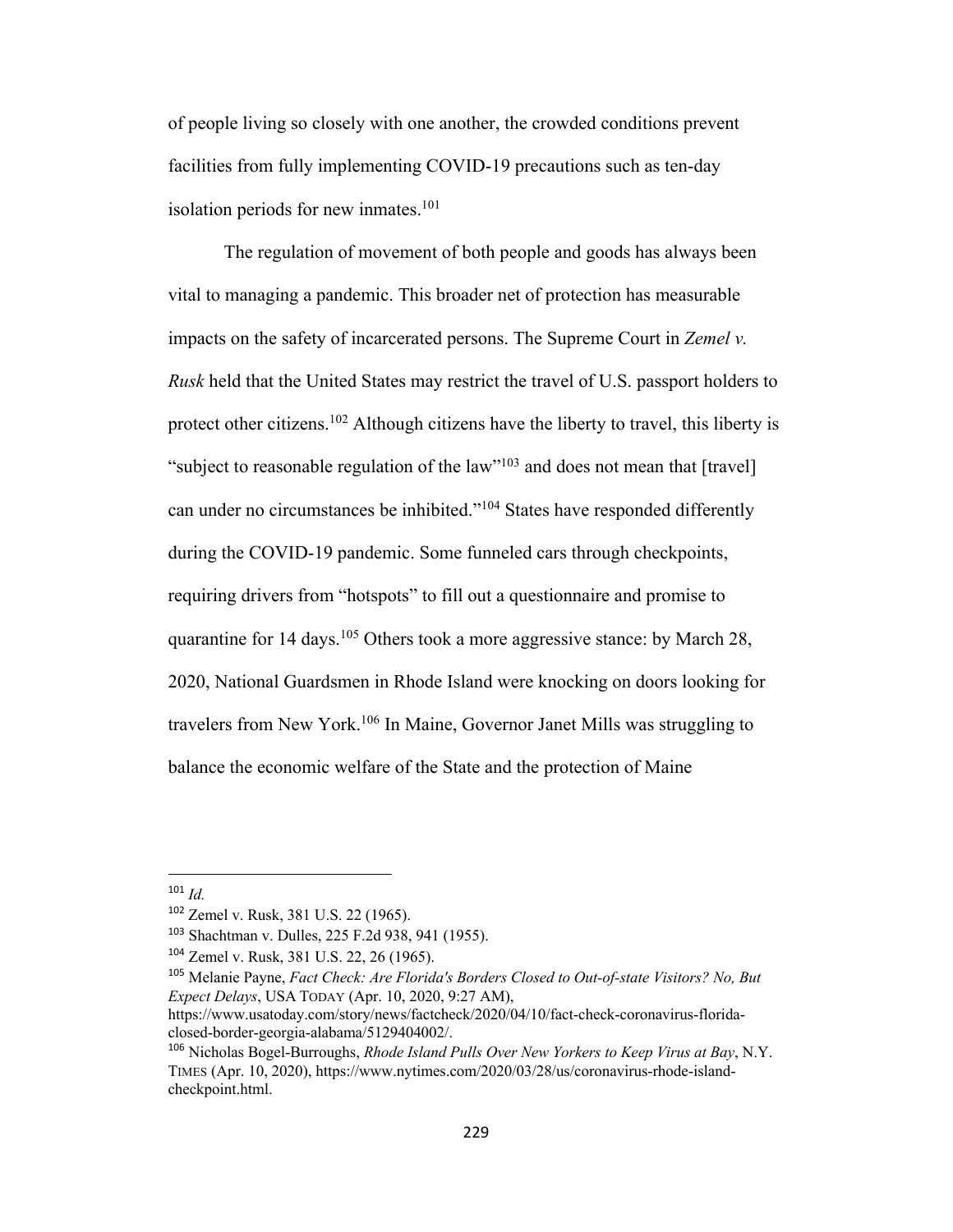residents.107 The United States Department of Justice unintentionally highlighted the entire purpose for quarantine of visitors to Maine—restricting visitors by requiring quarantines and COVID-19 testing in order to slow the spread of illness—when it declared that that the quarantine discriminates against visitors.<sup>108</sup> In the first week of April, Mills expressed frustration in a press briefing: "While I cannot simply close the State's border, or pull up the Maine-New Hampshire Bridge . . ., I have issued a new travel order . . . requiring that anyone entering Maine self-quarantine."<sup>109</sup>

While it is true that she could not pull up the bridge over the Piscataqua River, since it is a fixed-span bridge, it is not as certain if Maine could have closed its borders to non-essential travelers and survived a constitutional challenge. The Governor is given the power to control the movement of persons in an afflicted area during an emergency.<sup>110</sup> What is absolutely true is that Maine's travelers' quarantine was not a complete deterrent. A CBS Maine affiliate reporter interviewed travelers at a rest stop and were told that it was not "practical" to quarantine for short stays, so the travelers had no intention of doing

/news/radio\_address/governor-mills-stay-healthy-stay-home-2020-04-03.

<sup>107</sup> *Governor Janet Mills: Response to the Pandemic, from Public Health to Economic Fallout*, NPR (Aug. 12, 2020) [hereinafter *Economic Fallout*],

https://www.npr.org/podcasts/381443550/maine-calling.

<sup>108</sup> Susan Sharon, *Justice Department Says Maine's 2-Week Quarantine Rule Discriminates Against Tourists*, NPR (May 29, 2020, 7:38 PM), https://www.npr.org/sections/coronavirus-liveupdates/2020/05/29/865932962/justice-department-says-maines-2-week-quarantine-rulediscriminates-against-tour#:~:text=Live%20Sessions-

<sup>,</sup>Justice%20Department%20Says%20Maine's%202%2DWeek%20Quarantine%20Rule%20Discri minates%20Against,states%20have%20the%20same%20rule.

<sup>109</sup> *Governor Mills: Stay Healthy. Stay Home.*, MAINE.GOV (Apr. 3, 2020), https://www.maine.gov/governor/mills

<sup>110</sup> ME. REV. STAT. ANN. 37 § 742(l)(C)(8) (West 2022).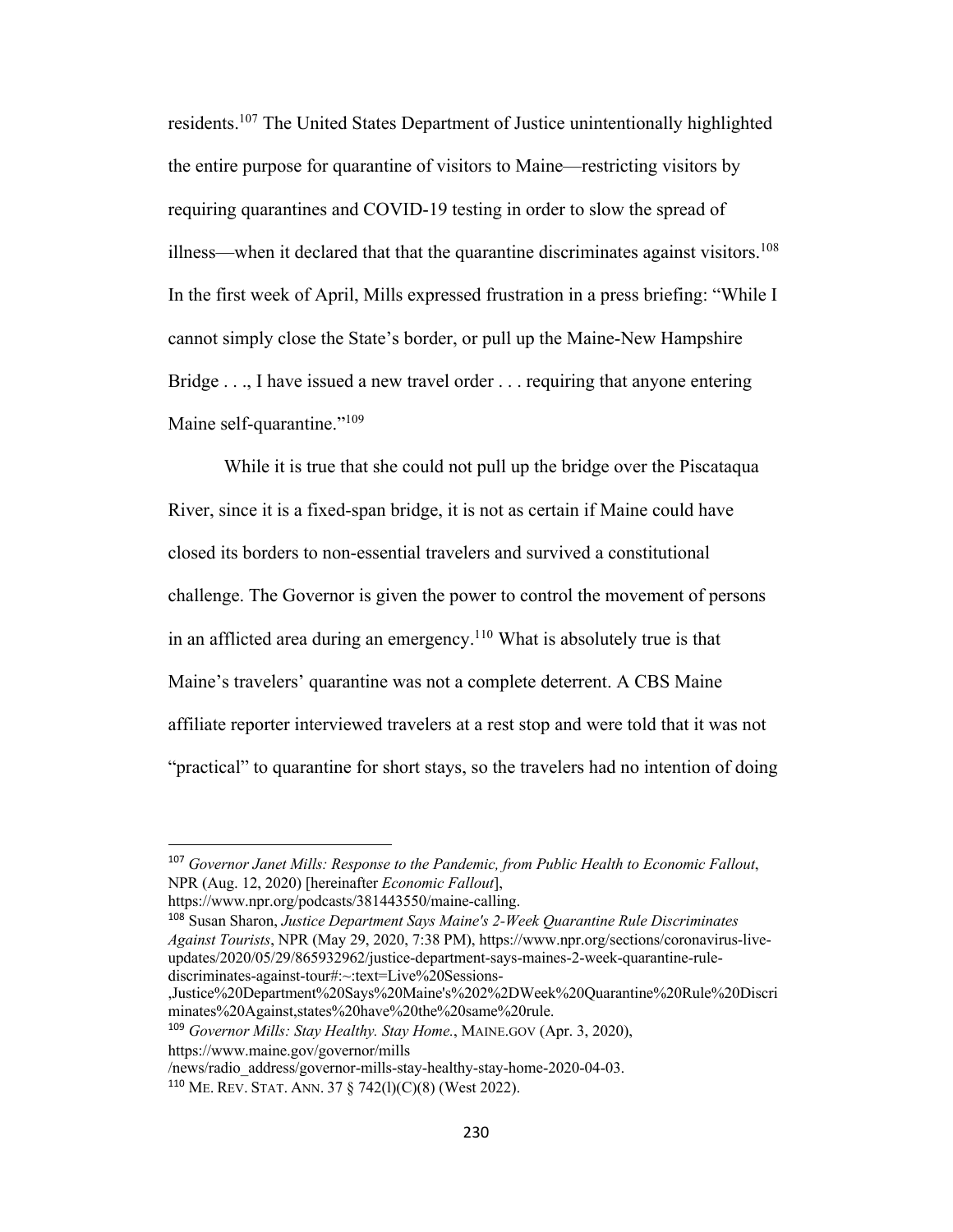so.111 This was surely surprising news for Governor Mills who stated, "We are going to presume they [visitors] are following . . . quarantine."112 By contrast, during the same five months, New Brunswick, Canada, an area close to Maine with similar demographics, had only had  $178$  cases and two deaths at that time<sup>113</sup> and no cases among its prisoners.<sup>114</sup> This has been attributed in large part to the Canadian government's willingness to severely restrict inter-provincial travel and close its international border.115 Since the SARS-CoV-2 spreads easily, restricting travel is a necessary and proportionate way to protect lives, especially the lives of vulnerable populations in the custody of the government.

Weak enforcement of governmental mandates was a significant problem in 2020. Police and park rangers in Maine, for example, reported last year that they do not have the resources to patrol for violators or a reliable means for identifying out-of-staters.<sup>116</sup> In Maine, the Portland Police Department had an unofficial opinion on the scope of quarantine, masks, and COVID-19 test

<sup>111</sup> *Some Tourists Ignore Self-quarantine and 'Walking Only' Rule at Maine Beach*, WGME (May 26, 2020), https://wgme.com/news/coronavirus/some-tourists-ignore-self-quarantine-and-walkingonly-rule-at-maine-beach.

<sup>112</sup> *Economic Fallout*, *supra* note 107.

<sup>113</sup> Charles Eichacker, *Neighbors Maine and New Brunswick Have Very Different COVID-19 Stories*, BANGOR DAILY NEWS (Aug. 11, 2020),

https://bangordailynews.com/2020/08/13/news/neighbors-maine-and-new-brunswick-have-hadvery-different-covid-19-stories/.

<sup>114</sup> Colin Woodard, *Neighboring New Brunswick Has Kept the Coronavirus in Check. Here's How*, PORTLAND PRESS HERALD (May 9, 2020), https://www.pressherald.com/2020/05/09/hownew-brunswick-stopped-covid-19/.

<sup>115</sup> *Id.*; Paula Newton, *Canada Further Locks Down International Borders, Announces New Testing Regime*, CNN (Feb. 9, 2021), https://www.cnn.com/travel/article/canada-travelrestrictions-fines/index.html.

<sup>116</sup> Shannon Moss, *'It's Not Easy to Enforce' Police Talk About 14-day Quarantine for Out of State Mainers During Coronavirus, COVID-19 Pandemic*, NEWS CTR. ME. (May 11, 2020, 6:35 PM), https://www.newscentermaine.com/article/news/health/coronavirus/its-not-easy-to-enforcepolice-talk-about-14-day-quarantine-for-out-of-state-mainers-during-coronavirus-covid-19 pandemic/97-5a09864f-6f42-407a-9c23-20f60bf04e0b.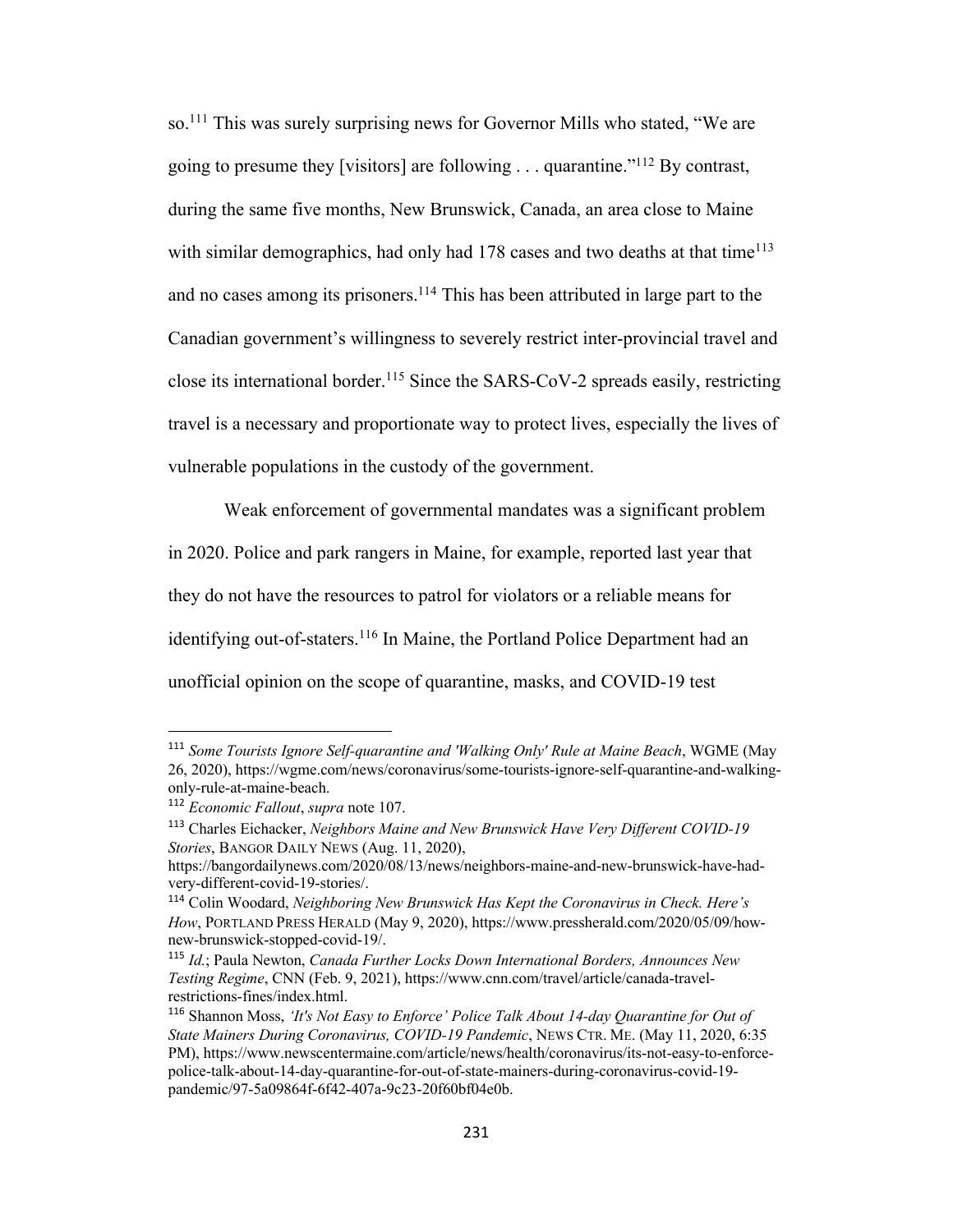enforcement in late July 2020: "[The Order] is only a suggestion. It's unconstitutional. We will not enforce it and I don't know any police department in the State who will enforce it."<sup>117</sup> This response was similar to that of a North Carolina sheriff who allowed hundreds of spectators to attend a car race.<sup>118</sup> "I will not enforce an unconstitutional law[,]" he said, explaining why he would not tell people to adhere to gathering limits.<sup>119</sup> He, at least, unlike the Maine officer, acknowledged that a governor's order has the effect of law.<sup>120</sup> Even though refusal to don a face covering at the direction of a police officer is a Class E crime,121 the Shifts Commander in Portland was clear in July 2020: "We are not involved in the criminal aspect of [enforcement]."122 This leaves a pressing question: If the police are not "involved in the criminal aspect" of a crime, then who is? Law enforcement has a duty to enforce the law to protect people. The community of a jailer and of a corrections officer consists of the detainees and residents in their charge. Officials have the legal obligation to protect individuals in jails and prisons. In the free community, lack of enforcement is discouraging and problematic. However, many people in the larger society were able to work from home, avoid crowded places, eat alone, and stand away from others. In the

<sup>117</sup> Interview with Shifts Commander, Portland Police Department (July 29, 2020) [hereinafter Shifts Commander Interview].

<sup>118</sup> Jerry Garrett, *N. Carolina Speedway Packs it Stands, Drawing Governor's Rebuke*, N.Y. TIMES (May 27, 2020), https://www.nytimes.com/2020/05/27/sports/autoracing/ace-speedway-crowdcoronavirus.html.

<sup>119</sup> *Id.*

 $120$  *Id.* 

<sup>121</sup> *Guidance on Enforcing Face Covering Rules in Public Settings*, MAINE.GOV (Nov. 23, 2020), https://www.maine.gov/decd/sites/maine.gov.decd/files/inline-

files/Joint%20Face%20Covering%20Guidance%20%28w%20signatures%29%2011-23-20.pdf. <sup>122</sup> Shifts Commander Interview, *supra* note 117.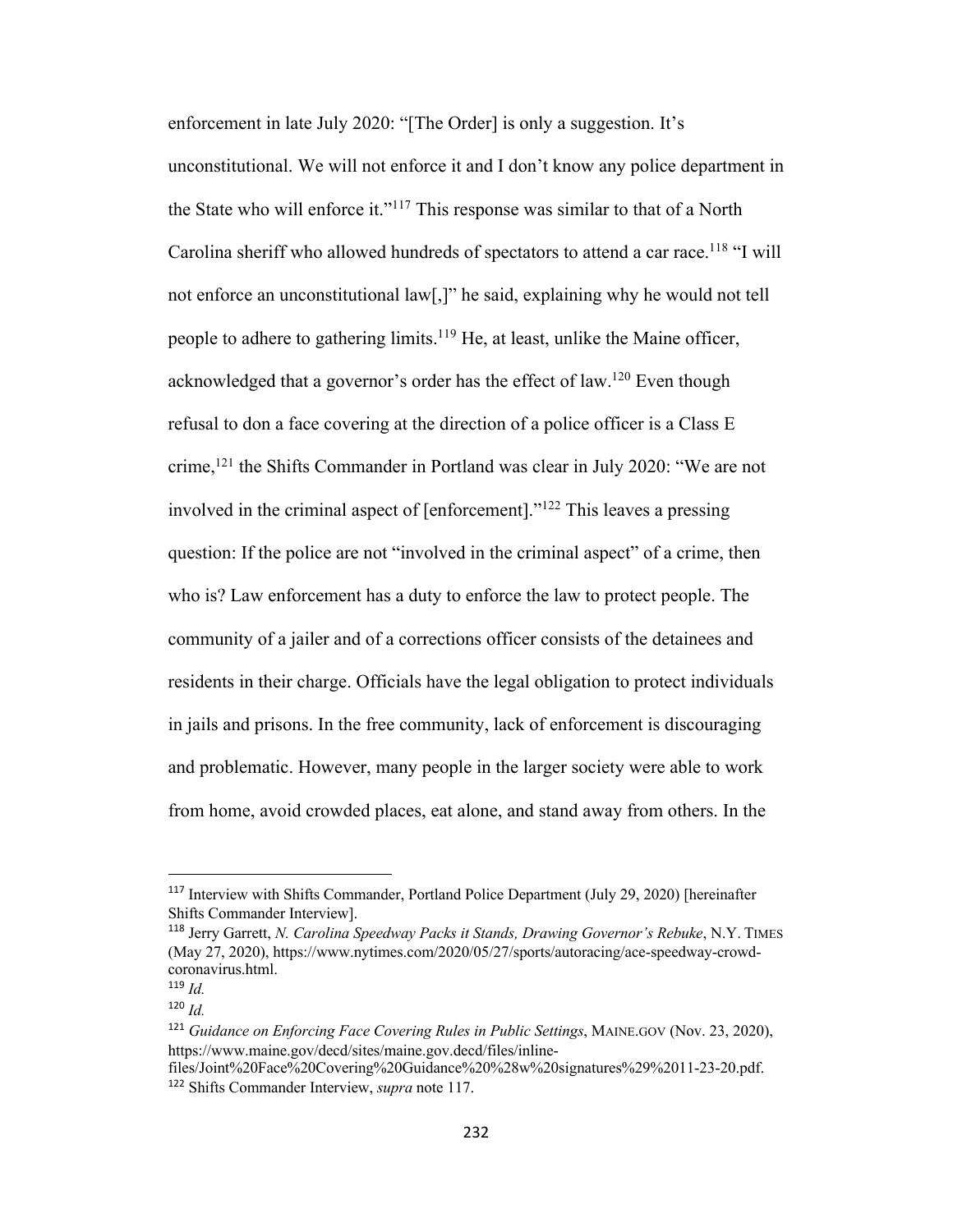captive and vulnerable society that is a jail or prison, individuals need protection from their custodian; officials are required to safeguard them in the same way that a parent or guardian must protect a child from harm.

When asked on July 4, 2020, if the Department would enforce any governmental mandate, including dispersing large gatherings at a campground or on a private beach, a representative of the Cumberland County Sheriff's Department said, "We don't get into politics here, we are not going to enforce any quarantine or masks."123 Unfortunately, this laissez-faire attitude may have contributed to an August outbreak of COVID-19 at a wedding in Millinocket, Maine. A church and Inn ignored protective measures required by the Governor.<sup>124</sup> As a result, at least 177 people associated with the wedding became ill and eight died.<sup>125</sup> The outbreak caused by the wedding led to an outbreak at York County Jail, where 107 inmates and staff became ill, and one man died.<sup>126</sup> A corrections officer attended the wedding and worked double shifts at the jail for five days while suffering symptoms of COVID-19.127 An investigator hired by York County determined that the jail "largely failed to follow best practices recommended by the MCDC, Gov. Janet Mills, and the state Department of

<sup>123</sup> Interview with Deputy, Cumberland County Sheriff's Department (July 4, 2020).

<sup>124</sup> Charles Eichacker, *Eight Deaths Now Tied to Millinocket-area Wedding Outbreak*, WGME (Sep. 19, 2020), https://wgme.com/news/local/eight-deaths-now-tied-to-millinocket-area-weddingoutbreak.

 $125$  *Id.* 

<sup>126</sup> Rachel Ohm, *Failure to Follow Safety Protocols Let to COVID-19 Outbreak at York County Jail, Report Confirms*, PORTLAND PRESS HERALD (Feb. 6, 2021),

https://www.pressherald.com/2021/02/05/report-confirms-that-failure-to-follow-safety-protocolsled-to-covid-outbreak-at-york-county-jail/.

<sup>127</sup> *Id.*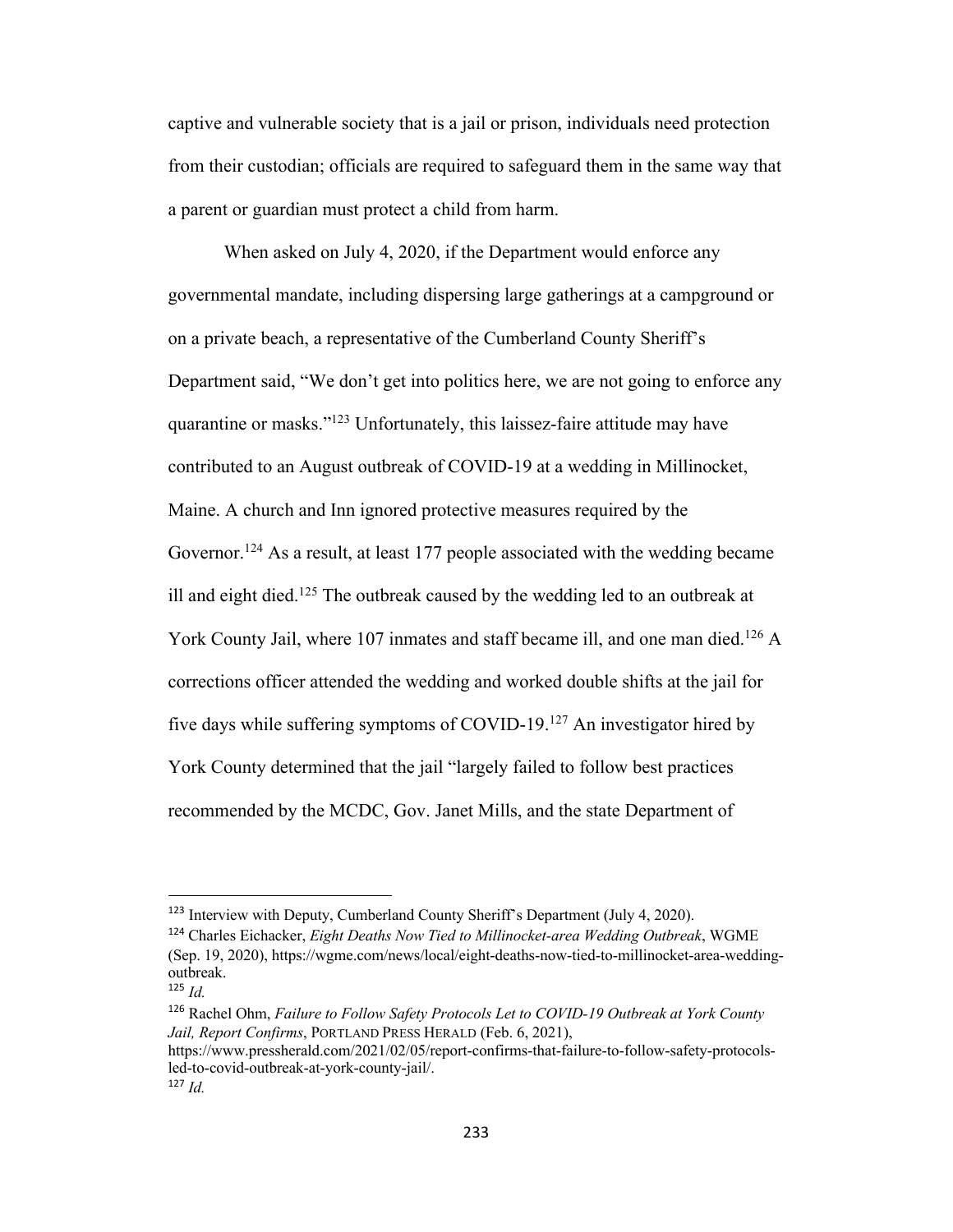Corrections."128 Masks were not allowed for either inmates or staff, the rationale being that masks would "cause panic<sup>[1]"</sup> This was also the case at Rikers Island last year, where inmates were told that masks might "scare" them.<sup>130</sup> Views on the efficacy of masks (or face coverings) have evolved over the past year. The Centers for Disease Control now recommends wearing two masks for efficient protection.131

Masks were not provided in U.S. prisons until May 2020, and even then "mask" may only have meant a bandana, perhaps with a coffee filter.<sup>132</sup> The American Civil Liberties Union (ACLU) reported that jailees in Orange County, California were using blood-stained strips of sheets as face coverings, even as the Supreme Court lifted a lower court order to adopt safety measures in the jail.<sup>133</sup> An outbreak in December 2020 sickened 1,250 people in the Orange County Jail.<sup>134</sup> Yet, hand sanitizer is usually contraband, and soap was doled out stingily.135 At Rikers Island Prison Complex, inmates had been mixing water,

<sup>133</sup> Ariane de Vogue, *Supreme Court Lifts Lower Court Order That Would Have Required More COVID-related Safety Measures in California Jail*, CNN (Aug. 5, 2020, 6:47 PM), https://www.cnn.com/2020/08/05/politics/supreme-court-covid-measures-californiajail/index.html.

 $128$  *Id.* 

<sup>129</sup> *Id*.

<sup>130</sup> Michelle Evans, *I Got COVID at Rikers. I'm Still Suffering*, N.Y. TIMES (Feb. 4, 2021), https://www.nytimes.com/2021/02/04/opinion/rikers-jail-covid.html.

<sup>131</sup> *Improve How Your Mask Protects You*, CDC (Apr. 6, 2021),

https://www.cdc.gov/coronavirus/2019-ncov/your-health/effective-masks.html.

<sup>132</sup> Samantha Michaels, *New York Prisoners Are Sewing Masks for Hospitals—But Most Don't Have Their Own*, MOTHER JONES (May 6, 2020), https://www.motherjones.com/crimejustice/2020/05/new-york-prisoners-are-sewing-masks-for-hospitals-but-most-dont-have-theirown/.

<sup>134</sup> *Orange County Judge Says No Inmate Releases Needed to Contain COVID-19 at Jails*, ABC 7 (Feb. 16, 2021), https://abc7.com/orange-county-jails-coronavirus-inmates/10345956/.

<sup>135</sup> *Id.*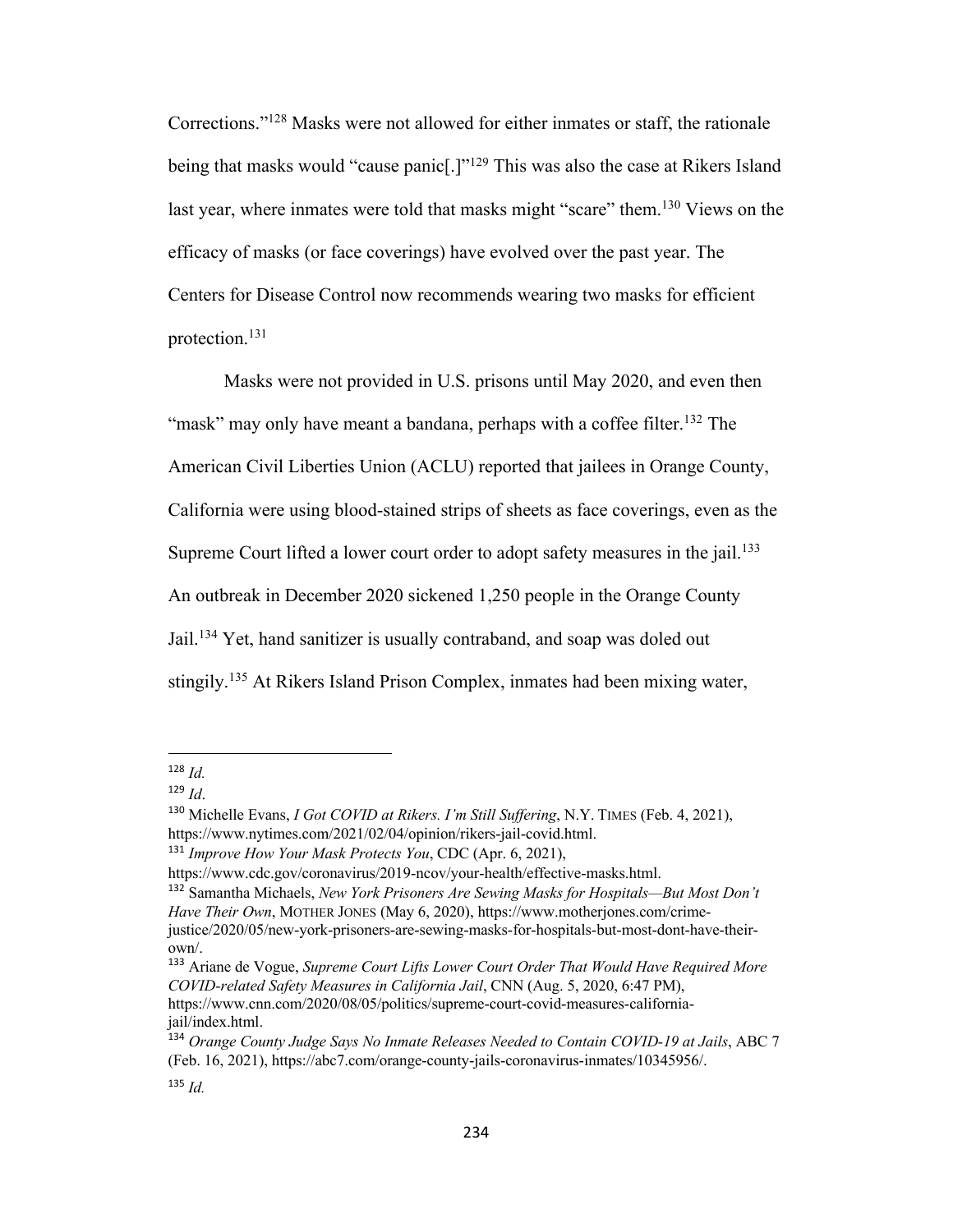shampoo, and soap flakes to wash themselves.<sup>136</sup> In an ironic twist, some Rikers Island inmates had been "conveniently" bottling hand sanitizer for outsiders that they themselves are not allowed to possess, for an hourly wage of  $$2.85$ <sup>137</sup> This relatively high rate of pay allows them to buy soap from the commissary.<sup>138</sup> In a similar turn, other New York prisoners are sewing masks for the public that they are not allowed to use; instead, they must tie State-issued bandannas around their mouths and noses,<sup>139</sup> which the CDC calls "the last resort" for face coverings because they are ineffective.<sup>140</sup> Bathrooms and showers are shared in prisons, and homemade face coverings are sometimes forbidden. Further, testing in jails, while much increased in 2021, remains inconsistent and limited.<sup>141</sup>

Once within the walls of a facility, coronavirus makes the rounds with ease, infecting inmates who have no way to avoid becoming sick. In the Federal Correctional Institution in Seagoville, Texas, three out of four inmates have tested

<sup>136</sup> Christina Carrega, *Shampoo, Watery Soap to Disinfect: Conditions on Rikers Island During COVID-19 Unsafe, Some Inmates Say*, ABC (Mar. 29, 2020),

https://abcnews.go.com/Health/shampoo-watery-soap-disinfect-conditions-rikers-islandcovid/story?id=69767859.

<sup>137</sup> *Id.*

<sup>138</sup> *Id.*

<sup>139</sup> Michaels*, supra* note 132.

<sup>140</sup> Gabby Landsverk, *The CDC Says Healthcare Workers Who Can't Get a Mask Should Use a Bandanna or Scarf as a 'Last Resort' as Supplies Run Short*, BUS. INSIDER (Mar. 19, 2020), https://www.businessinsider.com/cdc-recommends-health-workers-use-bandanas-face-maskscrisis-2020-3.

<sup>141</sup> EQUAL JUST. INITIATIVE, *supra* note 67. ("The number of infections and deaths is likely even higher than the reported number because jails and prisons are conducting limited testing on incarcerated people. Many facilities won't test incarcerated people who die after showing symptoms of COVID-19.").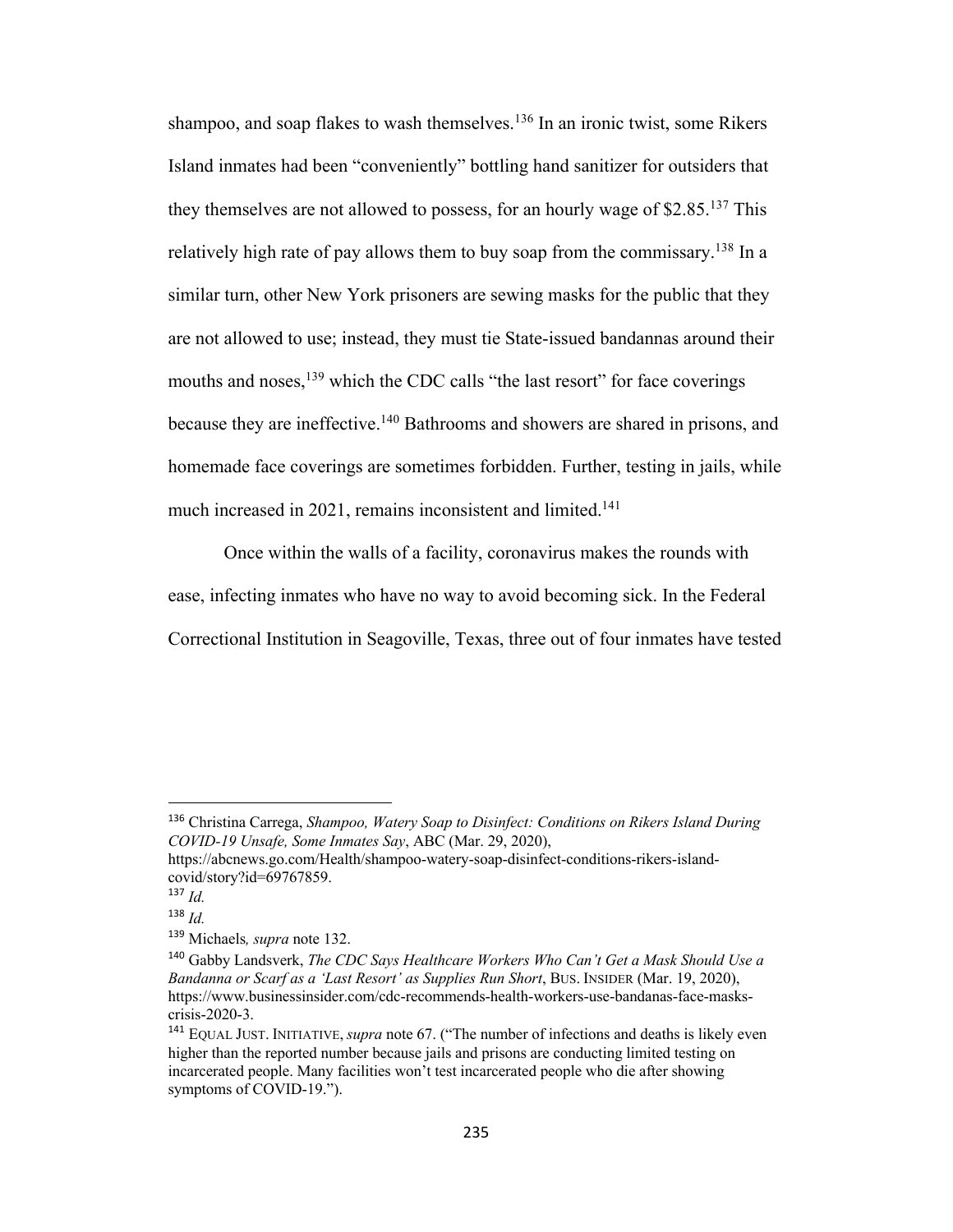positive.142 "It came through here so fast that it's out of control. We're packed like sardines," an inmate at Seagoville reported. <sup>143</sup>

Cumberland County Sheriff Kevin Joyce said in May 2020 that "trying to build a case or enforce the Order [requiring masks] is unrealistic."<sup>144</sup> When pressed as to how the Falmouth police would enforce mask wearing, the Commander said the Governor's Order was "only a suggestion."145 Refusal to enforce governor's mandates has occurred all over the country. Despite both nationwide and worldwide flare ups of the virus due to premature reopening and lax masking, some U.S. police departments have made statements that they will not enforce any government mandate to wear masks.146 Denton County, Texas Sheriff Tracy Murphree proclaimed, in part incorrectly, "The order is not a law, there is no requirement that any police officer enforce it, and it's unenforceable. We can't spend our time running from place to place for calls about mask[s] we can really do nothing about."<sup>147</sup> Murphree and other law enforcement officers were wrong – they could have done something about citizens who refused to wear masks.

<sup>142</sup> Casey Tolan et al., *Inside the Federal Prison Where Three Out of Every Four Prisoners Have Tested Positive for Coronavirus*, CNN INVESTIGATES (Aug. 8, 2020),

https://www.cnn.com/2020/08/08/us/federal-prison-coronavirus-outbreak-invs/index.html.  $^{143}$  *Id.* 

<sup>144</sup> Moss*, supra* note 116.

<sup>145</sup> *Id.*

<sup>146</sup> Sophie Lewis, *Growing Number of Texas Sheriffs Refuse to Enforce Governor's Mask Requirement*, CBS (July 8, 2020, 7:03 AM), https://www.cbsnews.com/news/texas-coronavirusface-masks-sheriffs-refuse-enforce-governor-abbott-order/. <sup>147</sup> *Id.*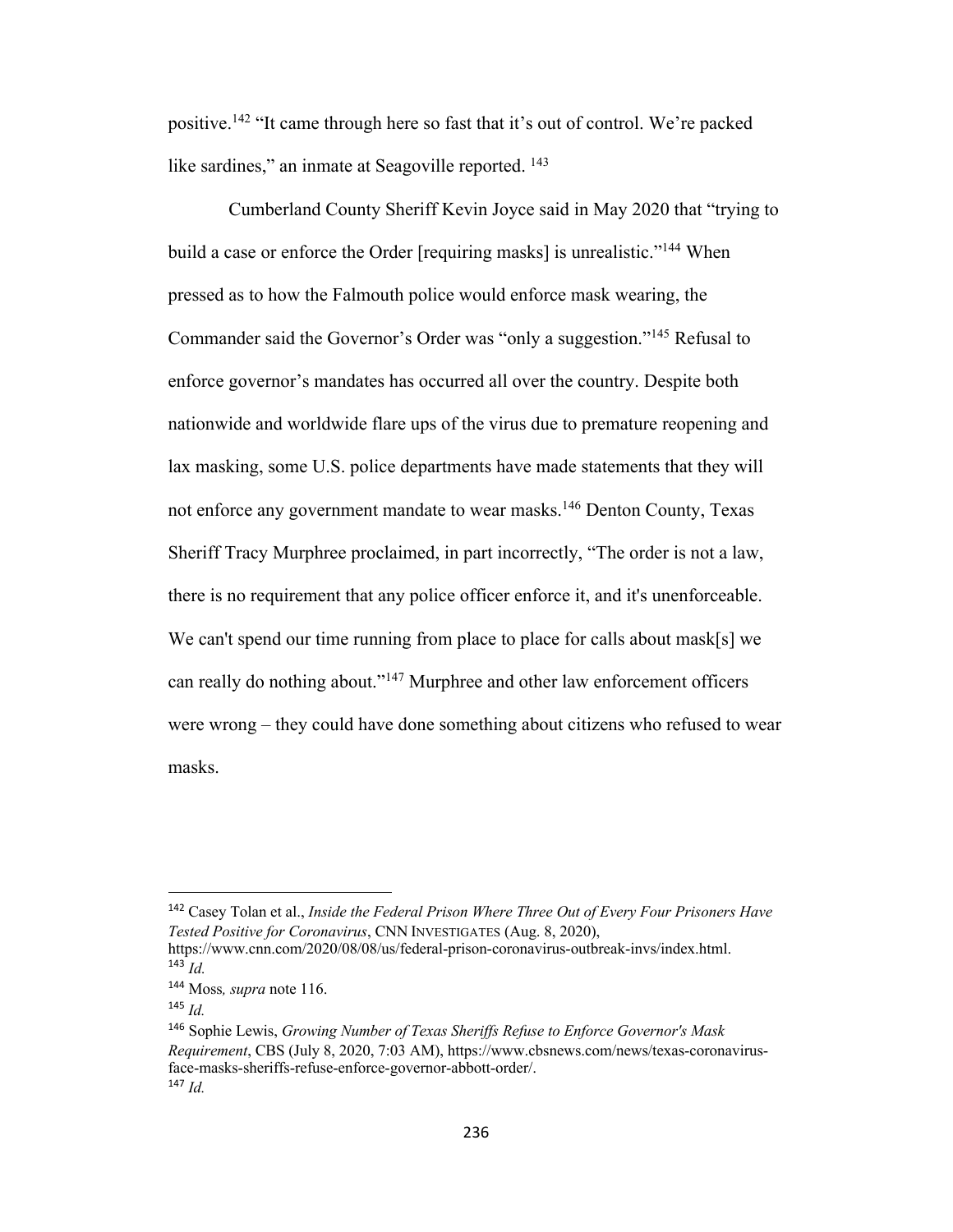Travel, of course, is how viruses get anywhere; "in today's connected world, an outbreak anywhere is an outbreak everywhere."148 One destination of those viruses is jails and prisons. These carceral spaces are where the deadly impact of lax laws and enforcement can be most apparent. Some governors, perhaps following the president's lead, did not advise caution when SARS-CoV-2 came to the U.S.<sup>149</sup> "I'm encouraging New Yorkers to go on with your lives and get out on the town[,]" Mayor Bill de Blasio said on March 2, 2020.150 New York residents took his words to heart.<sup>151</sup> Genetic sampling has shown that infected New York residents who visited other states are responsible for most of the United States' initial outbreaks of coronavirus.152 "New York has acted as a Grand Central Station for this virus[,]" observed David Englethaler of the Translational Genomics Research Institute.153 The genetic line of the New York cases can in turn be traced to Europe.154 Federal and state governments were slow to intercept the virus superhighways throughout the United States and recognize that "the vast majority in this country is coming from domestic spread."155

<sup>148</sup> Alice Park, *Aurélia Nguyen: Distributing the World's Vaccines*, TIME (Feb. 17, 2021, 6:55AM), https://time.com/collection/time100-next-2021/5937629/aurelia-nguyen/.

<sup>149</sup> Erin Schumaker, *Timeline: How Coronavirus Got Started*, ABC (Sept. 22, 2020, 11:55 AM), https://abcnews.go.com/Health/timeline-coronavirus-started/story?id=69435165.

<sup>150</sup> Derek Watkins et al., *How the Virus Won*, N.Y. TIMES (June 24, 2020),

https://www.nytimes.com/interactive/2020/us/coronavirus-spread.html. <sup>151</sup> *Id.*

<sup>152</sup> Benedict Carey & James Glanz, *Travel From New York City Seeded Wave of U.S. Outbreaks*, N.Y. TIMES (May 7, 2021), https://www.nytimes.com/2020/05/07/us/new-york-city-coronavirusoutbreak.html.

 $153$  *Id.* 

<sup>154</sup> *Id.*

<sup>155</sup> Lisette Voytko, *U.S. Coronavirus Outbreak Primarily Spread From New York City, Research Indicates*, FORBES (May 7, 2020, 6:07 PM),

https://www.forbes.com/sites/lisettevoytko/2020/05/07/us-coronavirus-outbreak-likely-spreadfrom-new-york-city-research-indicates/?sh=4b381a036152.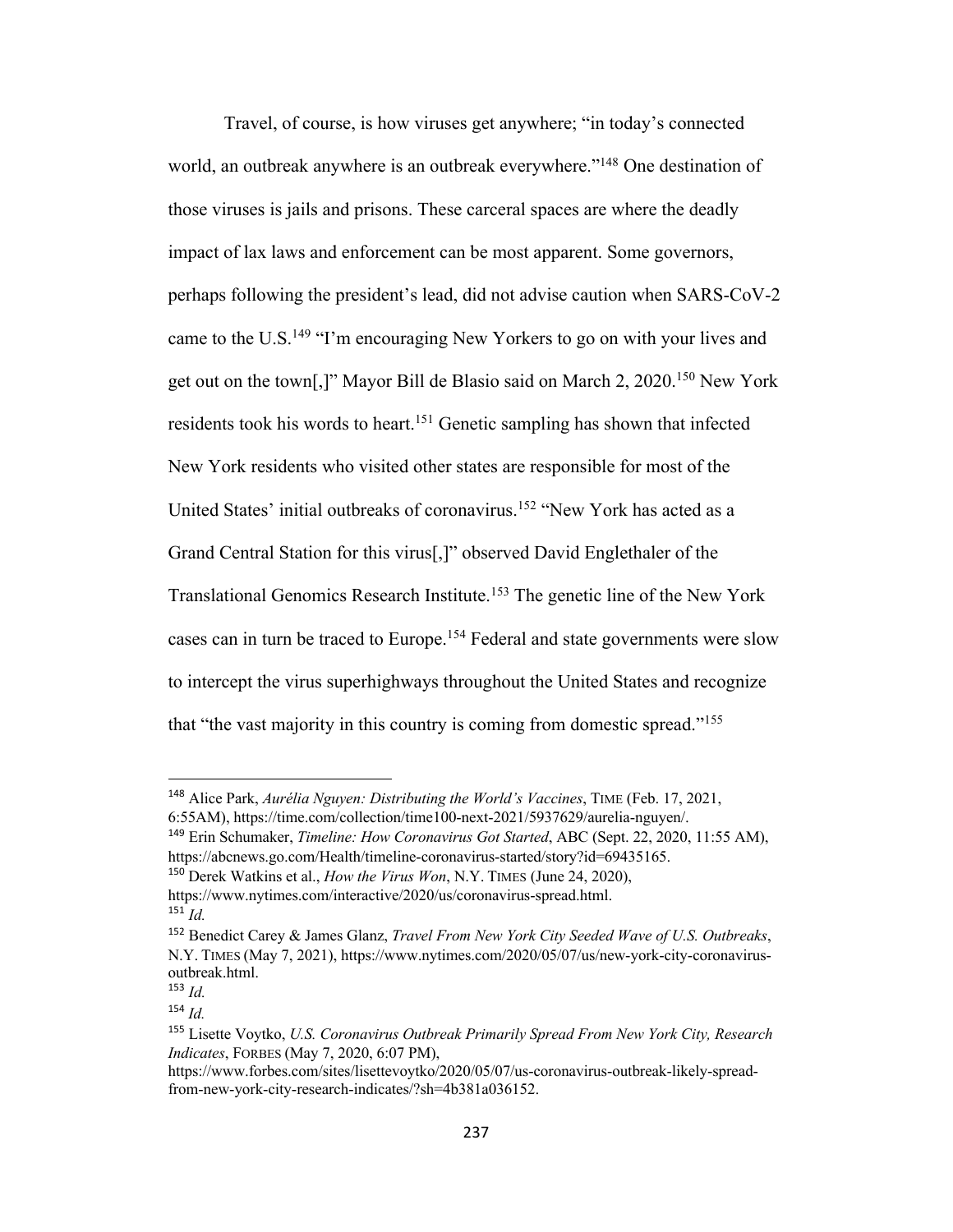"Decisions made by state and federal officials—including waiting to impose distancing measures and to limit international flights . . . allowed [COVID-19] to grow in the rest of the country."156 As a result of not implementing a swift pandemic response, such as restrictions on travel and universal testing the nation was overwhelmed by May 2020.<sup>157</sup>

Maine can trace its "patient zero," the person responsible for the initial cluster of Maine cases, to a traveling salesperson.<sup>158</sup> Maine is one of the most popular travel destinations in the world.159 In 2018, 37 million people visited the state, millions from what are now categorized as COVID-19 "hotspots:" New York and Massachusetts.<sup>160</sup> Another state that draws enormous tourist revenue is Florida.<sup>161</sup> Billion of that comes from Disney World, which closed on March 15, 2020 because of the coronavirus pandemic.162 Disney World reopened on July 11,

<sup>156</sup> Carey & Glanz, *supra* note 152.

<sup>157</sup> Benedict Carey & James Glanz, *Hidden Outbreaks Spread Through U.S. Cities Far Earlier Than Americans Knew, Estimates Say*, N.Y. TIMES (July 6, 2020),

https://www.nytimes.com/2020/04/23/us/coronavirus-early-outbreaks-cities.html.

<sup>158</sup> Caitlin Andrews, *A Traveling Salesperson was Responsible for a Cluster of Maine's Early Coronavirus Cases*, BANGOR DAILY NEWS (June 16, 2020),

https://bangordailynews.com/2020/04/09/news/bangor/a-traveling-salesperson-was-responsiblefor-a-cluster-of-maines-early-coronavirus-cases/.

<sup>159</sup> Jeffrey Schools, *Maine Ranked One of the World's Top Travel Destinations in 2020*, NEWS CTR. ME. (Oct. 26, 2019, 2:06 PM), https://www.newscentermaine.com/article/travel/maineranked-one-of-the-worlds-top-travel-destinations-in-2020/97-ca13f9cf-fec3-4cb1-819fa149fa0de92f#:~:text=PORTLAND%2C%20Maine%20%E2%80

<sup>%94%20</sup>One%20of%20the,2020%3A%20Top%20Regions%22%20list.  $160$  *Id.* 

<sup>161</sup> *See generally* Daniel Dahm & Samantha Dunne, Florida's Latest Tourism Numbers Exceed Pre-pandemic Levels, CLICK ORLANDO (Feb. 15, 2022 4:58 PM),

https://www.clickorlando.com/news/politics/2022/02/15/watch-live-at-3-pm-florida-gov-rondesantis-talks-tourism/.

<sup>162</sup> Landon McReynolds, *2 Years Later: The Day Walt Disney World Closed for COVID-19*, CLICK ORLANDO (Mar. 17, 2022 7:55 AM), https://www.clickorlando.com/themeparks/2022/03/16/2-years-later-the-day-walt-disney-world-closed-for-covid-19/#//.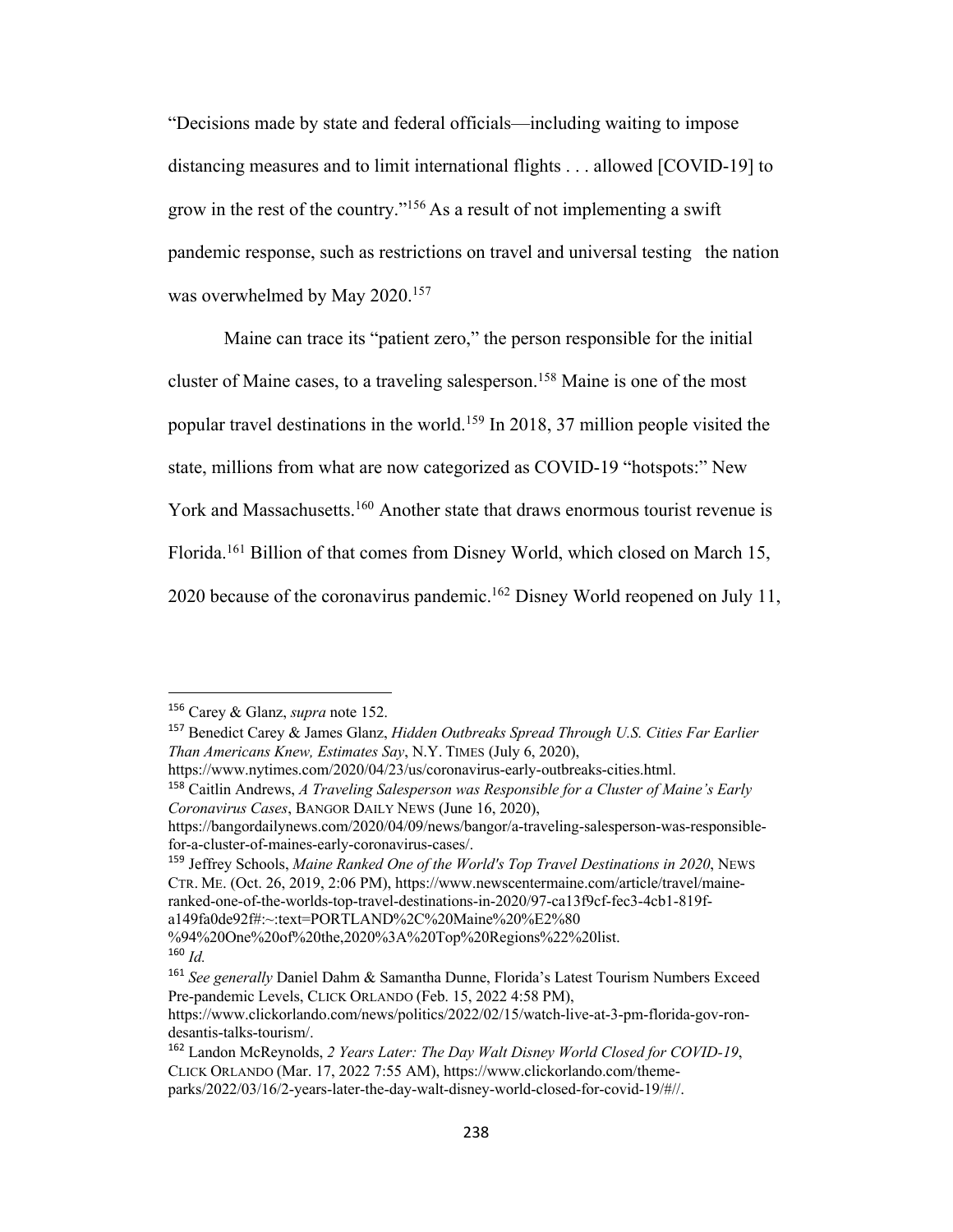2020.163 On August 6, 2020, Florida passed half a million cases of COVID-19164 to become one of the country's top three hotspot states.165 As of April 2021, Florida had the second highest number of deaths of prisoners from COVID-19 in the U.S.166

"You have to have society open," Florida governor Ron DeSantis said at a press briefing in June 2020.167 And open it did, beginning in May 2020, with alarming results.168 On June 27, 2020, there was a record setting 9,585 cases in Florida<sup>169</sup> and a positivity rate hovering around 14.5 percent.<sup>170</sup> As of the week of Aug 2, 2021, Florida led the nation in reported COVID cases.<sup>171</sup> At particular risk are bar patrons, who are responsible for outbreaks in various states, leading Texas governor Greg Abbott to say that he regretted opening bars early.172 In

 $163$  *Id.* 

<sup>164</sup> Tiffini Theisen, *Florida Adds 7,650 Coronavirus Cases as Total Infected Passes 510,000*, ORLANDO SENTINEL (Aug. 6, 2020), https://www.orlandosentinel.com/coronavirus/os-ne-floridacoronavirus-thursday-august-6-20200806-2vkpzwds6fh3bobwivf7vshrsm-story.html.

<sup>165</sup> Stephanie Adeline et al., *Tracking the Pandemic: Are Coronavirus Cases Rising or Falling in Your State?*, GV WIRE (June 11, 2020), https://gvwire.com/2020/06/11/tracking-the-pandemicare-coronavirus-cases-rising-or-falling-in-your-state/.

<sup>166</sup> *A State-by-State Look at Coronavirus in Prisons*, MARSHALL PROJECT (July 1, 2021), https://www.themarshallproject.org/2020/05/01/a-state-by-state-look-at-coronavirus-in-prisons. <sup>167</sup> Will Feuer, *Florida Reports Another Record Spike in Coronavirus Cases, Up 5.3% in a Day*, CNBC (June 24, 2020, 3:52 PM), https://www.cnbc.com/2020/06/24/florida-reports-anotherrecord-spike-in-coronavirus-cases-up-5point3percent-in-a-day.html. <sup>168</sup> *Id.*

<sup>169</sup> Derek Hawkins et al., *U.S. Sets Single-day Record for New Coronavirus Cases for Fifth Consecutive Day*, WASH. POST (June 27, 2020, 10:17 PM),

https://www.washingtonpost.com/nation/2020/06/27/coronavirus-live-updates-us/.

<sup>170</sup> *Daily State-by-State Testing Trends*, JOHNS HOPKINS (June 24, 2021, 6:00 AM), https://coronavirus.jhu.edu/testing/individual-states/florida.

<sup>171</sup> Thomas Kika, *These States Have the Lowest Vaccination Rates and Highest COVID Cases*, NEWSWEEK (Aug. 3, 2021), https://www.newsweek.com/these-5-states-have-lowest-vaccinationrates-highest-covid-cases-1615708.

<sup>172</sup> Patrick Svitek, *Gov. Greg Abbott Expresses Regret Over Reopening Texas Bars During Coronavirus*, TEX. TRIB. (June 26, 2020, 6:00 PM),

https://www.texastribune.org/2020/06/26/greg-abbott-texas-bars-regret/.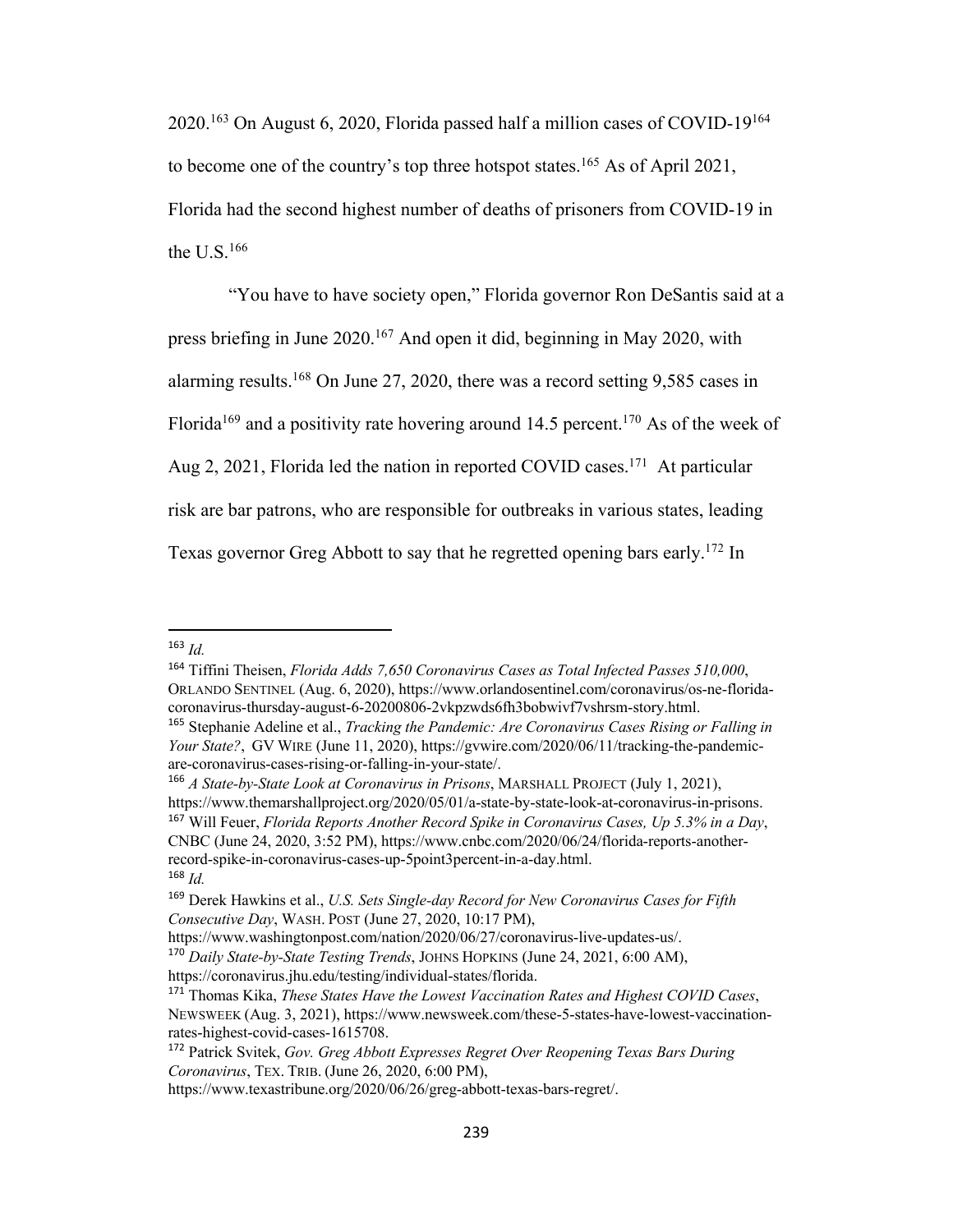Starr County, Texas, a hospital convened "death panels" (decision-making committees) to choose which patients would be sent home to die instead of being treated, a bleak illustration of what happens when the pace of COVID-19 cases overwhelms medical resources.173

As access to vaccines expands, the public is eager to return to a semblance of normal life and fewer localities require masks. Following the SARS-CoV-2 variant Delta,  $174$  we are in the midst of another surge, powered by the Omicron variant.<sup>175</sup> While the general public goes in search of barbeques, tasting rooms, and trips to Disney, COVID-19 continues to take its toll on jailees and prisoners.

Although residents of the United States enjoy many rights given by our constitution, there is a balance between liberty and security. Our security in the current pandemic is as much protection from COVID-19 as the government can afford us. For inmates, it is a daily fight to be protected. Justice Robert Jackson opined in *Terminiello v. Chicago*, "If a court does not temper its doctrinaire logic with a little practical wisdom, it will convert its constitutional [rights] into a suicide pact."<sup>176</sup> Among the victims of that pact are prisoners.

<sup>174</sup> Zeynep Tufekci, *The Fourth Surge Is Upon Us. This Time, It's Different.*, ATLANTIC (Mar. 30, 2021), https://www.theatlantic.com/health/archive/2021/03/fourth-surge-variant-vaccine/618463/. <sup>175</sup> *SARS-CoV-2 Variant Classifications and Definition*s, CDC (Apr. 26, 2022),

https://www.cdc.gov/coronavirus/2019-ncov/variants/variant-classifications.html; Travis Caldwell & Holly Yan, *The Omicron Surge Hasn't Peaked Nationwide, and 'the Next Few Weeks will be Tough,' U.S. Surgeon General Says*, CNN (Jan. 18, 2022 3:24 AM),

https://www.cnn.com/2022/01/17/health/us-coronavirus-monday/index.html.

<sup>173</sup> Michael Sainato, *Texas Hospital Forced to Set Up "Death Panel" As CVID-19 Cases Surge*, GUARDIAN (July 26, 2020, 2:00 PM), https://www.theguardian.com/world/2020/jul/26/covid-19 death-panels-starr-county-hospital-texas.

<sup>176</sup> Terminiello v. Chicago, 337 U.S. 1, 37 (1949).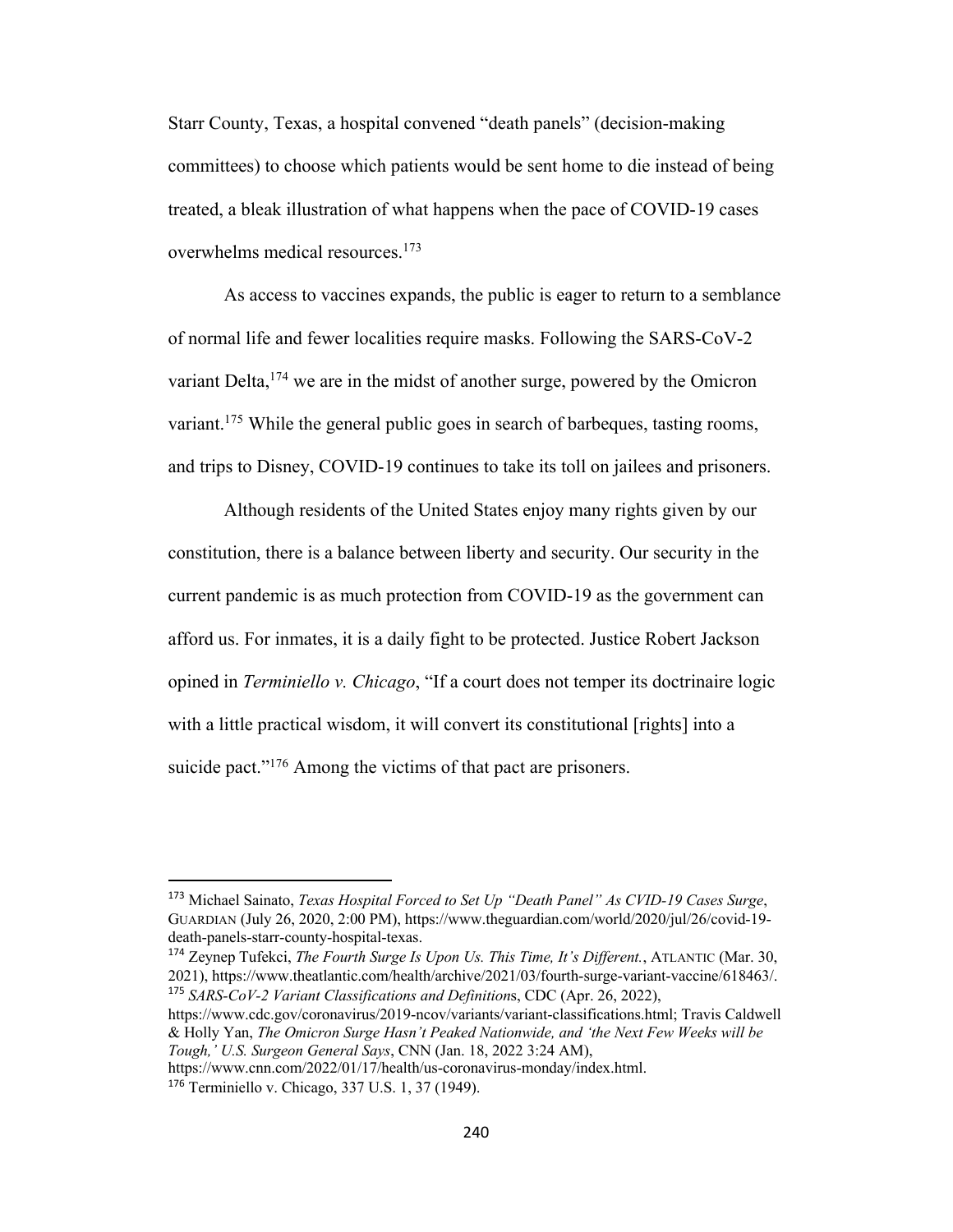## **III. The Rationale for State Protection and Liability**

A child or adult becomes a ward of the state in two ways: first, when the state acts under the doctrine of *parens patriae* to step in and serve as a guardian for children, the mentally ill, the incompetent, the elderly, or persons with disabilities who are unable to care for themselves; and second, after a person has been accused or convicted of a crime and is detained in a jail, juvenile detention facility, or prison.<sup>177</sup> The broader application of this doctrine to adults, including prisoners, was established in *Louisiana v. Texas*. <sup>178</sup> *Parens patriae* applies to adult inmates because a prisoner or detainee is helpless, as if they are a child and the state is their parent.179 The Court asserted in *DeShaney v. Winnebago County Department of Social Services*, "[W]hen the State takes a person into its custody and holds him there against his will, the Constitution imposes upon it a corresponding duty to assume some responsibility for his safety and general wellbeing."<sup>180</sup> Incarcerated persons and persons remanded to mental health facilities are the only two populations who have a protected right to health care.<sup>181</sup> In addition to a responsibility for a ward's safety and general well-being, courts have held that "correctional officers have an affirmative obligation to protect inmates from infectious disease."182 Because the government has taken custody and

<sup>177</sup> *Parens Patriae*, NOLO, https://nolo.com/dictionary/parens-patriae-term.html (last visited Feb 14. 2022).

<sup>178</sup> Louisiana v. Texas, 176 U.S. 1, 2 (1900).

<sup>179</sup> Deshaney v. Winnebago Cnty. Dep't of Soc. Servs., 489 U.S. 189 (1989).

<sup>180</sup> *Id.* at 199-200.

<sup>181</sup> *Id.*

<sup>182</sup> Winter v. Runion, Civ. No. 4:19-cv-04113, 2019 U.S. Dist. LEXIS 195769, at \*6 (citing Jolly v. Coughlin, 76 F.3d 468, 477 (2d Cir. 1996)); *see also* Lareau v. Manson, 651 F.2d 96, 109-11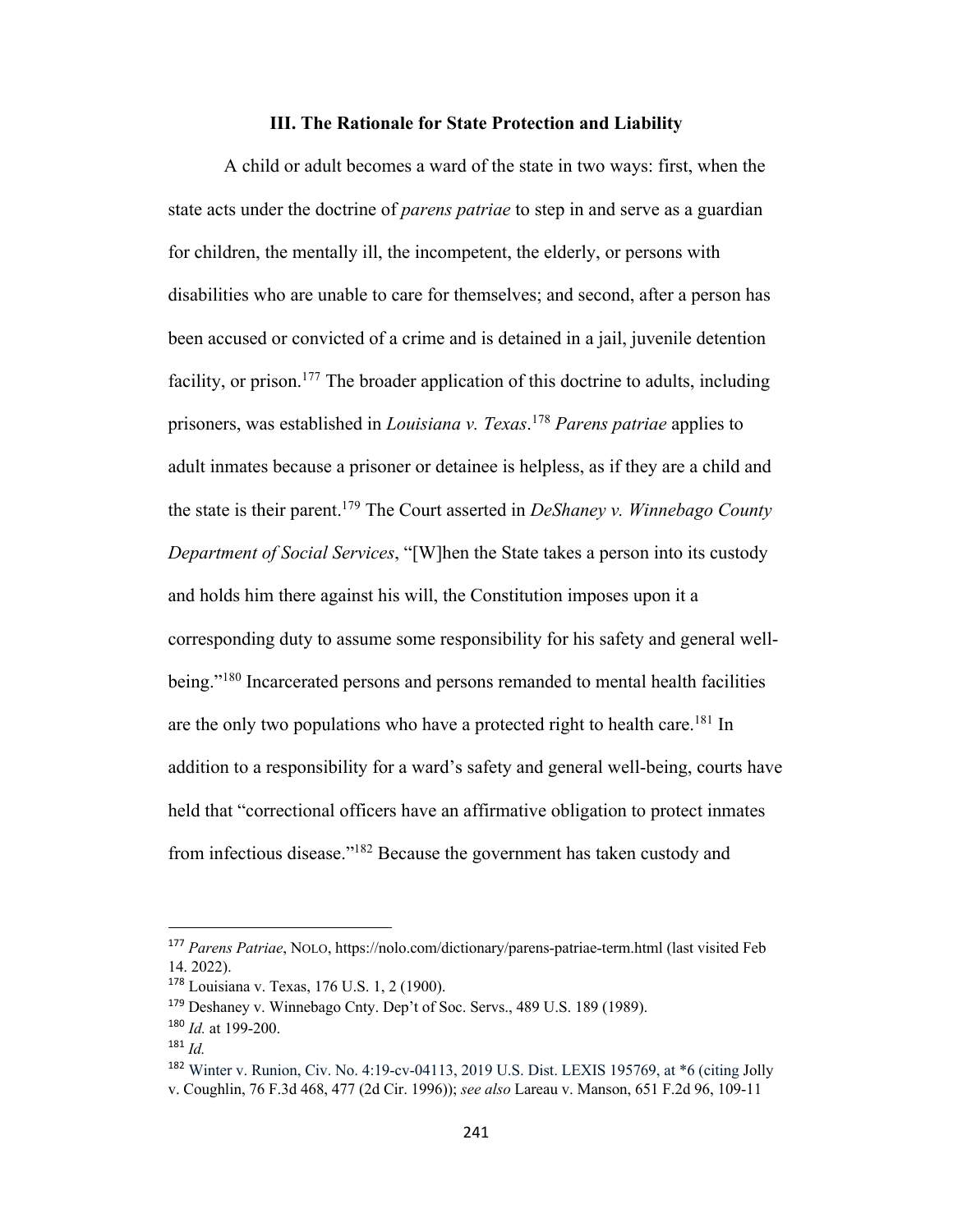control of prisoners and detainees in jails—while not entitled to full constitutional

protections— they have rights and safeguards. The Bureau of Prisons provides,

for example:

The Bureau of Prisons, under the direction of the Attorney General, shall— (1) have charge of the management and regulation of all Federal penal and correctional institutions; (2) provide suitable quarters and provide for the safekeeping, care, and subsistence of all persons charged with or convicted of offenses against the United States, or held as witnesses or otherwise; (3) provide for the protection, instruction, and discipline of all persons charged with or convicted of offenses against the United States.  $183$ 

On a state level, wardens enumerate rights such as, "[a]ccess to necessary

health care services is a right, rather than a privilege. Each prisoner shall have

unimpeded access to necessary health care services provided by qualified health

care professionals licensed by the State of Maine."184 Failing to take care of

prisoners opens prison officials, the state, and the federal government to liability.

During a pandemic, those failures can come from the negligence of correctional

officers, the poor policies of prison administration, and from a governor's

deficient mandates.

In addition to legal reasons for controlling COVID-19 in jails and prisons, there are urgent practical considerations. Congregate living facilities, such as jails and prisons, amplify and spread disease both inside the walls and beyond them.

<sup>(2</sup>d Cir. 1981); DeGidio v. Pung, 920 F.2d 525, 529-33 (8th Cir. 1990) (affirming District Court's conclusion that deficient TB control and treatment program violated Eighth Amendment).  $183$  18 U.S.C. § 4042(a)(1)-(3).

<sup>184</sup> POLICIES & RULES § 18.3 (ME. DEP'T CORR. July 3, 2018).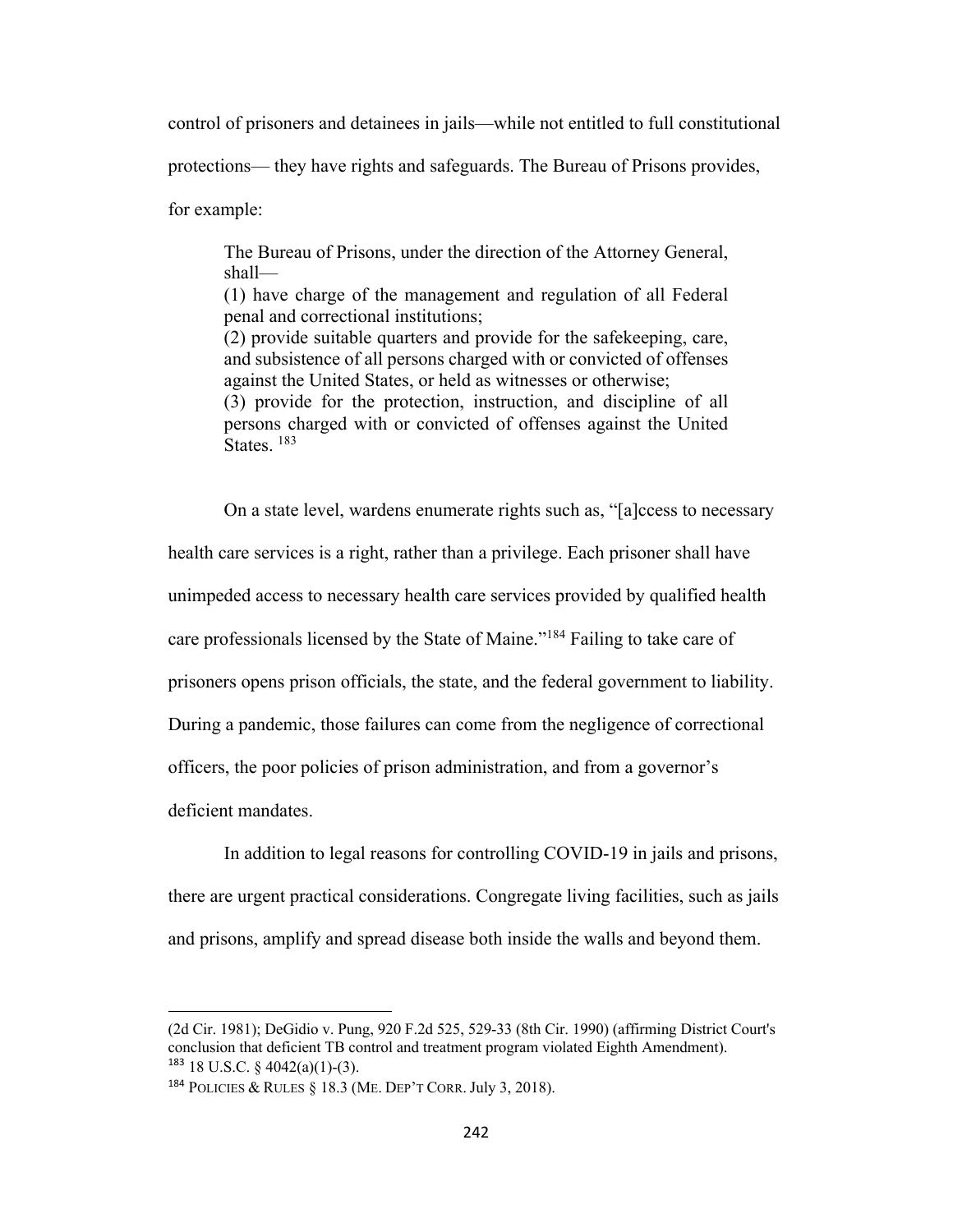Jail and prison populations are fluid. For example, about 700,000 inmates re-enter their communities each year<sup>185</sup>— many without testing for COVID-19 or quarantine upon release<sup>186</sup>—and visitors and staff come and go. Inadequate disease control in any detention center has a wide-ranging impact. Jail and prison workers are also at great risk where COVID-19 is not controlled, and safety measures are not in place. In North Dakota in 2020, for example, one out of every four prison staff contracted COVID-19.187 In some prisons, correctional officers have been told to return to work while still sick with COVID,<sup>188</sup> and in others, staff have been required to remain at work after being exposed to inmates with COVID.189

Vaccination may be the way out of danger for inmates and staff alike, but even here governments neglect their wards.<sup>190</sup> This was true in early 2021 when vaccines began to be available to high risk individuals.191 This was due in part to the fact that the CDC had not updated guidelines for vaccinating people who are

<sup>185</sup> *Prisoners and Prisoner Re-Entry*, U.S. DEP'T JUST.,

https://www.justice.gov/archive/fbci/progmenu\_reentry.html (last visited Mar. 6, 2022).

<sup>186</sup> Nicole Lewis & Beth Schwartzapfel, *Prisons Are Releasing People Without COVID-19 Tests or Quarantines*, MARSHALL PROJECT (Jan. 1, 2019, 6:00 AM),

https://www.themarshallproject.org/2021/01/19/prisons-are-releasing-people-without-covid-19 tests-or-quarantines.

<sup>187</sup> Schwartzapfel et al., *supra* note 50.

<sup>188</sup> Joseph Darius Jaafari, *Pa. Corrections Department Tells Officer with COVID-19 Symptoms to Return to Work Early*, PHILA. INQUIRER (Dec. 14, 2020),

https://www.inquirer.com/health/coronavirus/spl/pennsylvania-prisons-coronavirus-correctionsofficer-20201214.html.

<sup>189</sup> Eddie Burkhalter, *Prison Worker: Officer Exposed to COVID-19 was Forced to Work Before Inmate Tests Positive*, ALA. POL. REP. (May 8, 2020),

https://www.alreporter.com/2020/05/08/prison-worker-officer-exposed-to-covid-19-was-forcedto-work-before-inmate-tests-positive/.

<sup>190</sup> Nina Pullano, *Bronx Court Orders NY State to Vaccinate Prisoners*, COURTHOUSE NEWS SERV. (Mar. 29, 2021) (emphasis added), https://www.courthousenews.com/bronx-court-orders-ny-stateto-vaccinate-prisoners/.

<sup>191</sup> *Id.*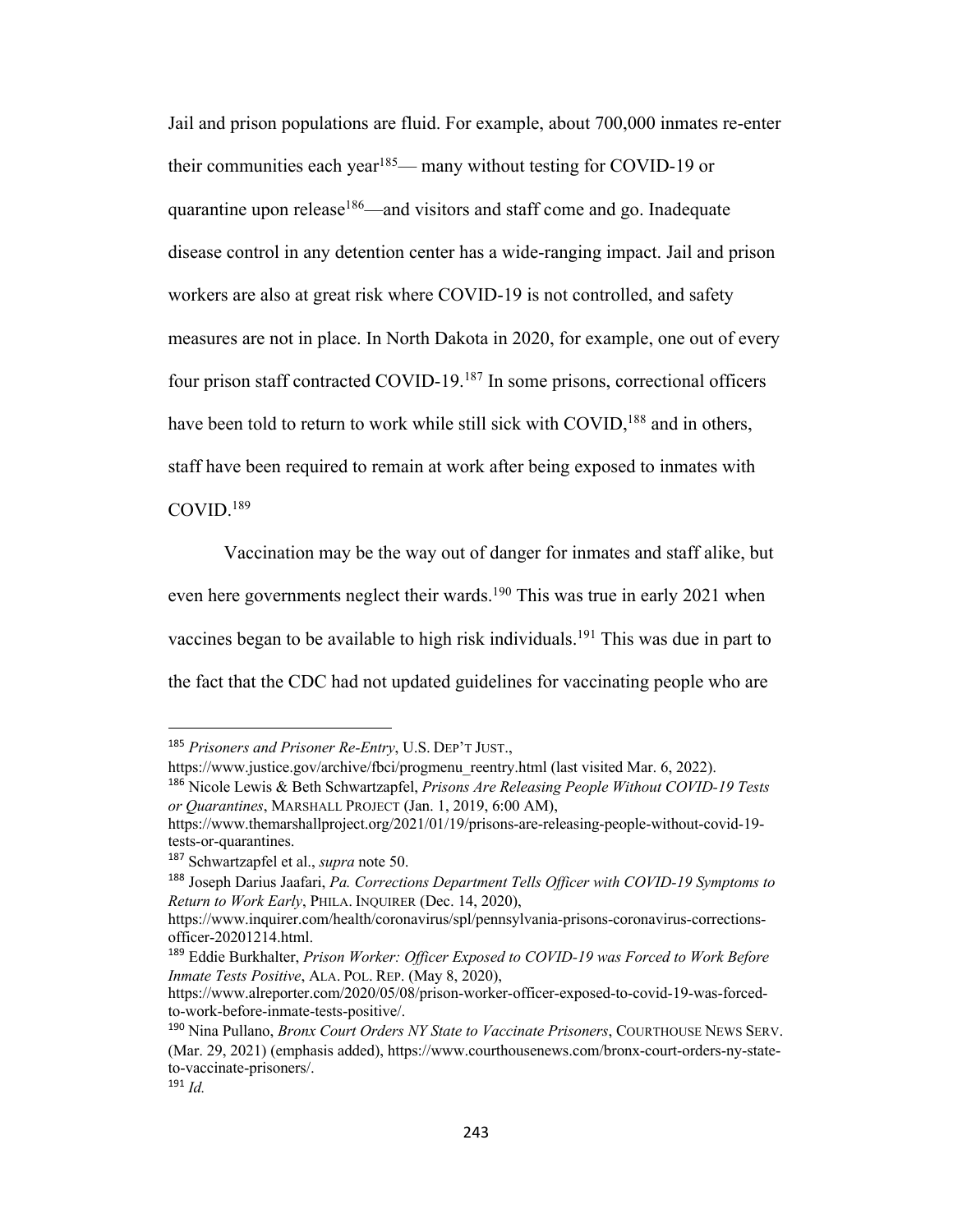detained, which meant that incarcerated persons were not prioritized for vaccines.192 Instead, the CDC stated that "jurisdictions are *encouraged* to vaccinate staff and incarcerated/detained persons at the same time [as the general public]."193 This left vaccination of incarcerated persons up to the discretion of the federal and state government. Predictably, incarcerated persons were not included in the states' distribution plan of a limited supply of vaccine. Some prison officials even invoked the guidance as an excuse to withhold vaccines from persons in their charge, citing the "…ever-changing information offered by the CDC[.]"194 In December 2020 and January 2021, over thirty-seven prison systems began to offer vaccines to their staff, but there has been an "alarming" rate of vaccine refusal among prison staff.195 As of March 2021, only about half of prison staff had consented to receive vaccines.196 Mandatory vaccines for jail and prison staff could have slowed the transmission of SARS-Co-V out of the gate. In response to low vaccine rates among jail and prison staff, some states and counties have mandated vaccination among corrections officers, which has led to suspensions for non-compliance and to some staff quitting in protest.<sup>197</sup> Low

<sup>194</sup> Claire Osborn, W*illiamson County Jail Official Says Most Inmates Refuse to be Tested for COVID-19*, AUSTIN AMERICAN-STATESMAN (Sept. 8, 2021 5:21 PM), https://www.statesman.com/story/news/2021/09/08/williamson-county-jail-inmates-refuse-covid-

test-official-says/5759467001/.

<sup>195</sup> Nicole Lewis & Michael R. Sislak, *US Prison Guards Refusing Vaccines Despite Covid-19 Outbreak*, ASSOCIATED PRESS (Mar. 16, 2021), https://apnews.com/article/us-prison-guardsrefuse-vaccine-despite-covid-19-outbreaks-522775575fc815ee2354e97c3428dce0.

<sup>196</sup> *Id;* Number of U.S. Prison Guards Refusing COVID-19 Vaccine has Health Experts Concerned, KTLA (Mar. 15, 2021, 10:28 AM), https://ktla.com/news/nationworld/number-of-u-sprison-guards-refusing-covid-19-vaccine-has-health-experts-concerned/. <sup>197</sup> Lewis & Sislak, *supra* note 195.

<sup>192</sup> *Id.*

<sup>193</sup> *Id.*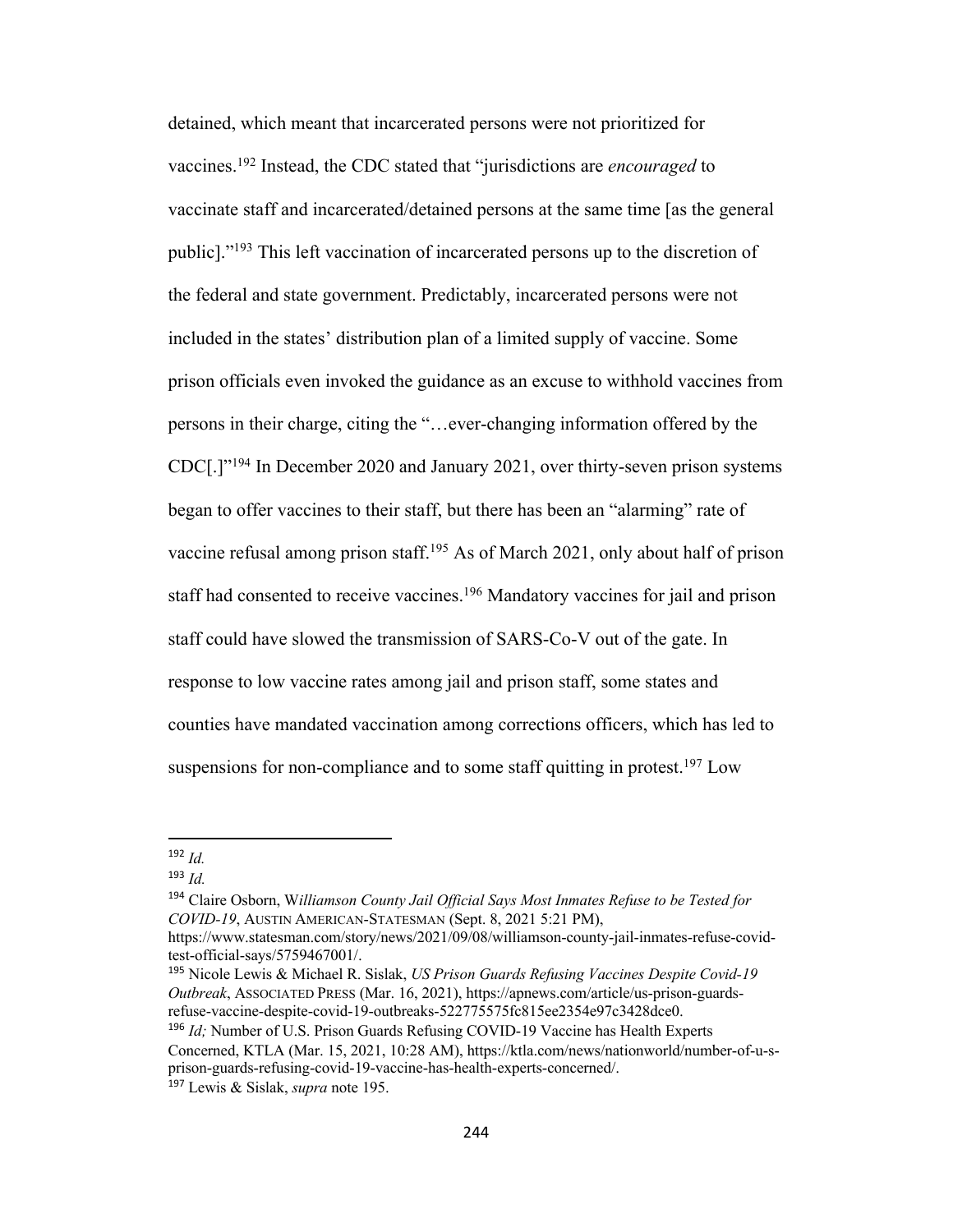uptake of vaccines among prison staff remains a problem almost two years since the pandemic started.198 Prison guards catch COVID-19 at twice the rate of the general population of California, but fewer than half of officers in California corrections facilities are vaccinated.<sup>199</sup> In all states for which there is data, only one state had a greater percentage of staff vaccinated than percentage of prisoners vaccinated.<sup>200</sup> A low rate of unvaccinated staff leads to the spread of disease both within and outside of jails and prisons.<sup>201</sup> It also overburdens staff who do stay on when unvaccinated have become sick themselves or call out of work to avoid an outbreak.202 In several states, prisons have had to call in the National Guard, who were given only one day of correctional facility training, because so many staff were absent.<sup>203</sup> In some facilities, in a practice inaccurately termed "augmentation",<sup>204</sup> other prison staff like teachers, cooks, and nurses are called upon to guard inmates when officers are not available.<sup>205</sup> Chronic understaffing and using untrained substitute staff adds to the already fragile situation in jails and

<sup>201</sup> *Id.*

<sup>198</sup> *Id.*

<sup>199</sup> *Id.*

<sup>200</sup>*Id.*

<sup>202</sup> *Id.*

<sup>203</sup> Jamiles Lartey, *The National Guard Is Using Force on Prisoners After Little Training*, MARSHALL PROJECT (Dec. 21, 2020, 2:30 PM),

https://www.themarshallproject.org/2020/12/21/the-national-guard-is-using-force-on-prisonersafter-little-training.

<sup>204</sup>*Federal Prisons Forced to Use Cooks, Nurses, to Guard Inmates due to Staff Shortages*, NBC NEWS (May 21, 2021 1:36 PM), https://www.nbcnews.com/news/us-news/federal-prisons-forceduse-cooks-nurses-guard-inmates-due-staff-n1268138. <sup>205</sup> *Id.*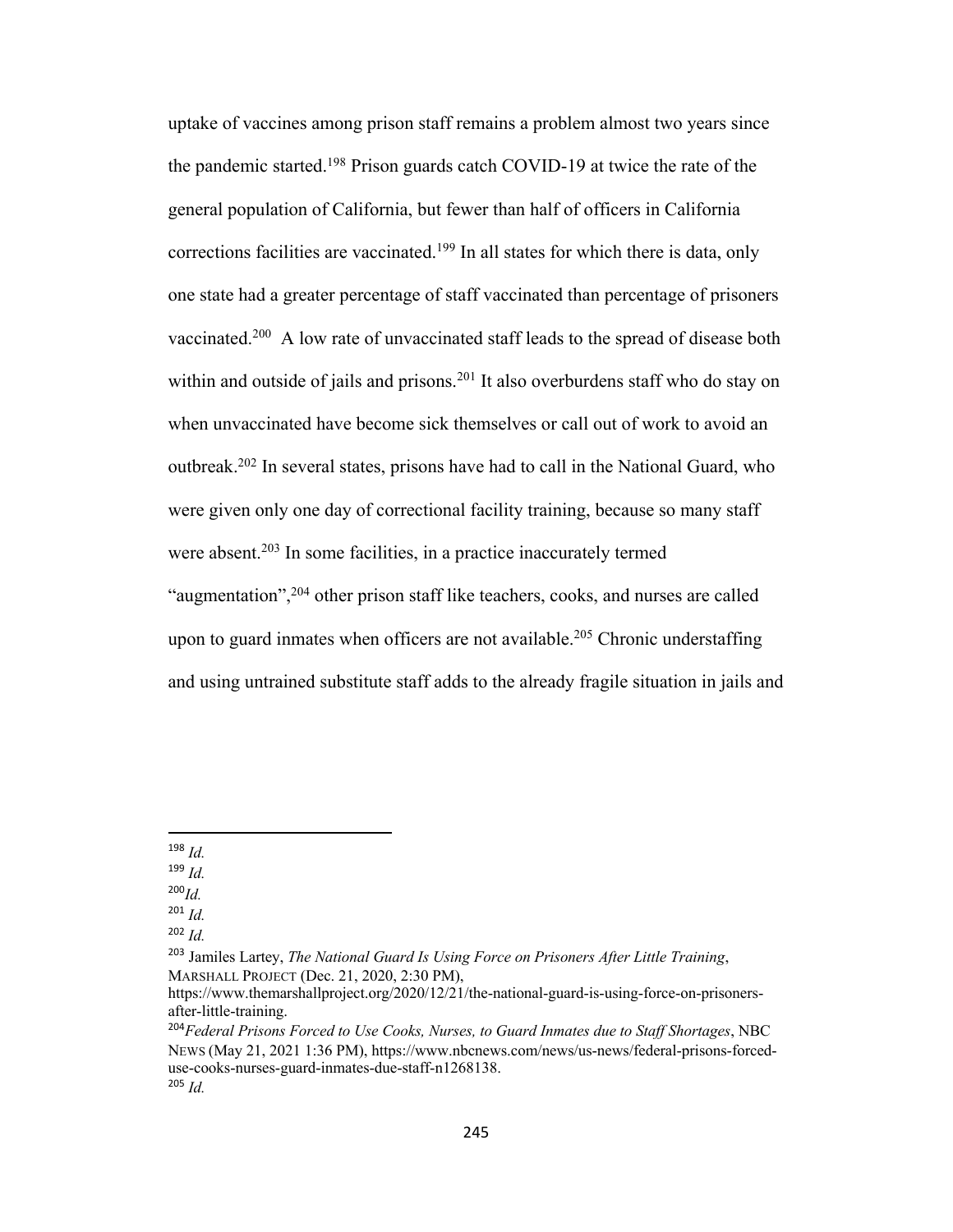prisons. In some facilities it has led to lockdowns, de facto solitary confinement, cancelled programming, suicides, and more physical assaults.206

It is reasonable to require that persons who regularly come into contact with crowds of people get vaccinated against COVID-19. Hundreds of universities and colleges in the U.S., including the state university system in Maine, require students to be vaccinated against COVID-19 before they can come onto campus. <sup>207</sup> Vaccination as a condition of employment is a widespread practice; twenty-one states have mandates concerning COVID-19 vaccines for healthcare workers<sup>208</sup> including the State of Maine.<sup>209</sup> However, in Maine, the State Police have no intention of requiring that their jail and prison staff get vaccinated "as long as [the vaccine] is authorized under an Emergency Use Authorization [EAU,]<sup>"210</sup> implying that EAU status means an employer cannot

https://www.pressherald.com/2021/08/04/maine-reports-126-new-cases-of-covid-

<sup>206</sup> *Id*; Erin Adler, *County Jails in Minnesota Struggle to Fill Corrections Officer Jobs*, STAR TRIB. (Oct. 1, 2021 10:32 AM), https://www.startribune.com/county-jails-in-minnesota-struggle-to-fillcorrections-officer-jobs/600102690/.

<sup>207</sup> Chris Burt, *State-by-State Look at Colleges Requiring COVID-19 Vaccines*, U. BUS. (June 28, 2021). https://universitybusiness.com/state-by-state-look-at-colleges-requiring-vaccines/; Joe Lawlor & Rachel Ohm, *UMaine System Will Require COVID-19 Vaccine for Students on Campus This Fall*, PORTLAND PRESS HERALD (Aug. 4, 2021),

<sup>19/?</sup>utm\_source=Newsletter&utm\_medium=email&utm\_content=Daily+Headlines%3A+UMaine +System+will+require+COVID-

<sup>19+</sup>vaccines+for+students+on+campus+this+fall&utm\_campaign=PPH+DH+- +THURSDAY+%28HTML%29.

<sup>208</sup> https://leadingage.org/workforce/vaccine-mandates-state-who-who-isnt-and-how

<sup>209</sup> Joe Lawlor, *MaineHealth Will Require Staff, Including MaineHealth Employees, to be Vaccinated by October 1st*, PORTLAND PRESS HERALD (Aug. 3, 2021),

https://www.pressherald.com/2021/08/03/maine-reports-255-new-cases-of-covid-19-over-3 days/?utm\_source=Newsletter&utm\_medium=email&utm\_content=Daily+Headlines%3A+Maine Health+will+require+staff%2C+including+Maine+Med+employees%2C+to+be+vaccinated+by+ Oct++1&utm\_campaign=PPH+DH+-+WEDNESDAY+Aug++4.

<sup>210</sup> Evan Popp, *Maine Won't Require COVID-19 Vaccine for Police, Corrections Officers*, ME. BEACON (Jan. 26, 2021), https://mainebeacon.com/maine-wont-require-covid-19-vaccine-forpolice-corrections-officers/.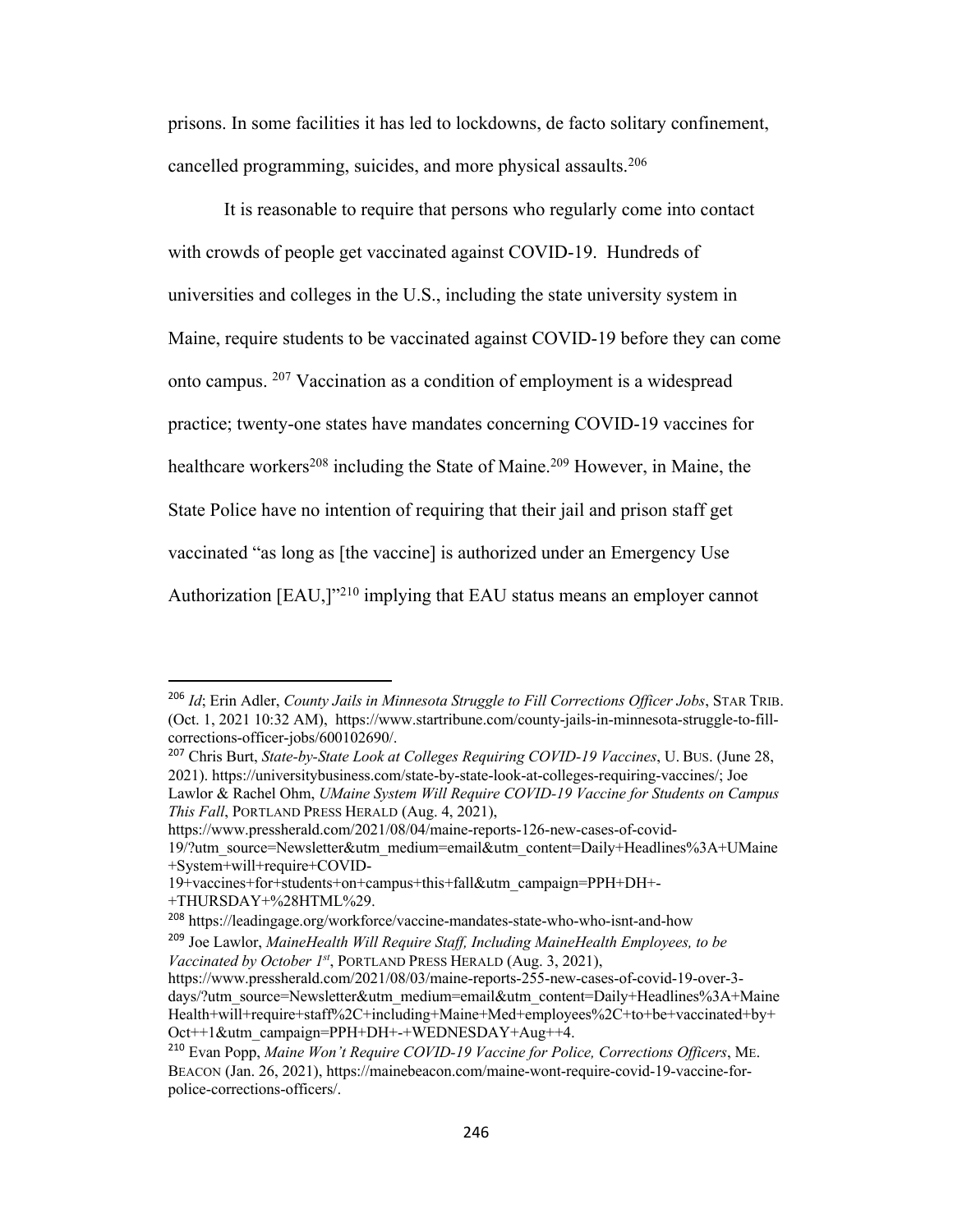adjust duties or fire a person who chooses not to get the vaccine. This is not the case; the EAU only provides that no person can be forced to get the vaccine; it does not shield a person from the consequences of choosing not to get vaccinated.211 Pfizer BioNTech's vaccine-now known as Comirnaty- was given full approval by the Federal Drug Administration (FDA) in August  $2021.^{212}$  In January 2022, the FDA approved Moderna's vaccine, which is now known as Spikevax.213 Even though two COVID-19 vaccines have been approved, prison staff in Maine are still not required to get these vaccines.<sup>214</sup> The vaccination rate of prison staff in Maine falls behind other states',<sup>215</sup> and low rates of vaccine protection have contributed to more than twenty-eight outbreaks in the state's correctional facilities.<sup>216</sup> Among those outbreaks is one at Cumberland County Jail that began in September of 2021, which resulted in inmates initially being confined to their cells twenty- three hours a day.<sup>217</sup> Maine continues to struggle to care for its hospitalized COVID-19 patients, the majority of whom are

<sup>&</sup>lt;sup>211</sup> 21 U.S.C. § 360bbb-3(e)(1)(A)(ii)(III).

<sup>212</sup> *FDA Approves First COVID-19 Vaccine*, FDA (Aug. 23, 2021), https://www.fda.gov/newsevents/press-announcements/fda-approves-first-covid-19-vaccine.

<sup>213</sup> *Coronavirus (COVID-19) Update: FDA Takes Key Action by Approving Second COVID-19 Vaccine*, FDA (Jan. 31, 2022), https://www.fda.gov/news-events/press-

announcements/coronavirus-covid-19-update-fda-takes-key-action-approving-second-covid-19 vaccine.

<sup>214</sup> Megan Gray, *Despite Outbreaks at Maine Prisons and Jails, Workers Aren't Required to get Vaccinated*, PORTLAND PRESS HERALD (Oct. 29, 2021),

https://www.centralmaine.com/2021/10/29/despite-outbreaks-at-maine-prisons-and-jails-workersarent-required-get-vaccinated/.

<sup>215</sup> *Id.*

<sup>216</sup> *Id*; Lauren Abbate, *21 Residents Test Positive for COVID-19 at Maine State Prison*, BANGOR DAILY NEWS (Oct. 8, 2021), https://bangordailynews.com/2021/12/08/news/21-residents-testpositive-for-covid-19-at-maine-state-prison/; Matt Byrne, *COVID Outbreak Persists at Cumberland County Jail, with more than 50 Cases and 1 Hospitalized*, SUN J. (Feb. 4, 2022), https://www.sunjournal.com/2022/02/03/more-than-50-covid-cases-1-inmate-hospitalized-ascumberland-county-jail-outbreak-continues/.

<sup>217</sup> Byrne, *supra* note 216.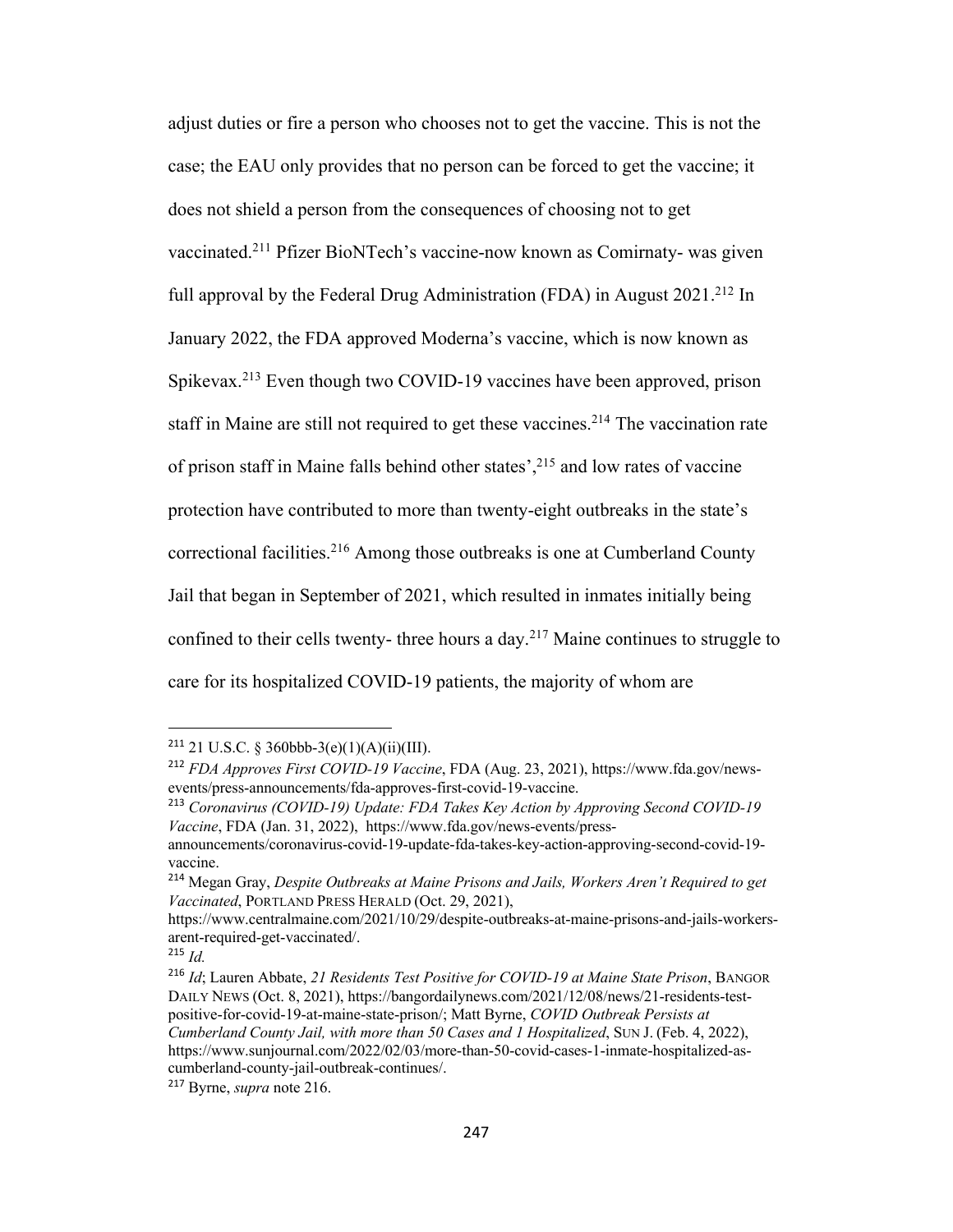unvaccinated.<sup>218</sup> With Omicron cases surging, the state's largest hospital installed negative pressure systems in all its Special Care Unit rooms to accommodate the overflow of COVID-19 patients. The hospital was forced to contemplate converting part of its garage to patient rooms.<sup>219</sup> National Guardsmen have been called in to assist in hospitals statewide.<sup>220</sup> Despite the desperate need to shield vulnerable populations from COVID-19, the jail continues to experience waves of infection, with the most recent spike in cases sickening fifty-six inmates and staff.<sup>221</sup> The jail reports that "...facility-wide cleaning is on-going daily..." and staff is "…question[ed] about recent possible exposure."222 What is not being implemented is a fundamental way to prevent the carriage of the virus inside the jailhouse walls: vaccination, including a booster dose, of all employees at the jail. The Maine Department of Health and Human Services (Maine DHHS) requires that providers in hospitals, multi-level health care facilities, home health agencies, nursing facilities, and residential care facilities get vaccinated against COVID-19.223 Confoundingly, the Maine DHHS rule that healthcare workers get vaccinated does not extend to doctors and nurses in jails and prisons.<sup>224</sup>

<sup>218</sup> Eric Russell, *COVID-19 Hospitalizations in Maine Reach Another Record, 'Overwhelming Our System'*, PORTLAND PRESS HERALD (Dec. 15, 2021),

https://www.pressherald.com/2021/12/15/maine-cdc-reports-1504-new-cases-of-covid-19-2 additional-deaths/.

<sup>&</sup>lt;sup>219</sup> Interview with staff, Maine Medical Center (February 15, 2022).

<sup>220</sup> *National Guard Members Deploy to Main Hospitals*, WMTM (Jan. 20, 2022 12:07 PM), https://www.wmtw.com/article/more-national-guard-members-deploying-to-mainehospitals/38825094.

<sup>221</sup> Byrne, *supra* note 216.

 $222 \, Id.$ 

<sup>223</sup> *Mills Administration Requires Health Care Workers to be Fully Vaccinated Against COVID-19 by October 1*, MAINE.GOV (Aug. 12, 2021) https://www.maine.gov/governor/mills/news/millsadministration-requires-health-care-workers-be-fully-vaccinated-against-covid-19-october. <sup>224</sup> *Id.*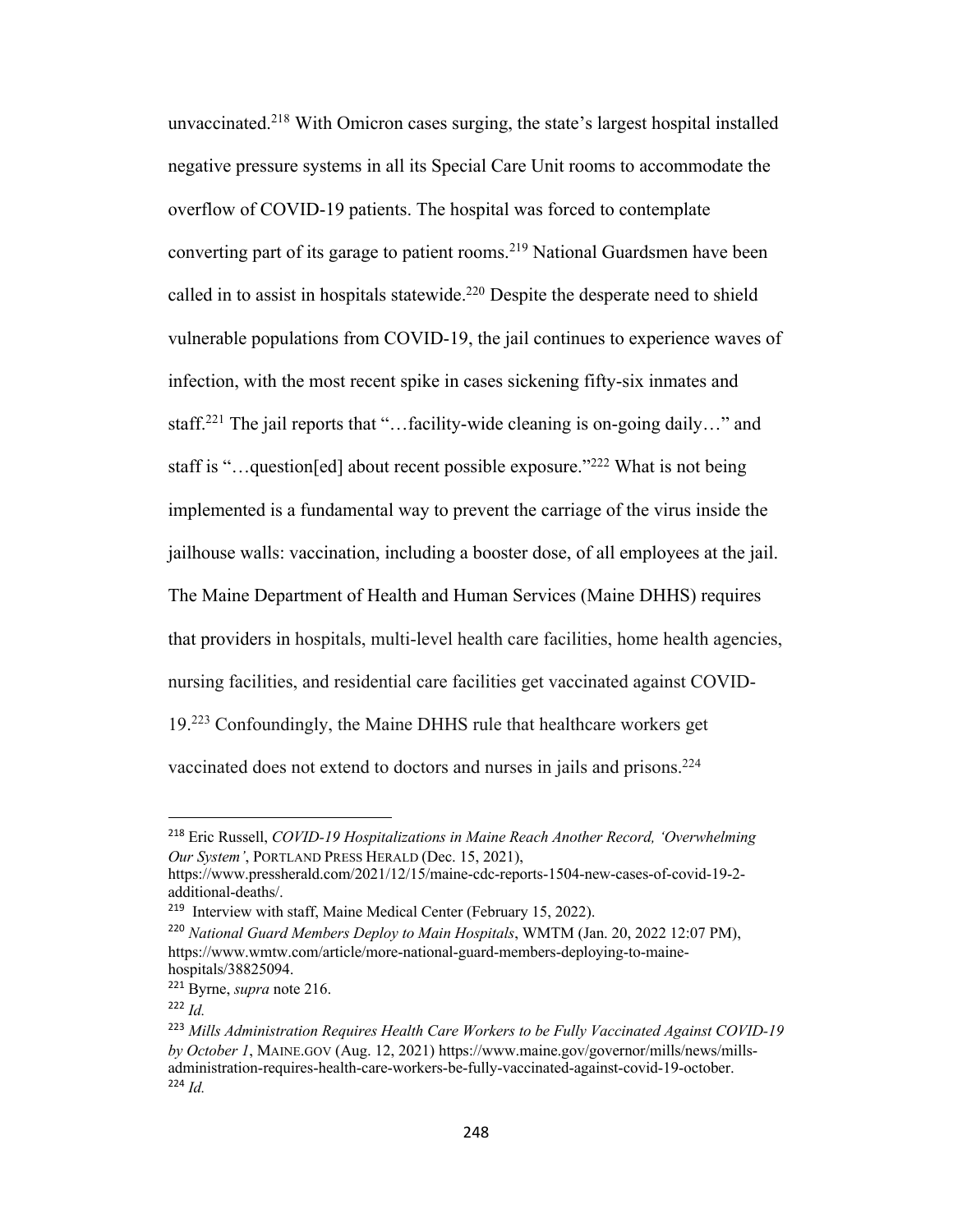Prisoners, even though they live in what has been characterized as "long term care facilities with bars[,] $v^{225}$  are not part of the CDC's distribution tier for residents of long-term care and congregate care settings.<sup>226</sup> This may be because we, as a society and as a system of governments, value the lives of incarcerated persons less than we value the lives of nursing home residents or patients in a psychiatric hospital. Maria Morris of the ACLU put it this way: "People who are incarcerated are not a particularly popular group of people."<sup>227</sup> This bias is apparent in New York and other states where vaccines have been available for months to residents of nursing homes, homeless shelters, group homes, hospice care, and psychiatric hospitals, but not to inmates.<sup>228</sup> "There's no way it's going to go to prisoners before it goes to people who haven't committed any crime," Gov. Jared Polis of Colorado opined in December of 2020.<sup>229</sup> Gov. Polis seemed to have forgotten that most individuals held in jails have not been convicted of a crime.

The attitude that the incarcerated are less deserving of protection from COVID-19 ignores not only the ethical and legal responsibility that states have for

<sup>225</sup> Isaac Stanley-Becker, *Early Vaccination in Prisons, a Public Health Priority, Proves Politically Charged*, WASH. POST (Jan. 2, 2021, 5:30 PM),

https://www.washingtonpost.com/health/2021/01/02/covid-vaccine-prisons/. <sup>226</sup> Ike Swetlitz, *Chan, Zuckerberg Boost Open-access Biology with Grant to Cold Spring Harbor*, STAT NEWS (Apr. 26, 2017), https://www.statnews.com/2017/04/26/238006/.

<sup>227</sup> Nina Pullano, *Prisoners Face Severe COVID Risks Without Federal Vaccine Priority*, COURTHOUSE NEWS SERV. (Mar. 1, 2021), https://www.courthousenews.com/prisoners-facesevere-covid-risks-without-federal-vaccine-priority/. <sup>228</sup> *Id.*

<sup>229</sup> John Ingold, *Colorado Governor Says Prisoners Won't Get Priority Over Elderly for a Coronavirus Vaccine*, COLORADOAN (Dec. 2, 2020, 1:21 PM),

https://www.coloradoan.com/story/news/2020/12/02/colorado-vaccine-distribution-polis-saysprisoners-wont-get-priority/3796111001/.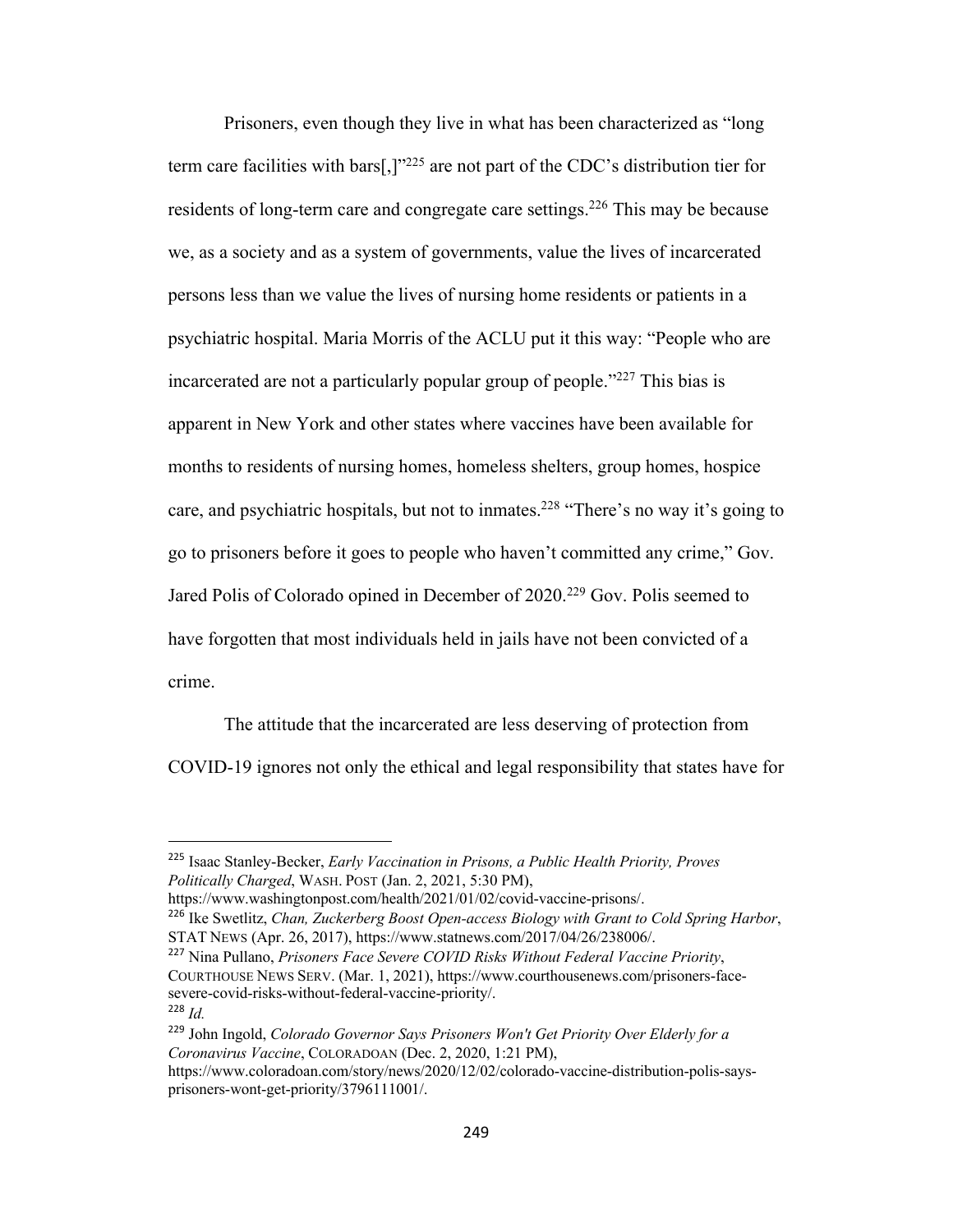their wards, but also disregards the public health reasons for protecting jailees and inmates. Two states that have not extended vaccines to prisoners were ordered to do so by courts.230 As of May 2021, New York must now stop excluding prisoners in its vaccine distribution scheme.<sup>231</sup> The court noted that the New York Department of Corrections "irrationally distinguished between incarcerated people and people living in every other type of adult congregate facility."232 Earlier in 2021, a federal court in Oregon ruled that the state must put prisoners ahead of senior citizens when distributing vaccine doses.<sup>233</sup> To fail to do so was a violation of inmates' rights, specifically to be safe from the "irreparable harm" that being unvaccinated would cause.<sup>234</sup>

Even in Maine, a state with the third fewest cases of COVID-19 in the nation in early 2021 and a good vaccine supply, the distribution strategy remained age-based until April 2021.<sup>235</sup> The administration of what few vaccines are available to jails and prisons were left to the discretion of jail and prison staff.<sup>236</sup>

<sup>230</sup> *See* Sam McCann, et al., *NY Supreme Court Rules Incarcerated People Must be Offered COVID Vaccine Immediately,* BRONX DEFS. (May 29, 2021), https://www.bronxdefenders.org/nysupreme-court-rules-incarcerated-people-must-be-offered-covid-vaccine-immediately/; Maney v. Brown, No. 6:20-cv-00570-SB, 2021 U.S. Dist. LEXIS 19665 (D. Or. 2021).

<sup>231</sup> McCann, *supra* note 230.

<sup>232</sup> *Id.*

<sup>233</sup> Maney v. Brown, No. 6:20-cv-00570-SB, 2021 U.S. Dist. LEXIS 19665, at \*121 (D. Or. 2021); *see also* Basank v. Decker, 449 F.Supp. 3d 205, 216 (S.D.N.Y. 2020) (finding that "[t]he risk of contracting COVID-19 in tightly-confined spaces, especially jails, is now exceedingly obvious" and concluding that "[p]etitioners face irreparable injury—to their constitutional rights and to their health").

<sup>234</sup> *Id.*

<sup>&</sup>lt;sup>235</sup> Press Briefing, Me. CDC, on Maine's process for vaccination within the DOC (Apr. 1, 2021). <sup>236</sup> *Id.* The Department of Health and Human Services gave the vaccine to the Department of Corrections and the DOC decided how and when to give the vaccine out to prisons and jails. "We have to be sure they are ready to receive those doses . . . and keep moving along that process. [Receiving more vaccine doses] just expands who is eligible, it doesn't change our approach [to not prioritize jails and prisons]." *Id.*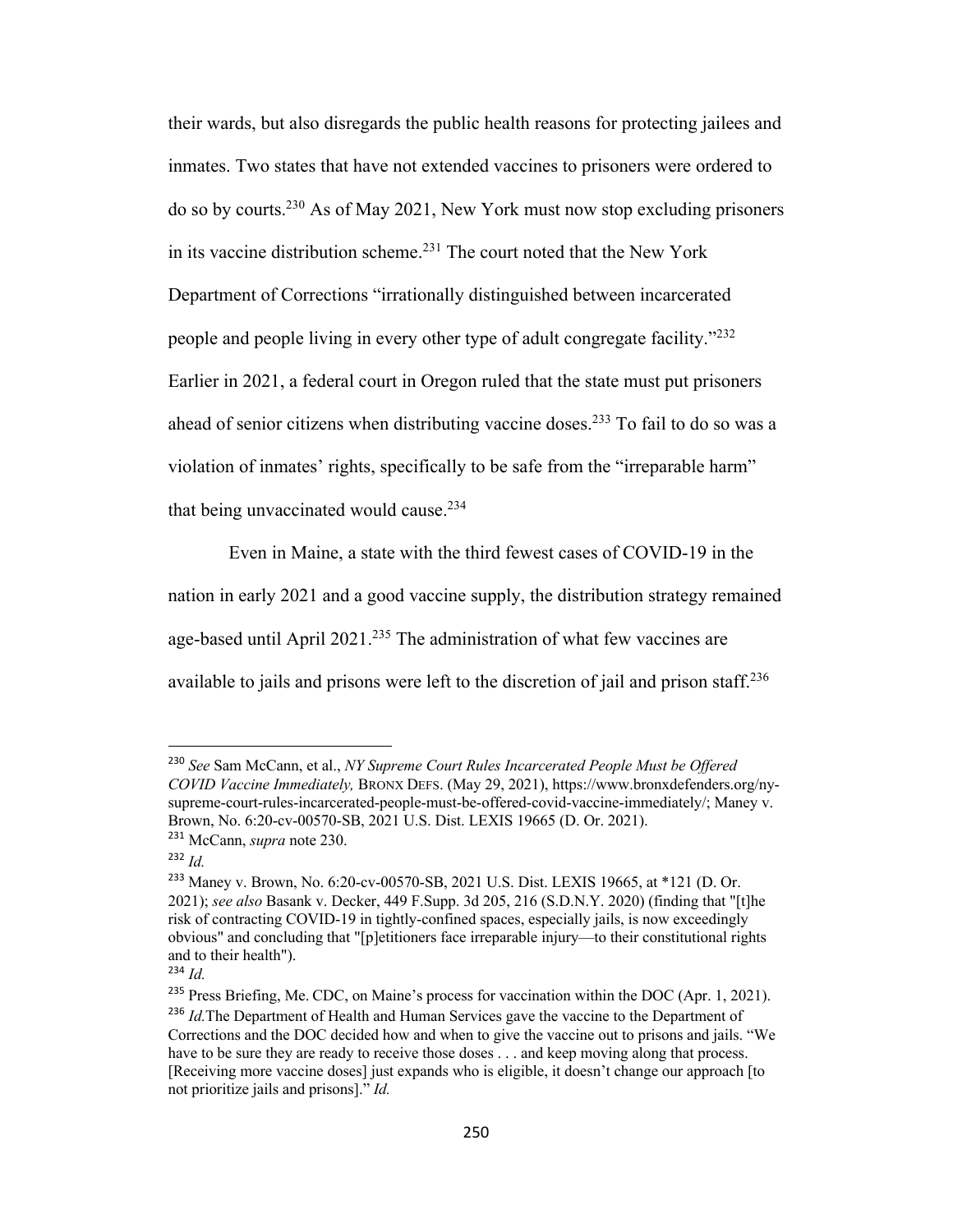The week of March 29, 2021, over three months after the American public began to be vaccinated, the State of Maine allowed prisoners to get vaccines.<sup>237</sup> During that week, the State's largest jail received only eleven vaccine doses.<sup>238</sup> Two weeks later, the facility reported an outbreak that sickened twenty-nine inmates and two staff members.239 Two and a half weeks after that, a fresh outbreak involving fifty-one inmates and two staff forced the jail to divert all incoming arrestees.<sup>240</sup> By the end of April 2021, thirty-one percent of Maine's general population had been fully vaccinated, but only 125 residents of correctional facilities had received a dose of vaccine. $^{241}$  The belief that their lives matter less can be internalized by prisoners themselves: "I sometimes feel that [my crime] did diminish the value of my own life. I sometimes feel that I am less deserving of the vaccine than an innocent person."242 Animus towards detained and imprisoned persons should have no bearing on a matter of public health or whether these individuals are protected from illness and death. Like a parent is responsible for a

<sup>237</sup> Susan Sharon, *Cumberland County Sheriff: Vaccine Efforts for Jailed Mainers 'Not Good Enough' Maine Public*, ME. PUBLIC (Apr. 1, 2021, 4:39 PM),

https://www.mainepublic.org/health/2021-04-01/cumberland-county-sheriff-vaccine-efforts-forjailed-mainers-not-good-enough.

<sup>238</sup> *Id.*

<sup>239</sup> Matt Byrne, *COVID-19 Outbreak Infects 29 at Cumberland County Jail*, PORTLAND PRESS HERALD (Apr. 13, 2021), https://www.pressherald.com/2021/04/13/covid-19-outbreak-infects-29 at-cumberland-county-jail/.

<sup>240</sup> Matt Byrne, *COVID-19 Outbreak Prompts Cumberland County Jail to Divert Prisoners,* PORTLAND PRESS HERALD (Apr. 18, 2021), https://www.pressherald.com/2021/04/16/outbreakprompts-cumberland-county-jail-to-divert-prisoners/.

<sup>241</sup> *2 More Mainers with COVID-19 Have Died as State Reports 260 Additional Cases*, WMTW (Apr. 19, 2021, 2:00 PM), https://www.wmtw.com/article/2-more-mainers-with-covid-19-havedied-as-state-reports-260-additional-cases/36162080; Mary Cate Mannion, *Maine's Correctional Facilities Begin Vaccinating Prisoners, Inmates Against COVID-19*, WMTW (Apr. 1, 2021, 5:13 PM), https://www.wmtw.com/article/maines-correctional-facilities-begin-vaccinating-prisonersinmates-against-covid-19/35995832.

<sup>242</sup> John J. Lennon, *I'm Incarcerated. This is My Covid Lockdown Story.*, N.Y. TIMES MAG. (May 6, 2021), https://www.nytimes.com/2021/04/06/magazine/prison-covid.html.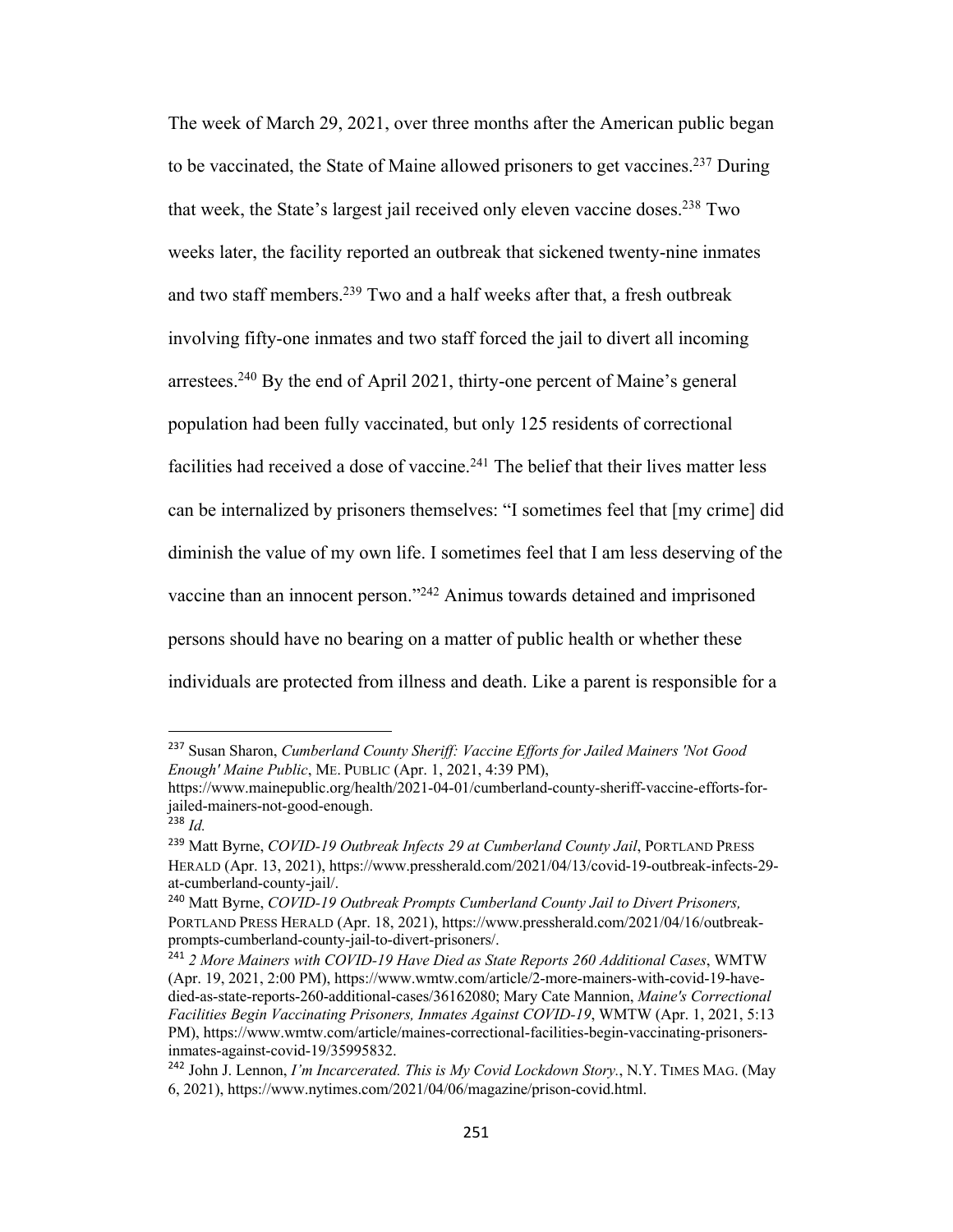child, the state is responsible for wards. Whatever the public's view toward persons who have been convicted of a crime, those who are sentenced are serving time, they have not been condemned to die by COVID-19.

## **IV. The Plight of Prisoners and the Utility of Eighth Amendment Claims**

Incarcerated persons are captive victims of COVID-19. The facilities where they live face what the Centers for Disease Control rather euphemistically describe as a "significant challenge" in preventing the spread of the virus.<sup>243</sup> Like students in schools, passengers on cruise ships, and residents in nursing homes, incarcerated persons share the air they breathe with those around them. As discussed in this article, the virus takes a devastating toll in jails and prisons. In San Quentin, COVID-19 has killed more Death Row inmates than the State has put to death in 25 years.<sup>244</sup>

Health disparities among inmates are stark; conditions such as asthma, diabetes, high blood pressure, hepatitis, HIV, and poor physical condition due to drug dependence make inmates very vulnerable to the severe effects of COVID-19<sup>245</sup> The older a person is, the more at risk they are for severe effects of COVID-19.246 The United States has an aging prison population; twelve percent

<sup>245</sup> Alexandria Macmadu & Josiah D. Rich, *Correctional Health Is Community Health*, ISSUES.ORG, https://issues.org/correctional-health-care-community-health-prisons-jails/. <sup>246</sup> Hans Henri P. Kluge, *Statement–Older People Are at Highest Risk from COVID-19, But All Must Act to Prevent Community Spread*, WHO EUROPE (Apr. 2, 2020),

<sup>243</sup> Megan Wallace et al., *COVID-19 in Correctional and Detention Facilities—United States, February–April 2020*, CDC (May 6, 2020),

https://www.cdc.gov/mmwr/volumes/69/wr/mm6919e1.htm.

<sup>244</sup> Anna Buchmann & Kellie Hwang, *Bay Briefing: Coronavirus Cases Explode Among the Young*, S.F. CHRON. (Aug. 10, 2020), https://www.sfchronicle.com/bayarea/article/Bay-Briefing-Young-people-driving-latest-15470925.php.

https://www.euro.who.int/en/health-topics/health-emergencies/coronavirus-covid-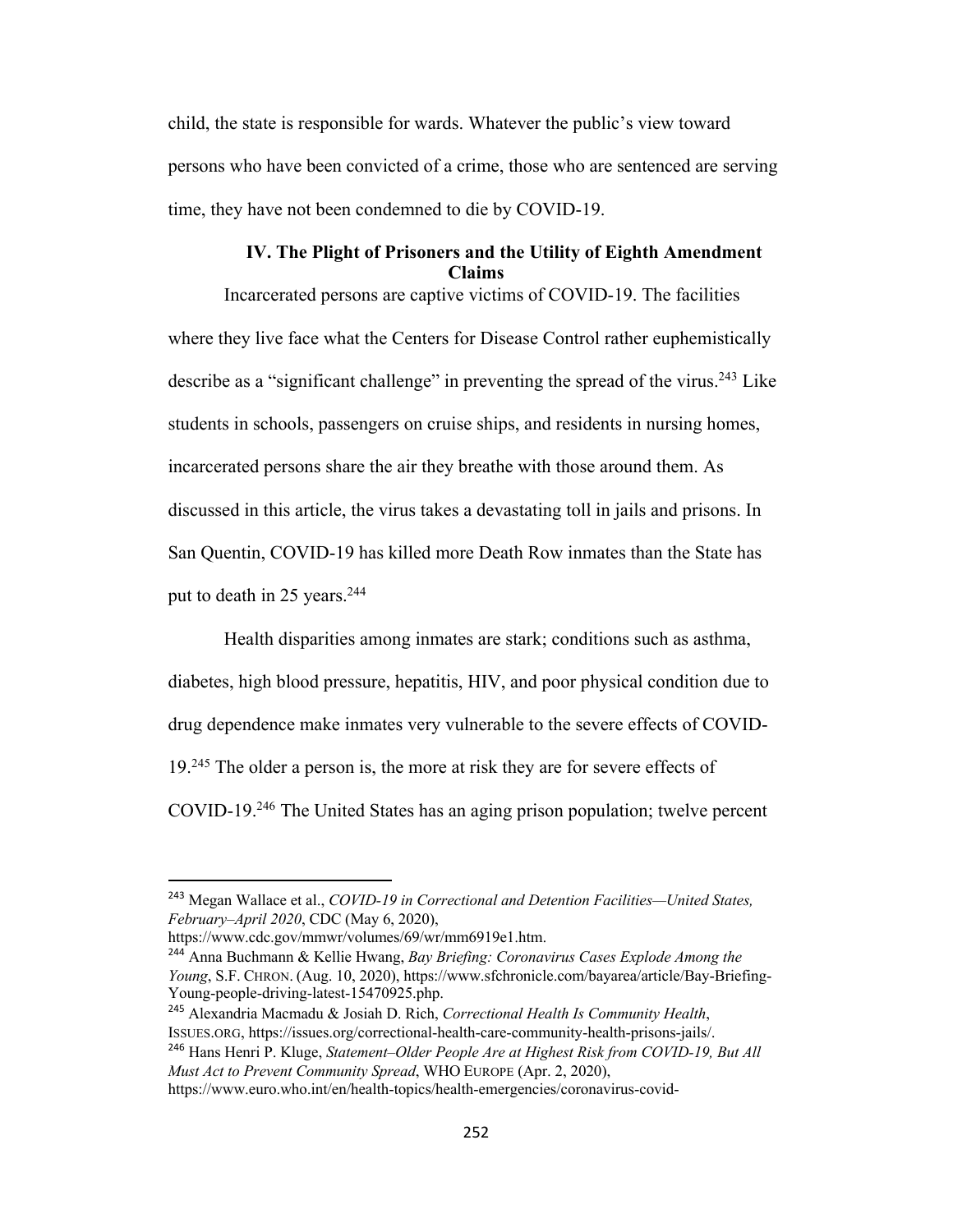of federal and state prisoners are fifty-five and older.<sup>247</sup> Detainees and prisoners have more predictors of poor health than the general population.<sup>248</sup> These include poverty, lack of health insurance, homelessness, chronic mental illness, and low levels of education.<sup>249</sup> Another predictor of poor health outcomes and early death is being Black or Hispanic. Over half of U.S. prisoners are Black or Hispanic.<sup>250</sup> If a person is both uninsured and Black or Hispanic, they may be hit doubly hard. For example, it has been posited that some states' decision to refuse federal funding to expand Medicaid programs has increased the morbidity and mortality from COVID-19 among non-white Americans.251 The disparate impact of COVID-19 on non-white patients, both in prisons and other settings, is troubling. In Maine, for example, Black residents of the state contract the illness at twenty times the rate of their white counterparts.<sup>252</sup> Most states do not collect data on why Black and Latino people are more likely to contract and die from the disease.253 It has been suggested that prison policies reinforce the racial disparities

<sup>19/</sup>statements/statement-older-people-are-at-highest-risk-from-covid-19,-but-all-must-act-toprevent-community-spread.

<sup>247</sup> Hope Reese, *What Should We Do about Our Aging Prison Population?*, JSTOR DAILY (July 17, 2019), https://daily.jstor.org/what-should-we-do-about-our-aging-prison-population/. <sup>248</sup> *Id.*

 $^{249}$  *Id*.

<sup>250</sup> Ashley Nellis, *The Color of Justice: Racial and Ethnic Disparity in State Prisons*, SENT'G PROJECT (June 14, 2016), https://www.sentencingproject.org/publications/color-of-justice-racialand-ethnic-disparity-in-state-prisons/.

<sup>&</sup>lt;sup>251</sup> https://lawecommons.luc.edu/cgi/viewcontent.cgi?article=1497&context=

<sup>&</sup>lt;sup>252</sup> Maine Has Widest Coronavirus Racial Disparity Gap in the Country, BOS. GLOBE (June 21, 2020, 4:43 PM), https://www.bostonglobe.com/2020/06/21/nation/maine-has-widest-coronavirusracial-disparity-gap-country/.

<sup>253</sup> Graeme Wood, *What's Behind the COVID-19 Racial Disparity?*, ATLANTIC (May 27, 2020), https://www.theatlantic.com/ideas/archive/2020/05/we-dont-know-whats-behind-covid-19-racialdisparity/612106/.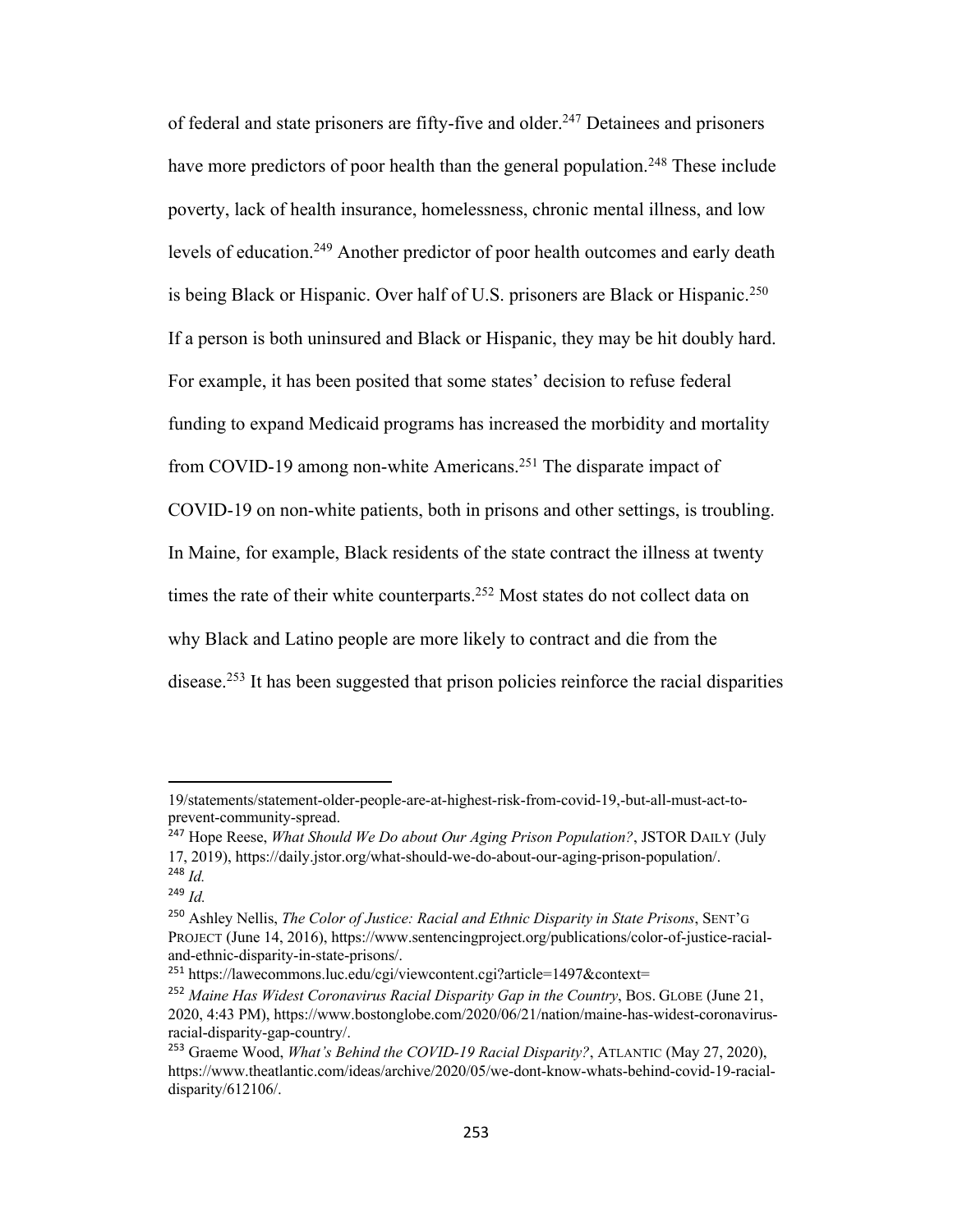of inmates,<sup>254</sup> and prison policies about COVID-19 are harming minorities disproportionately.255

Prisons and jails are facing lawsuits over a variety of issues relating to protection of prisoners during the COVID-19 pandemic.<sup>256</sup> In Allegheny County, Pennsylvania, prisoners have alleged that the jail is not giving inmates enough space to control the spread of the illness.<sup>257</sup> In Louisiana, the ACLU seeks the release of medically fragile inmates. In Arkansas, in 2020, thirty-eight percent of the State's COVID cases were in prisons. Civil rights groups filed a lawsuit on behalf of twelve prisoners in the state seeking injunctive relief but were denied in May 2020, in part because "the federal courts must tread lightly when it comes to the questions of managing prisons, particularly state prisons." 258 This pronouncement came even as the Court acknowledged that the conditions in the named prisons put the inmates at risk for "imminent and irreparable" harm.<sup>259</sup> Prisons were further insulated from responsibility after the court in *Turner v. Safly* held that the courts may defer to prison regulations even if they infringe on prisoner's constitutional rights, so long as the restrictions were rationally related

<sup>254</sup> Giovanna Shay, *Ad Law Incarcerated*, 14 BERKELEY J. CRIM. L. 329, 330 (2010).

<sup>255</sup> E. Ann Carson, *Prisoners in 2014*, U.S. DEP'T OF JUST. (2015),

https://bjs.ojp.gov/content/pub/pdf/p14.pdf (explaining that six percent of prisoners are composed of racial groups that fall under the category of "other").

<sup>256</sup> *See e.g.* Graham v. Allegheny Cnty., No. 2:20-cv-00496, 2020 U.S. Dist. LEXIS 95515, at \*2- 3 (W.D. Pa. May 27, 2020); Frazier v. Kelley, 460 F.Supp. 3d 799 (E.D. Ark. 2020).

<sup>257</sup> Graham v. Allegheny Cnty., No. 2:20-cv-00496, 2020 U.S. Dist. LEXIS 95515, at \*2-3 (W.D. Pa. May 27, 2020).

<sup>258</sup> Frazier v. Kelley, 460 F.Supp. 3d 799, 845 (E.D. Ark. 2020) (quoting Woodford v. Ngo, 548 U.S. 81, 94 (2006)).

<sup>259</sup> *Frazier*, 460 F.Supp. 3d at 845; Petition for Writ of Habeas Corpus, Injunctive, and Declaratory Relief, Livas v. Meyers, 455 F.Supp.3d 272 (W.D. La. Apr. 6, 2020) (No. 1:20-cv-00422).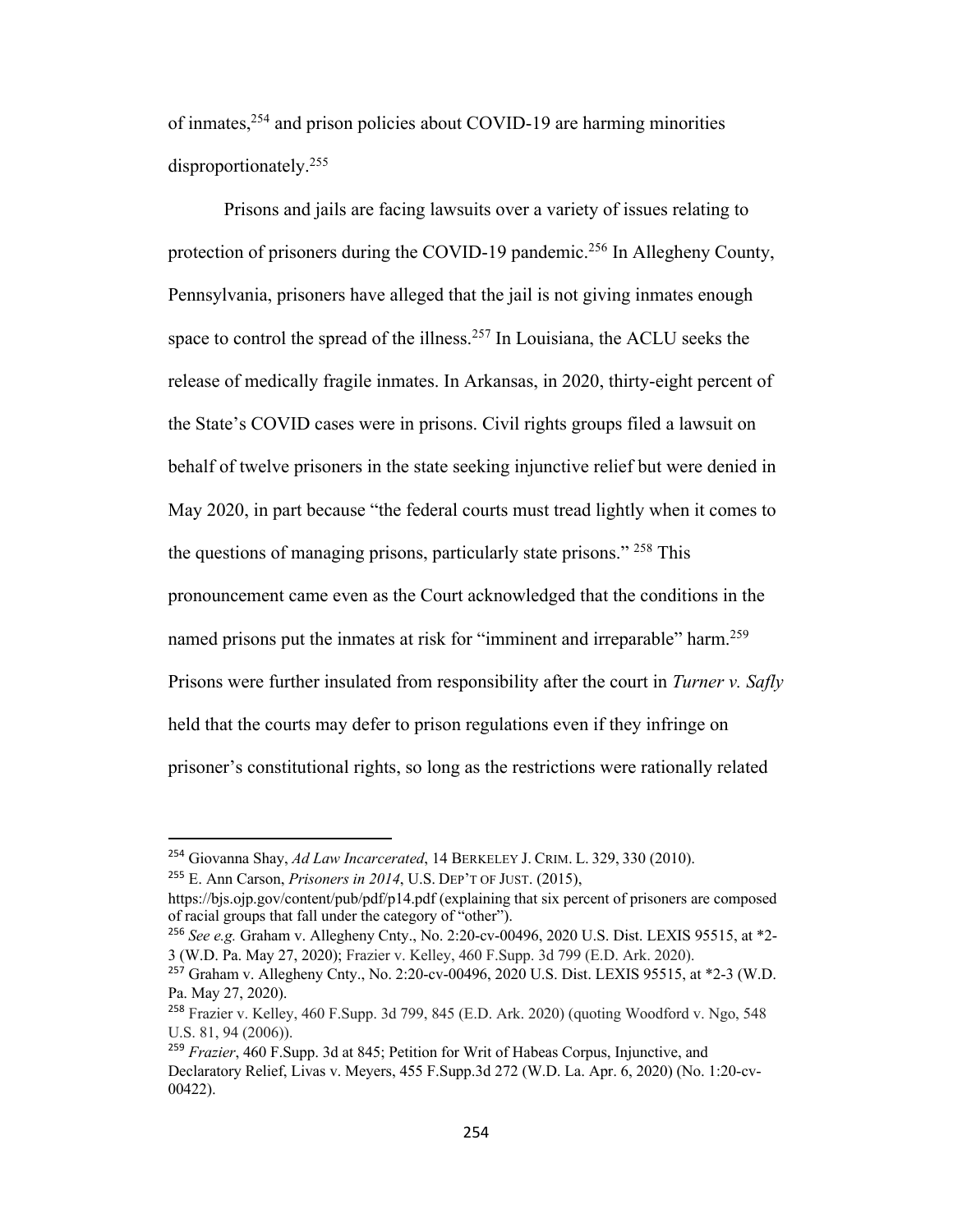to a legitimate penological interest.<sup>260</sup> Asserting that "[p]rison walls do not form a barrier separating prison inmates from the protections of the Constitution[,]" Justice O'Connor nevertheless acknowledged that "[r]unning a prison is an inordinately difficult undertaking  $\dots$ <sup>261</sup> The Court created a four-factor test to determine if a prison regulation is acceptable:

(1) whether there is a "valid, rational connection between the prison regulation and the legitimate governmental interest put forward to justify it;" (2) "whether there [are] alternative means of exercising the right that remain open to prison inmates;" (3) "the impact accommodation of the asserted constitutional right will have on guards and other inmates;" and (4) "whether there are 'ready alternatives' to the regulation.262

Post-*Turner*, even with four-factor test, prisoners remain largely at the mercy of prison regulations. This is compounded by the administrative exhaustion requirements of the Prison Litigation Reform Act, which makes it very difficult to bring an action against prisons. $263$ 

A possible legal claim is one made under the Eighth Amendment. Prison officials are required to provide inmates with adequate medical, dental, and mental health care.<sup>264</sup> Although the Eighth Amendment was drafted as a way to prevent prisoners from being subject to barbarous methods of punishment, its interpretation has expanded to include prevention of conditions of incarceration that are not compatible with "…the evolving standards of decency that mark the

<sup>260</sup> Turner v. Safly, 482 U.S. 78, 95 (1987).

<sup>261</sup> *Id.* at 84-85.

<sup>262</sup> *Id.* at 84-91.

<sup>263</sup> 42 U.S.C. § 1997e(a).

<sup>264</sup> Estelle v. Gamble, 429 U.S. 97, 103 (1976).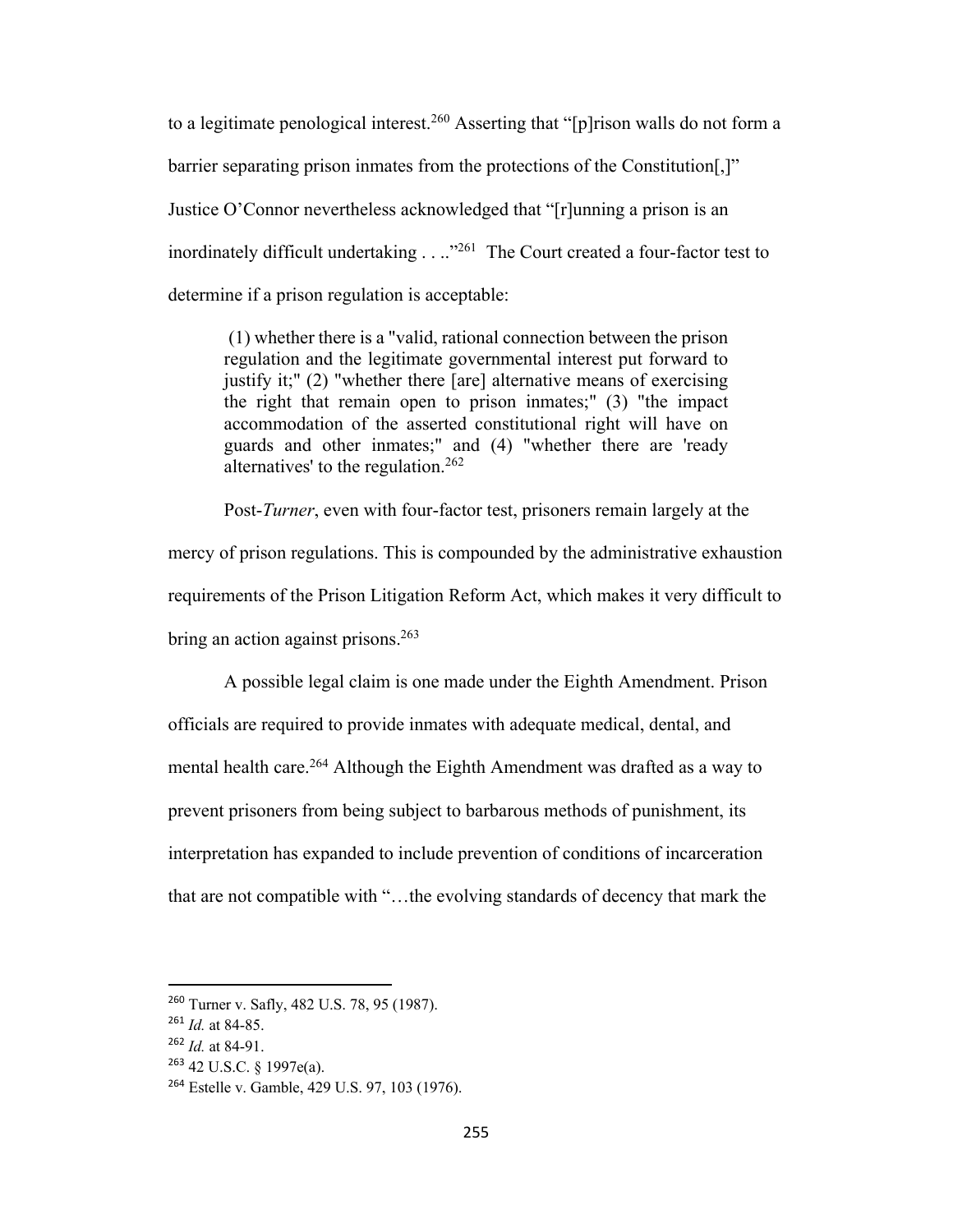evolving a maturing society."265 In the twenty-first century, decency requires that governments do better for detainees and prisoners. Conditions inside a prison can be "restrictive and harsh[,]"<sup>266</sup> but that adversity must serve a legitimate penological objective.267 Living in a virus incubator with nowhere to go and no effective measures of protection from possible death serves no correctional objective.

An inmate hoping to prevail on an Eighth Amendment claim must show that they have been confined in conditions that have deprived them of a basic human need, such as sanitation, health, or safety.<sup>268</sup> They must demonstrate that prison officials treated them with "deliberate indifference to [these] needs."269 These medical needs can be prospective, not immediate.<sup>270</sup> This is the case with coronavirus infections in prisons, where the threat of contracting COVID-19 hangs over every inmate. A prison official shows "deliberate indifference" if they recklessly disregard a substantial risk of harm to the prisoner.<sup>271</sup> To act with deliberate indifference, officials must have knowledge of the risks to a prisoner's health or knowledge of the circumstances showing the risks.<sup>272</sup> The knowledge of a substantial risk to a prisoner's health can be shown by "the very fact that the risk was obvious."<sup>273</sup>

<sup>265</sup> Trop v. Dulles, 356 U.S. 101 (1958).

<sup>266</sup> Rhodes v. Chapman, 452 U.S. 337, 345-47 (1981).

<sup>267</sup> Farmer v. Brennan, 511 U.S. 825, 833 (1994).

<sup>268</sup> Rhodes v. Chapman, 452 U.S. 337, 345-47 (1981).

<sup>269</sup> *Farmer*, 511 U.S.*.* at 835.

<sup>270</sup> *Id.*

 $^{271}$  *Id*.

<sup>272</sup> *Id*. at 832-51.

<sup>273</sup> *Id.*at 843.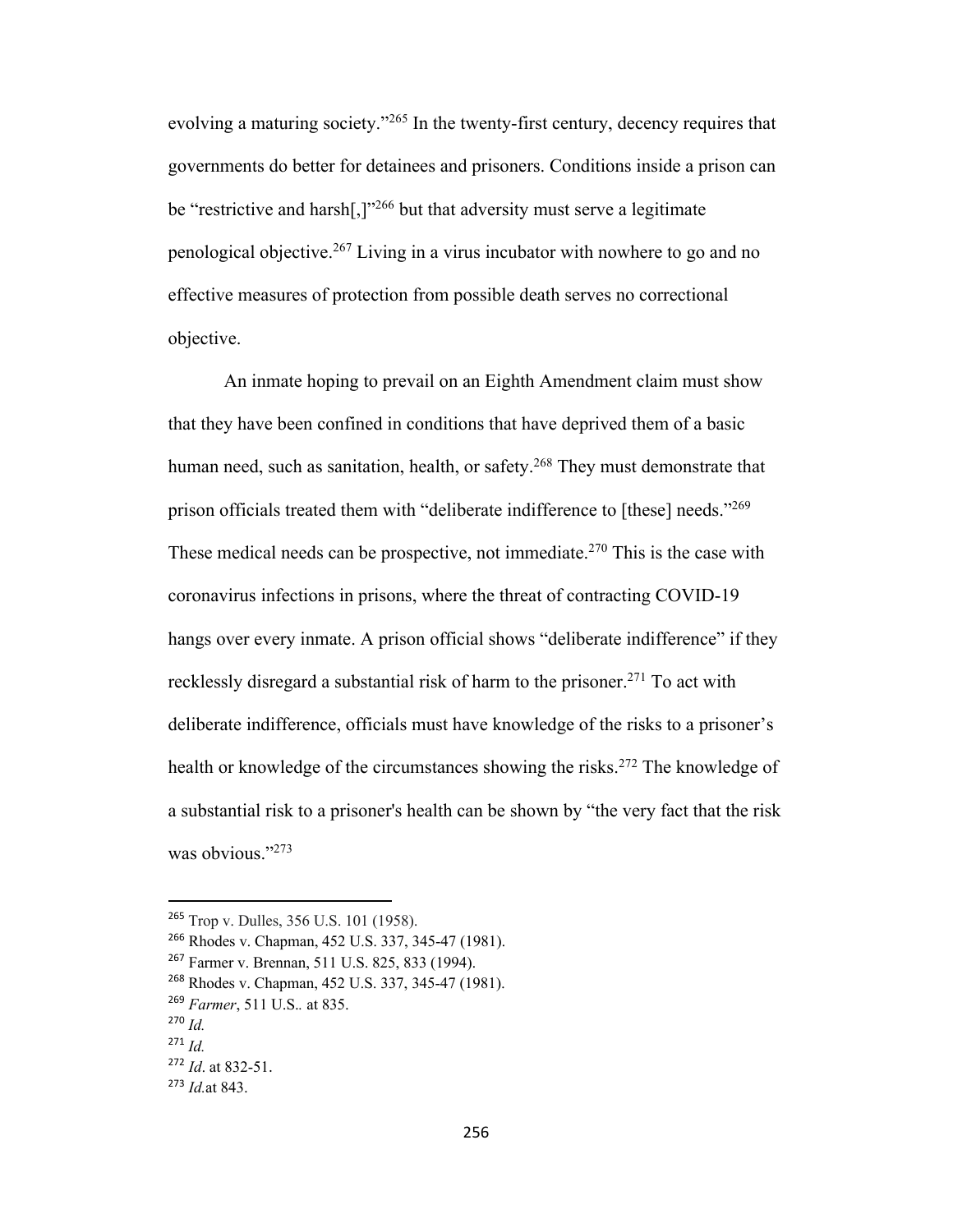Warden and correctional officers may protest that they were not aware of how serious the risk is to their inmates. They may puzzle over germ theory. "We're not quite sure how the virus got in[,]" said Randy Liberty, Warden of the Maine State Prison, three months into the pandemic.<sup>274</sup> But that assertion of ignorance grew disingenuous as the pandemic progressed and the more people contracted the illness in jails and prisons. SARS-Co-V-2 is, of course, not the only contagious disease to impact jails and prisons. There have been outbreaks of tuberculosis, typhus, measles, Spanish flu, and H1N1 ("swine flu").<sup>275</sup> Jail and prison officials have appeared not to have learned enough from centuries of hosting contagion in their facilities. The Eighth Amendment claim does not allow a petitioner to guess at a prison official's state of mind, but no protest of ignorance is complete protection from liability, as the Court in *Farmer v. Brennan*  made clear.276

A court can order prison officials to conform to CDC COVID-19 safety guidelines if a prisoner succeeds in their Eighth Amendment claim. These changes may be nominal, such as requiring guards to tell prisoners to keep six feet apart from one another or they will have to return to their rooms.<sup>277</sup> However, even if a prisoner jumps the high evidentiary threshold of the Eighth Amendment,

<sup>274</sup> Callie Ferguson, *Officials Still Aren't Sure How the Coronavirus Got into Maine Prison*, BANGOR DAILY NEWS (June 5, 2020),

https://bangordailynews.com/2020/06/05/mainefocus/officials-still-arent-sure-how-thecoronavirus-got-into-maine-prison/.

<sup>275</sup> *See generally* Marvar, *supra* note 84; *infra* note 327.

<sup>276</sup> Farmer v. Brennan, 511 U.S. 825, 833 (1994).

<sup>277</sup> Remick v. City of Philadelphia, No. 2:20-cv-01959-BMS2021, 2021 U.S. Dist. LEXIS 10482, at \*3 (E.D. Pa. Jan. 13, 2021) ("PDP staff shall specifically inform incarcerated persons that under this procedure they must maintain at least six feet of separation from anyone who is not their cellmate, and that the failure to abide by that policy may result in their return to their cell.").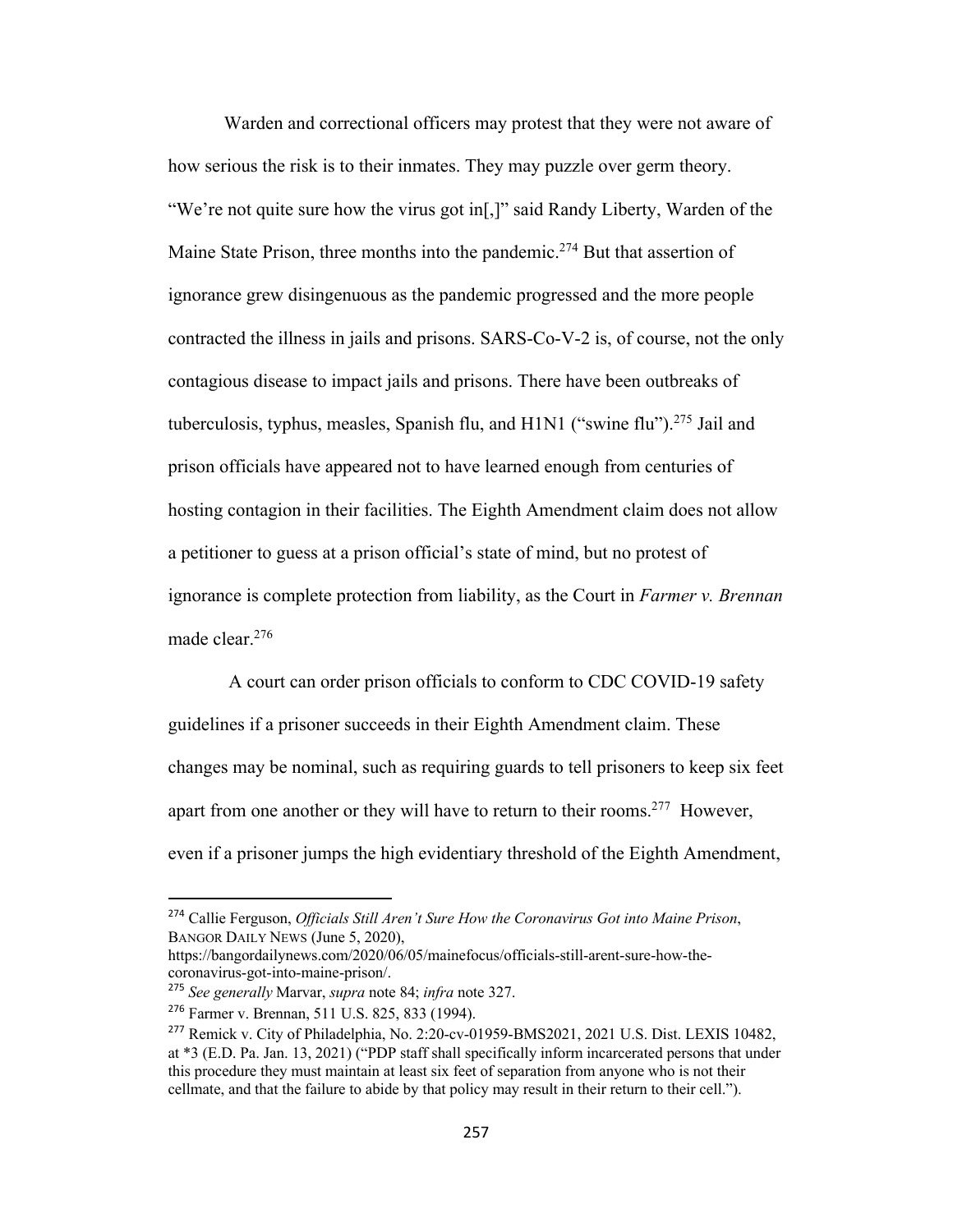changes such as mandated physical distance may not mean much because there is not enough square footage in a prison to keep everyone apart. Further, an inmate will likely not be released if they prevail because release is not a remedy for Eighth Amendment violations.<sup>278</sup> Prisoners who do seek release as a cure for an Eighth Amendment violation must follow the guidelines of the PRLA.279 The PRLA provides for an inmate to be released when a court finds that the person's Eighth Amendment rights have been violated. However, this release is a "remedy of last resort<sup>"280</sup> and can only be granted once every "less intrusive" remedy has been tried and the facility has been given a "reasonable" amount of time to remediate the harm.<sup>281</sup> What this means for detainees and prisoners is that months or years may pass while officials test new protocols.<sup>282</sup> Some of these procedures may save lives. Examples of these are: suspending transfers between prisons, vaccinating, and isolating sick persons. Examples of arguably ineffective mitigation efforts that have been found sufficient to avoid releasing inmates are:

 $278$  Glaus v. Anderson, 408 F.3d 382, 387 (7th Cir. 2005) (emphasis added) ("If an inmate established that his medical treatment amounted to cruel and unusual punishment, the appropriate remedy would be to call for proper treatment, *or to award him damages*; release from custody is not an option."); Seifert v. Spaulding, No. 18-11600-MGM, 2018 U.S. Dist. LEXIS 221340, at \*3 (D. Mass. Sep. 11, 2018) ("Even where a prisoner claims that his only hope of obtaining adequate medical treatment is through release, a court cannot order release as a remedy for conditions of confinement that violate the Eighth Amendment violation.").

<sup>279</sup> Brown v. Plata, 563 U.S. 526 (2011); Prison Litigation Reform Act of 1995 (PLRA), 18 U.S.C.  $$3626(a)(3)(E).$ 

 $^{280}$  Brown v. Plata, 563 U.S. 526 (2011); Prison Litigation Reform Act of 1995 (PLRA), 18 U.S.C.  $§$  3626(a)(3)(E).

<sup>&</sup>lt;sup>281</sup> Butler v. Kelso, No. 11CV02684 CAB RBB, 2013 WL 1883233, at \*10 (S.D. Cal. May 2, 2013) (denying plaintiff's motion to amend his complaint alleging that California state prison officials acted with deliberate indifference to his serious medical needs to include a request for prison release order).

<sup>&</sup>lt;sup>282</sup> Gillette v. Prosper, Civil Action No. 2014-00110, 2016 U.S. Dist. LEXIS 27776 (D.V.I. Mar. 4, 2016) (granting Golden Grove Correctional Facility more time to comply with a two and a half year old order to change "deplorable" conditions after the facility had failed to do so).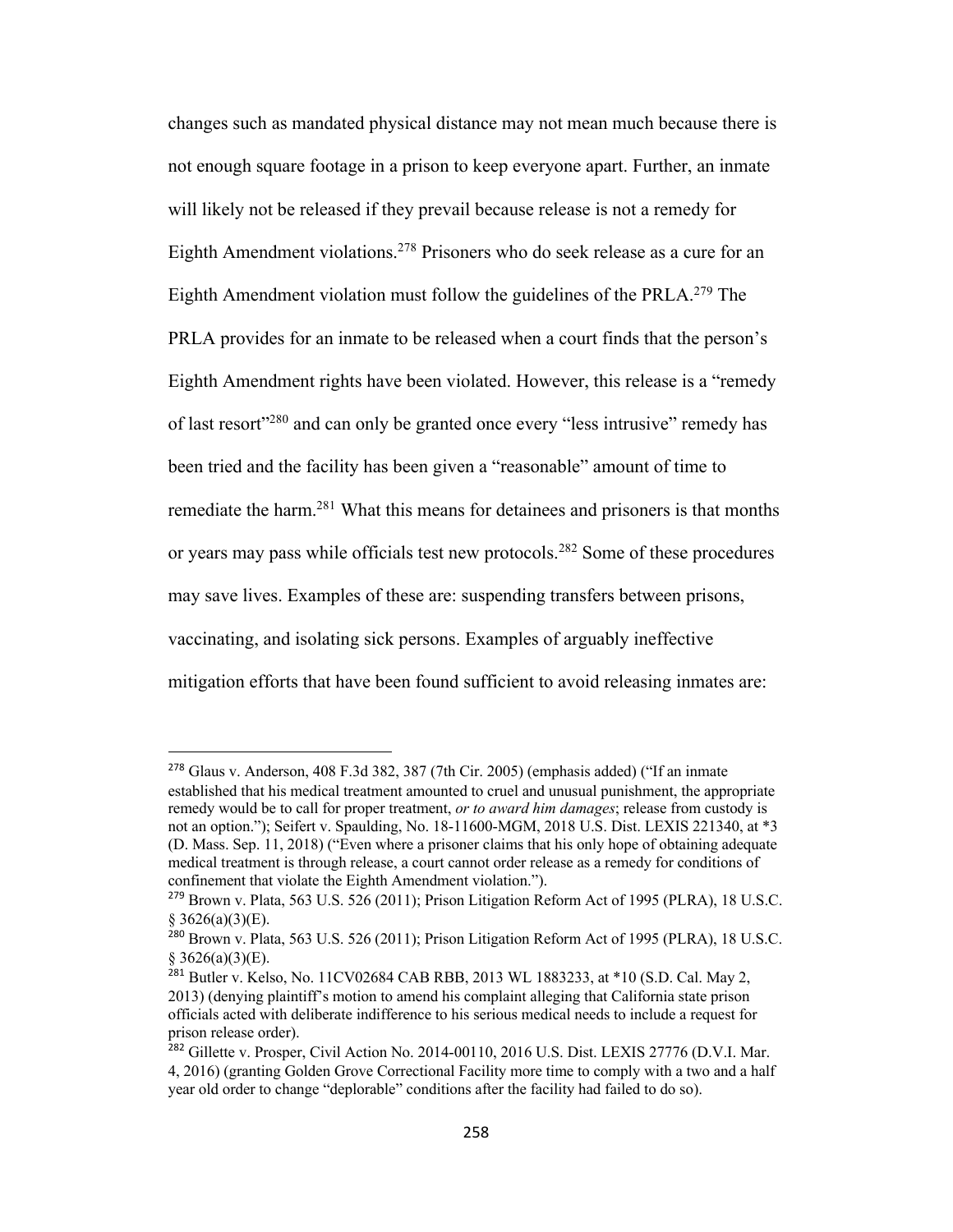painting markers on the floor to remind inmates to stand apart from one another; asking staff as they start a shift if they think they have been exposed to COVID-19; telling inmates how viruses are spread; and giving inmates disinfectant spray.283

There have been notable exceptions to the prohibition against release when it comes to ICE detainees,  $284$  and in 2011, the Supreme Court in *Brown v*. *Plata* upheld the lower court's decision to order California to reduce prisoner populations, finding that "overcrowding [was] the primary cause of the [Eighth Amendment] violation".<sup>285</sup> Overcrowding in the *Plata* case meant that many inmates were not receiving proper medical care and being exposed to risk by simply being in the prison.<sup>286</sup> This is the same situation that prisoners currently face during the pandemic; there is not enough room to keep inmates safely separate and they get worse care once they are sick. However, these exceptions have not made their way to jails and federal and state prisons in relation to COVID-19.

The Prison Litigation Reform Act authorizes states to reduce prison population to improve medical care<sup>287</sup> under the ruling of a court with three

<sup>283</sup> *See* Remick v. City of Philadelphia, No. 2:20-cv-01959-BMS2021, 2021 U.S. Dist. LEXIS 10482, at \*3 (E.D. Pa. Jan. 13, 2021) ("PDP staff shall specifically inform incarcerated persons that under this procedure they must maintain at least six feet of separation from anyone who is not their cellmate, and that the failure to abide by that policy may result in their return to their cell."). <sup>284</sup> *See* Coronel v. Decker, 449 F.Supp. 3d 274 (S.D.N.Y. 2020); Hernandez v. Decker, 450 F.Supp. 3d 443 (S.D.N.Y. 2020).

<sup>&</sup>lt;sup>285</sup> Brown v. Plata, 563 U.S. 493, 525 (2011); Prison Litigation Reform Act of 1995 (PLRA), 18 U.S.C. § 3626(a)(3)(E).

<sup>286</sup> *Plata*, 563 U.S. at 525.

<sup>&</sup>lt;sup>287</sup> 18 U.S.C. § 3626(a)(3)(E)(i).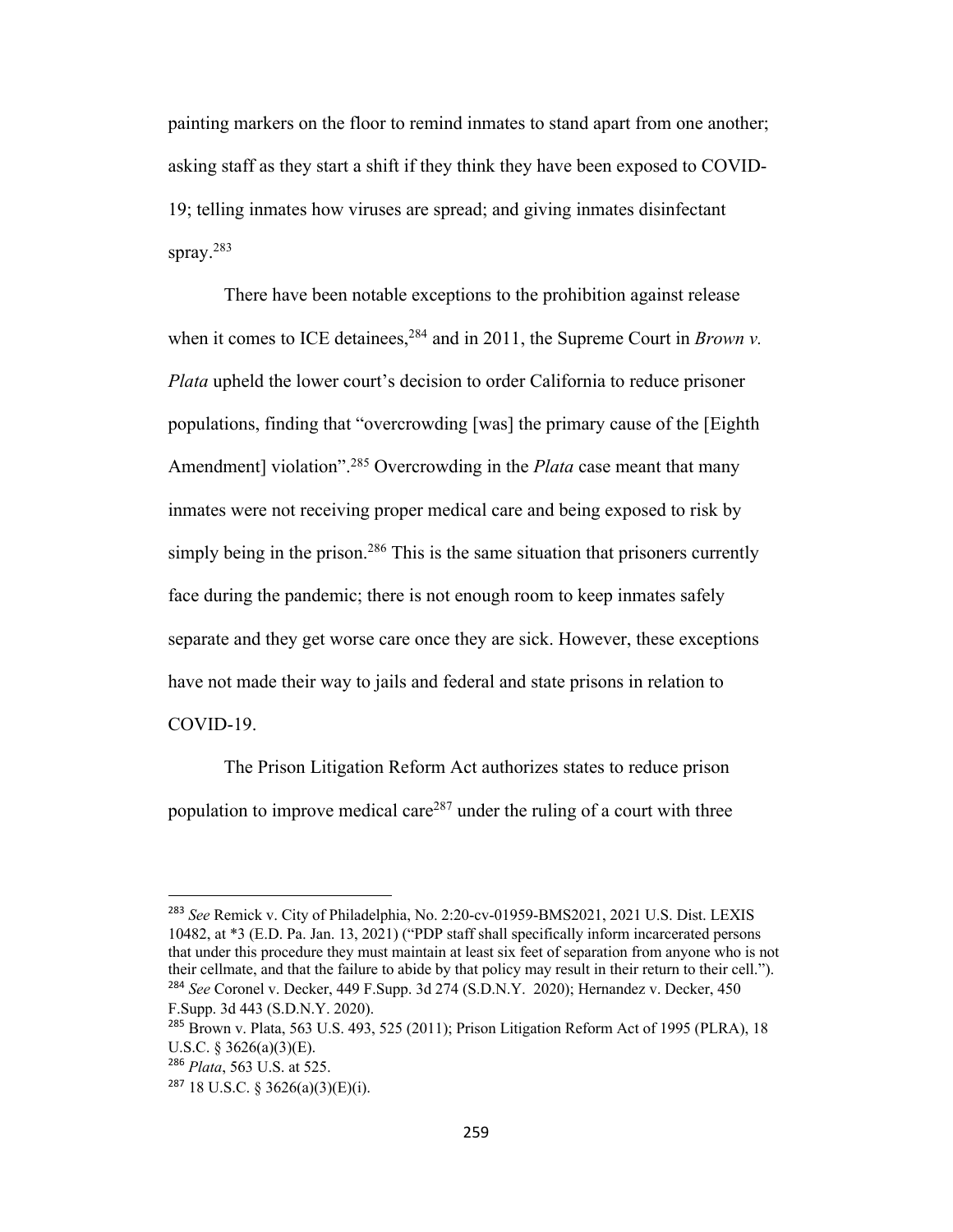judges. A court must give "substantial weight to any adverse impact on public safety or the operation of a criminal justice system caused by the relief.  $1^{288}$ which means that prisoners cannot be released if the impact on the community will be negative. This is a difficult analysis during a pandemic, when decisions about both individual and public safety must be made very fast. The court must consider a range of options, including the appointment of special masters or receivers, the possibility of consent decrees, and orders limiting a prison's population. This remedy contemplates release as a solution. This is a necessary pathway to reducing prison outbreaks because smaller populations make physical distance, proper hygiene, and consistent medical care possible. A person who rejoins the free community, even with restrictions, can care for themselves. This reduces the burden on jails and prisons and increases an individual's chances of both avoiding the SARS-CoV-2 virus and surviving if they get COVID-19.

There are other ways to reduce prison populations and lower the rate of disease in jails and prisons. One way is compassionate release. This is when an inmate's sentence is commuted because of "particularly extraordinary or compelling circumstances which could not reasonably have been foreseen by the court at the time of sentencing[.]"289 Other ways are premature parole, home confinement, furlough, legislation to allow prisoners to be released under a merit

 $288$  18 U.S.C. § 3626(a)(1)(A).

<sup>289</sup> *Compassionate Release/Reduction in Sentence: Procedures for Implementation of 18 U.S.C. §§ 3582 and 4205(g)*, FED. BUREAU PRISONS (Jan. 17, 2019), https://www.bop.gov/policy/progstat/5050\_050\_EN.pdf.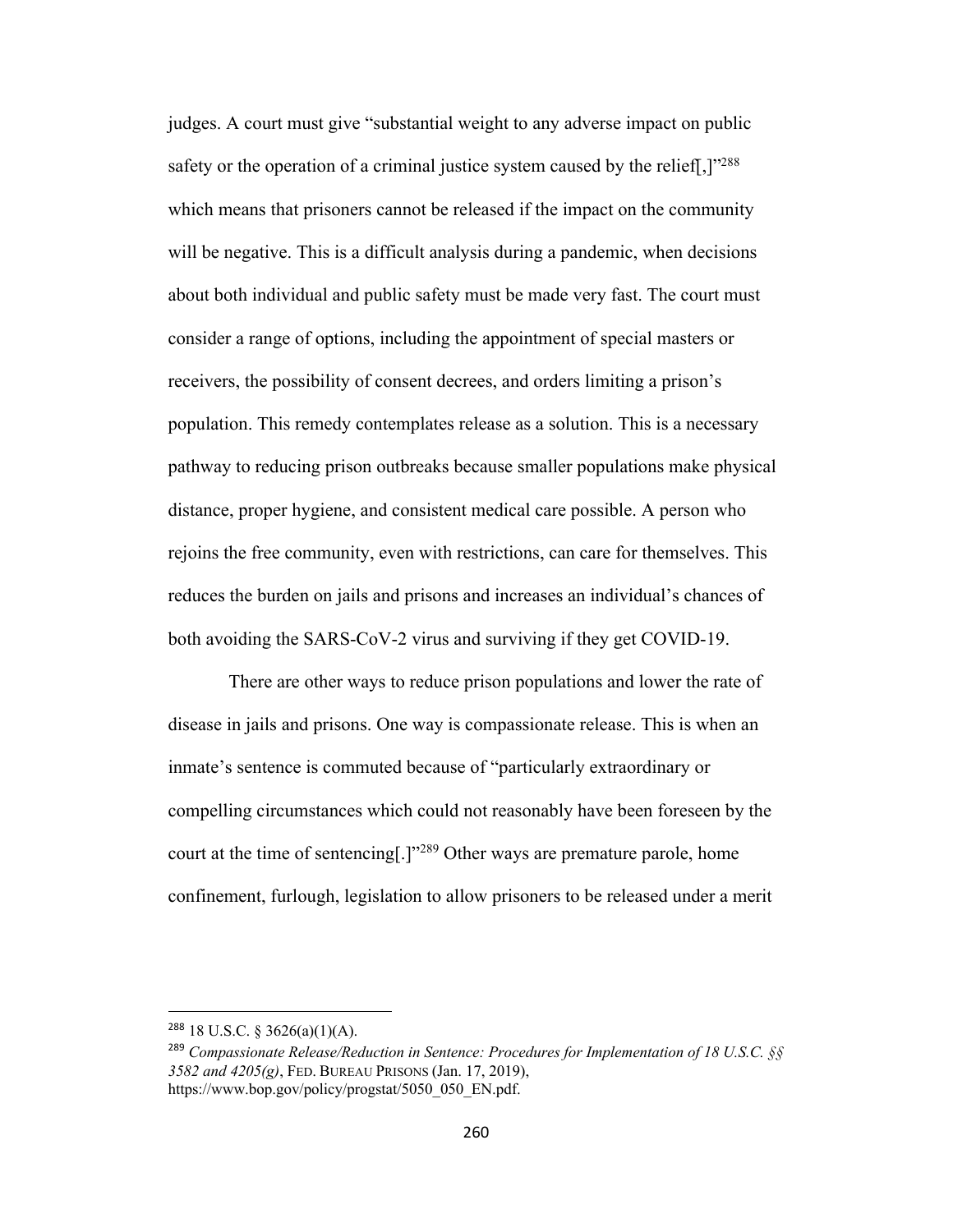system,<sup>290</sup> and probation rather than incarceration. Compassionate release was not created to let significant numbers of people out of prison, and it is rarely granted.291 Other forms of de-incarceration present challenges with enforcement and recidivism. Releasing inmates, especially without COVID-19 testing, could hasten community spread. People waiting for legislation to be passed may die waiting. Even diffusing the prison populations by inter-facility transfers is simply playing a game of "sick hot potato[,]" as a Marion County Correctional Institution inmate put it. $292$ 

Jail and prison populations dropped significantly in 2020 as facilities tried desperately to save lives and slow the spread of COVID-19.293 It was an unevenly implemented response.294 Most of the persons released from prisons were under correctional control in the federal prison system in three states. Some jails limited intakes but did not let many jailees out of custody. <sup>295</sup> These measures were helpful, but they were insufficient. This this strategy was an emergency response;

<sup>290</sup> Tracey Tully, *About 20% of New Jersey Prisoners Could be Freed to Avoid Virus*, N.Y TIMES (July 30, 2020), https://www.nytimes.com/2020/07/30/nyregion/New-jersey-inmate-release-Covid.html.

<sup>291</sup> Emily Widra & Wanda Betram, *Compassionate Release was Never Designed to Release Large Numbers of People*, PRISON POL'Y INITIATIVE (May 29, 2020),

https://www.prisonpolicy.org/blog/2020/05/29/compassionate-release/.

<sup>292</sup> Dara Lind, *The Prison Was Built to Hold 1,500 Inmates. It Had Over 2,000 Coronavirus Cases.*, PROPUBLICA (June 18, 2020, 2:00 PM), https://www.propublica.org/article/the-prisonwas-built-to-hold-1500-inmates-it-had-over-2000-coronavirus-cases.

<sup>293</sup> Damini Sharma et al., *Prison Populations Drop by 100,000*, MARSHALL PROJECT (July 16, 2020), https://www.themarshallproject.org/2020/07/16/prison-populations-drop-by-100-000 during-pandemic.

<sup>294</sup> *Id.*

<sup>295</sup> Sharma et al., *supra* note 293; Off. of the Pub. Def. v. Connors, No. SCPW-20-0000200, 2020 Haw. LEXIS 83, at \*2 (Haw. Apr. 9, 2020); *The Most Significant Criminal Justice Policy Changes from the COVID-19 Pandemic*, PRISON POL'Y INITIATIVE (Aug. 6, 2020), https://www.prisonpolicy.org/virus/virusresponse.html.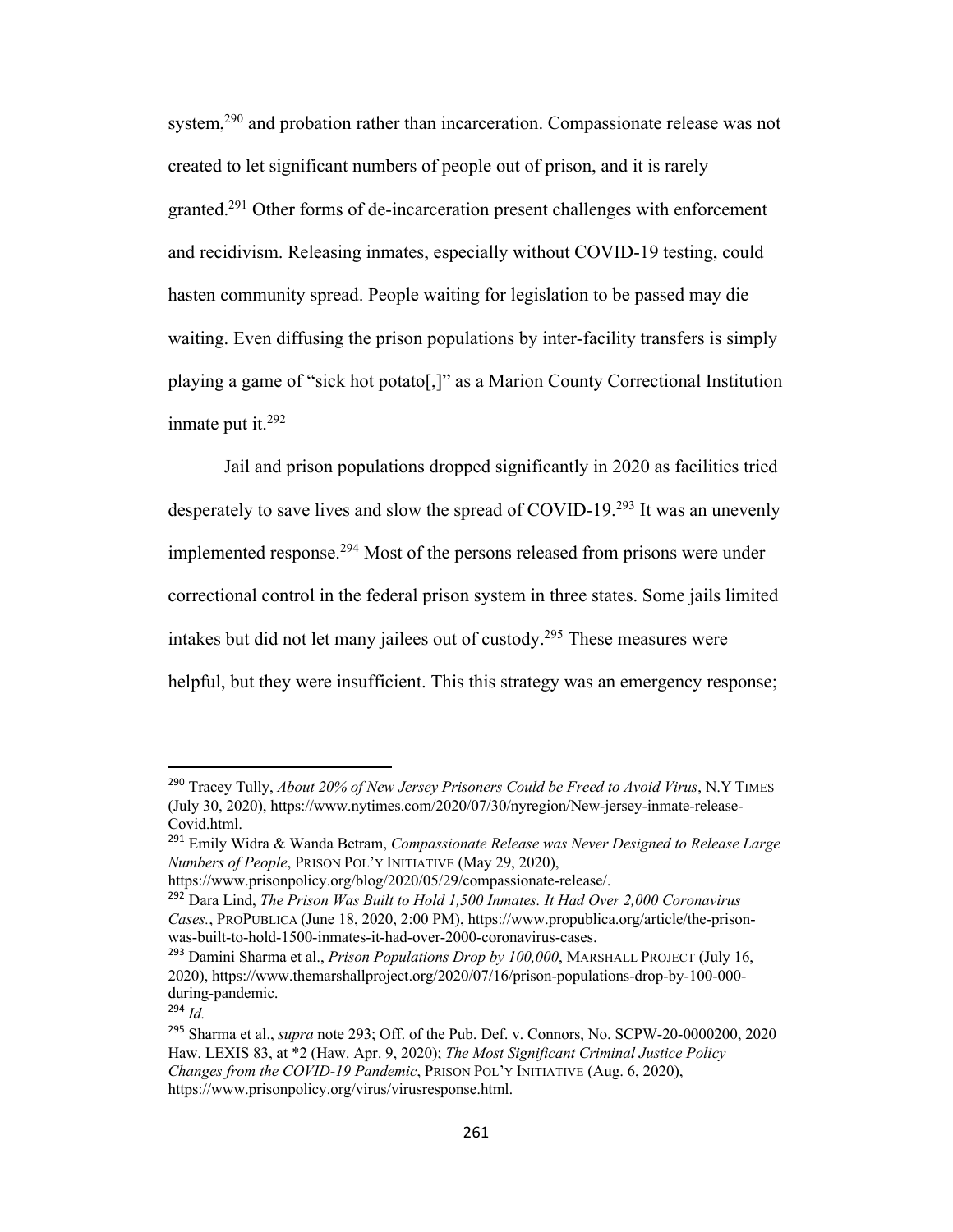the urgency demanded by the SARS-Co-V-2 pandemic has waned and there are no permanent policy changes that require correction facilities to hold fewer individuals. Prison populations are climbing back to levels seen before the pandemic.296 Among jails with available data, these are now at eighty-seven percent of pre-pandemic capacity by the peak of the Delta variant surge in September of  $2021.^{297}$  This is not encouraging given that more people have died from the Omicron variant than were killed by the Delta variant.<sup>298</sup> The United States falls far behind other countries in releasing inmates to protect them from COVID. As of October 2020, only 170,000 jailees and prisoners had been released to protect them from COVID-19, a tiny dent in the 2.2 million population of inmates nationwide.299 By contrast, Turkey, with the second-highest prison population in Europe, released almost forty percent of its inmates.300 Other notable countries are France  $(17\%)$ , Portugal  $(17\%)$ , Norway  $(15\%)$ .<sup>301</sup> It has been estimated that reducing the U.S. jail population by eighty percent would have

<sup>296</sup> John L. Micek, *After Dropping in the Early Pandemic, Jail Populations are Rising Again*, PA. CAPITAL STAR (Jan 1, 2022 7:14 AM), https://www.penncapital-star.com/commentary/afterdropping-early-in-the-pandemic-jail-populations-are-rising-again-wednesday-morning-coffee/.

<sup>297</sup>Wendy Sawyer, *New Data: The Changes in Prisons, Jails, Probation and Parole in the First Year of the Pandemic*, PRISON POL'Y INITIATIVE (Jan. 11, 2022),

https://www.prisonpolicy.org/blog/2022/01/11/bjs\_update/.

<sup>298</sup> Jon Kamp et al., Omicron Deaths in U.S. Exceed Delta's Peak as COVID-a9 Optimism Rises in Europe, WALL ST. J. (Jan. 26, 2022 12:32 PM), https://www.wsj.com/articles/omicron-deathsin-u-s-exceed-deltas-peak-as-covid-19-optimism-rises-in-europe-11643201653.

<sup>299</sup> Linda So et al., *America's Inmate Population Fell by 170,000 Amid COVID. Some See a Chance to Undo Mass Incarceration*, REUTERS (Oct. 28, 2020),

https://www.reuters.com/investigates/special-report/usa-jails-release/.

<sup>300</sup> *New Survey "Prisons and Prisoners in Europe in Pandemic Times"*, COUNCIL OF EUR. (Oct.

<sup>11, 2020),</sup> https://www.coe.int/en/web/human-rights-rule-of-law/-/mid-term-impact-of-covid-19 on-european-prison-populations.

<sup>301</sup> *Id.*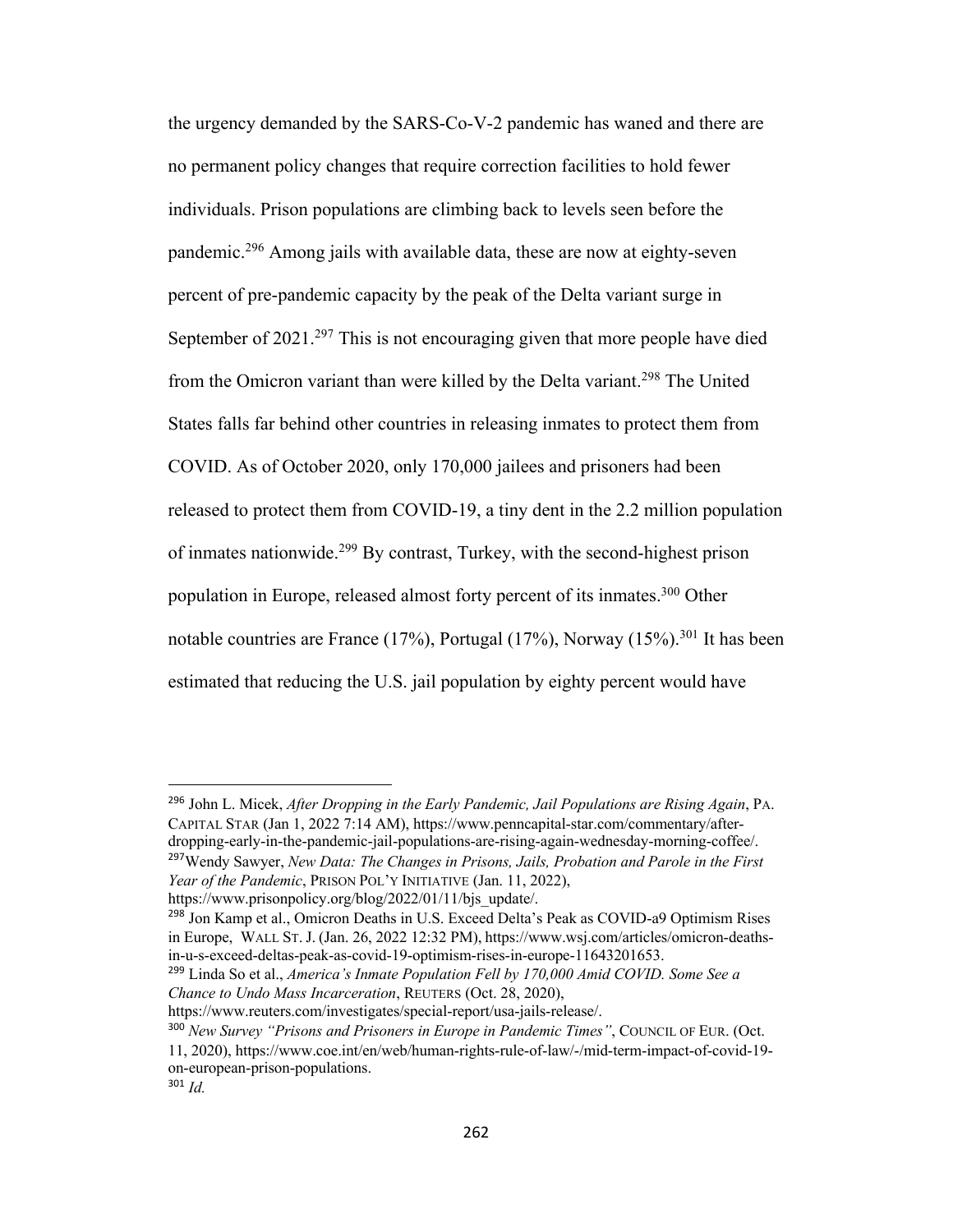prevented millions of COVID-19 cases and tens of thousands of deaths in jails and the free community.302

The most recent data show most state prisons and jails in the U.S. still operating at seventy-five percent capacity or higher.<sup>303</sup> Nineteen states are at ninety percent or higher. Alabama, with the fifth highest rate of COVID-19 prisons deaths in the nation,<sup>304</sup> operates at one hundred and fifty-three percent of capacity.305 Even prisons that have reduced their population to the intended capacity still have many people living and working in proximity to one another. In this scenario, it is not possible for prison officials to meet their duty of care to the people whose lives depend on them. This struggle to protect prisoners is made even harder by state governments' inadequate response and widespread refusal of police departments to enforce safety measures such as masks, gathering limits, traveler's tests, and quarantines. Without strict protections from the outside, members of the larger community carry the illness into and out of prisons, and newly detained people have a greater chance of carrying it into jails and prisons.

In California, because the prisons were mandated in 2011 to reduce the inmate population to 137% of what the facility can safely hold, there remains no way to shield inmates from the ravages of COVID-19.<sup>306</sup> Only twenty-two percent

<sup>302</sup> Chappell, *supra* note 39.

<sup>303</sup> Emily Widra, *Since You Asked: Just How Overcrowded Were Prisons Before the Pandemic, And at This Time of Social Distancing, How Overcrowded Are They Now?*, PRISON POL'Y INITIATIVE (Dec. 21, 2020), https://www.prisonpolicy.org/blog/2020/12/21/overcrowding/. <sup>304</sup> Eddie Burkhalter, *As Vaccines Trickle into Alabama Prisons, COVID-19 Deaths Continue*,

ALA. POL. REP. (Apr. 13, 2021), https://www.alreporter.com/2021/04/13/as-vaccines-trickle-intoalabama-prisons-covid-19-deaths-continue/.

<sup>305</sup> Widra, *supra* note 303.

<sup>306</sup> COUNCIL OF EUR., *supra* note 300.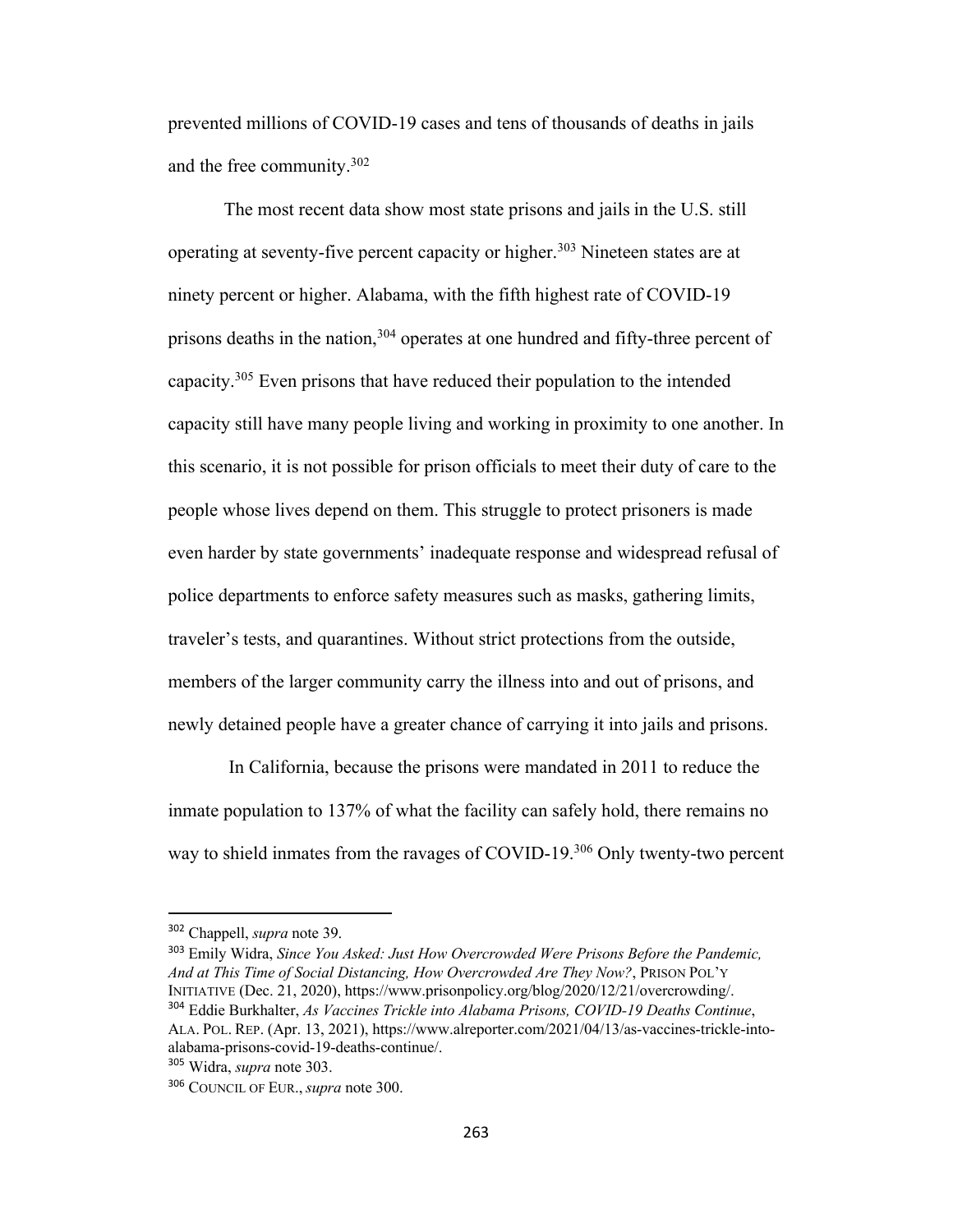of the State's thirty-three prisons are at or below 137% of design capacity.307 In most prisons, such as the one in Marion County, Ohio—where 80% of the over 2,000 inmates had contracted the virus as of May of 2020—<sup>308</sup> freedom from a deadly illness by early release comes too late.

The Eighth Amendment has been heavily relied on by civil rights attorneys as they advocate for clients in prisons. However, the Eighth Amendment is a hard road. First, even though the harm can come in the form of anticipated substantial risk, most Eighth Amendment cases are brought because of ongoing mistreatment or medical neglect, not a harm that may (or even will likely) occur in the future. Secondly, although prisons are not allowed to "strip[] [incarcerated persons] of virtually every means of self-protection and foreclose[] their access to outside aid, and  $\dots$  let the state of nature take its course<sup>[1,]</sup><sup>309</sup> the claims are governed by the Eighth Amendment's "deliberate indifference" standard. This standard is arguably too easy to overcome in the context of COVID-19. A prison official cannot be deemed deliberately indifferent if he or she "responds reasonably" to substantial risks to inmate health or safety, "even if the harm ultimately was not averted."310 The Supreme Court in *Barnes v. Alhman* decided that the Orange County, California Jail was not deliberately indifferent to the

<sup>307</sup> Joseph Hayes et al., *California's Prison Population*, PUB. POL'Y INST. CAL., https://www.ppic.org/publication/californias-prison-population/. <sup>308</sup> Lind, *supra* note 292.

<sup>309</sup> Farmer v. Brennan, 511 U.S. 825, 833 (1994).

<sup>310</sup> *Id.* at 844-45.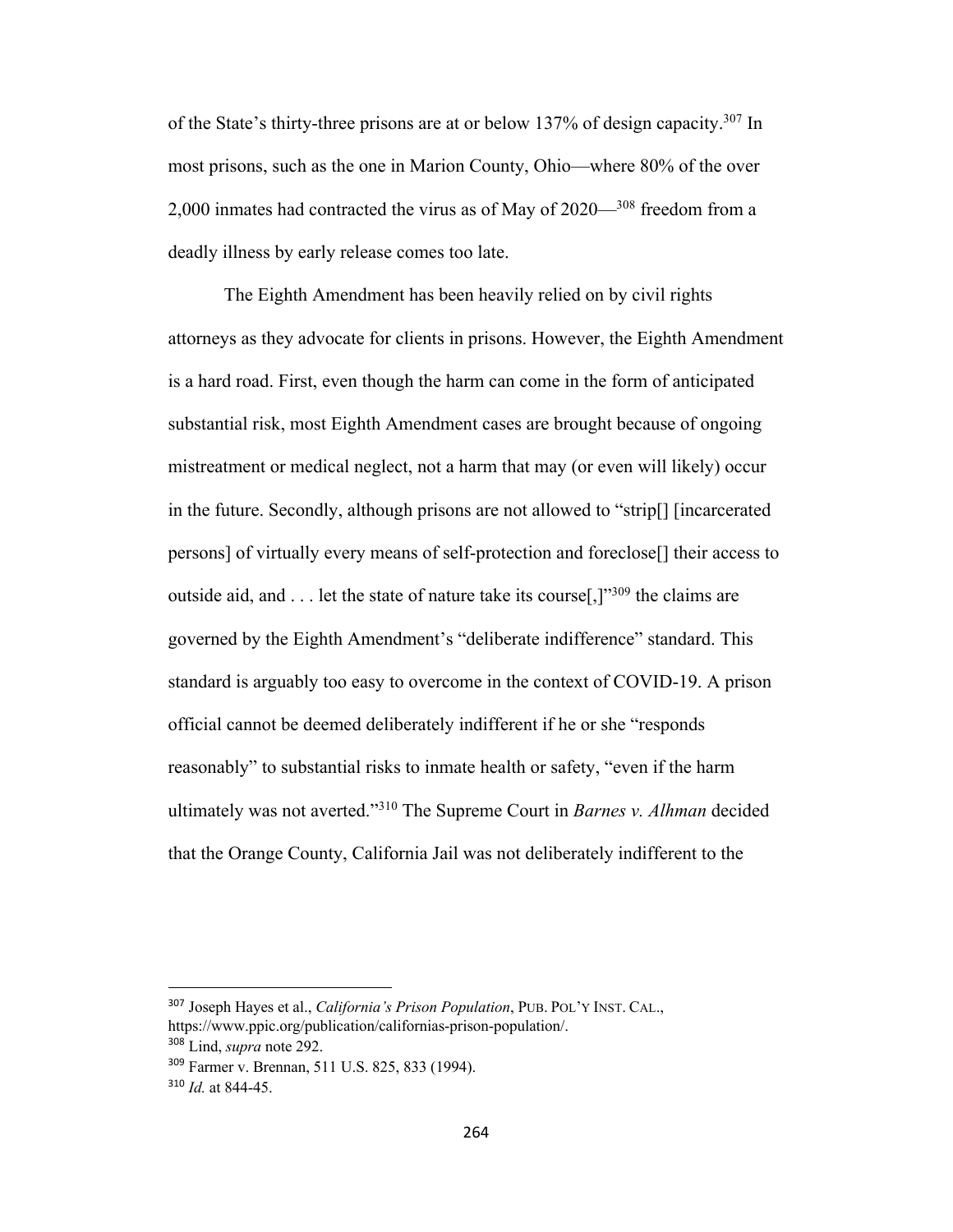welfare of its detainees because it released fifty-three percent of its population.<sup>311</sup> But what of the 3,000 people left behind in conditions that were not improved?

What constitutes a "reasonable response" changes from month to month. An ever-shifting collection of factors guide the public health response to the SARS-CoV-2 pandemic. These include case counts, hospitalizations, reliability of tests, access to vaccines, vaccine rate, availability of therapeutics, and to some extent, the public's tolerance to risk. At the beginning of the pandemic, mask wearing was discouraged by the  $WHO^{312}$  and CDC.<sup>313</sup> However, now wearing two face coverings is considered the best way to curb the spread of the disease.<sup>314</sup> Yet as cases from the Omicron variant start to decline, some states have withdrawn mask mandates<sup>315</sup> and the CDC is expected to again change its guidance on masks.316 SARS-CoV-2 is on the verge of being reclassified as endemic.317 This may translate into fewer- or no- protection from SARS-Co-V-2 in jails and prisons if governments and officials are unwilling to tailor COVID-19

<sup>311</sup> Barnes v. Ahlman, 140 S. Ct. 2620 (2020).

<sup>312</sup> *Advice on the Use of Masks in the Context of COVID-19*, WHO, (Apr. 6, 2020), https://apps.who.int/iris/bitstream/handle/10665/331693/WHO-2019-nCov-IPC\_Masks-2020.3 eng.pdf?sequence=1&isAllowed=y.

<sup>313</sup> Abby Goodnough & Knvul Sheikh, *CDC Weighs Advising Everyone to Wear a Mask*, N.Y. TIMES (May 7, 2020), https://www.nytimes.com/2020/03/31/health/cdc-masks-coronavirus.html. <sup>314</sup> *How to Protect Yourself & Others*, CDC (June 11, 2021),

https://www.cdc.gov/coronavirus/2019-ncov/prevent-getting-sick/prevention.html.

<sup>315</sup> *U.S. States that are Ending Mask Mandates*, N.Y. TIMES (Apr. 11, 2022),

https://www.nytimes.com/article/mask-mandates-us.html.

<sup>&</sup>lt;sup>316</sup> Berkeley Lovelace & Heidi Przybyla, CDC Expected to Update Mask Guidance as Early as Next Week, NBC NEWS (Feb. 16, 2022 8:50 AM). https://www.nbcnews.com/health/healthnews/cdc-masks-cdc-expected-update-mask-guidance-early-week-rcna16331.

<sup>317</sup> James Paton, *Is COVID Becoming Endemic? What would that Mean?*, BLOOMBERG (Feb. 4, 2022 2:41 PM), https://www.bloomberg.com/news/articles/2022-01-19/is-covid-becomingendemic-what-would-that-mean-quicktake.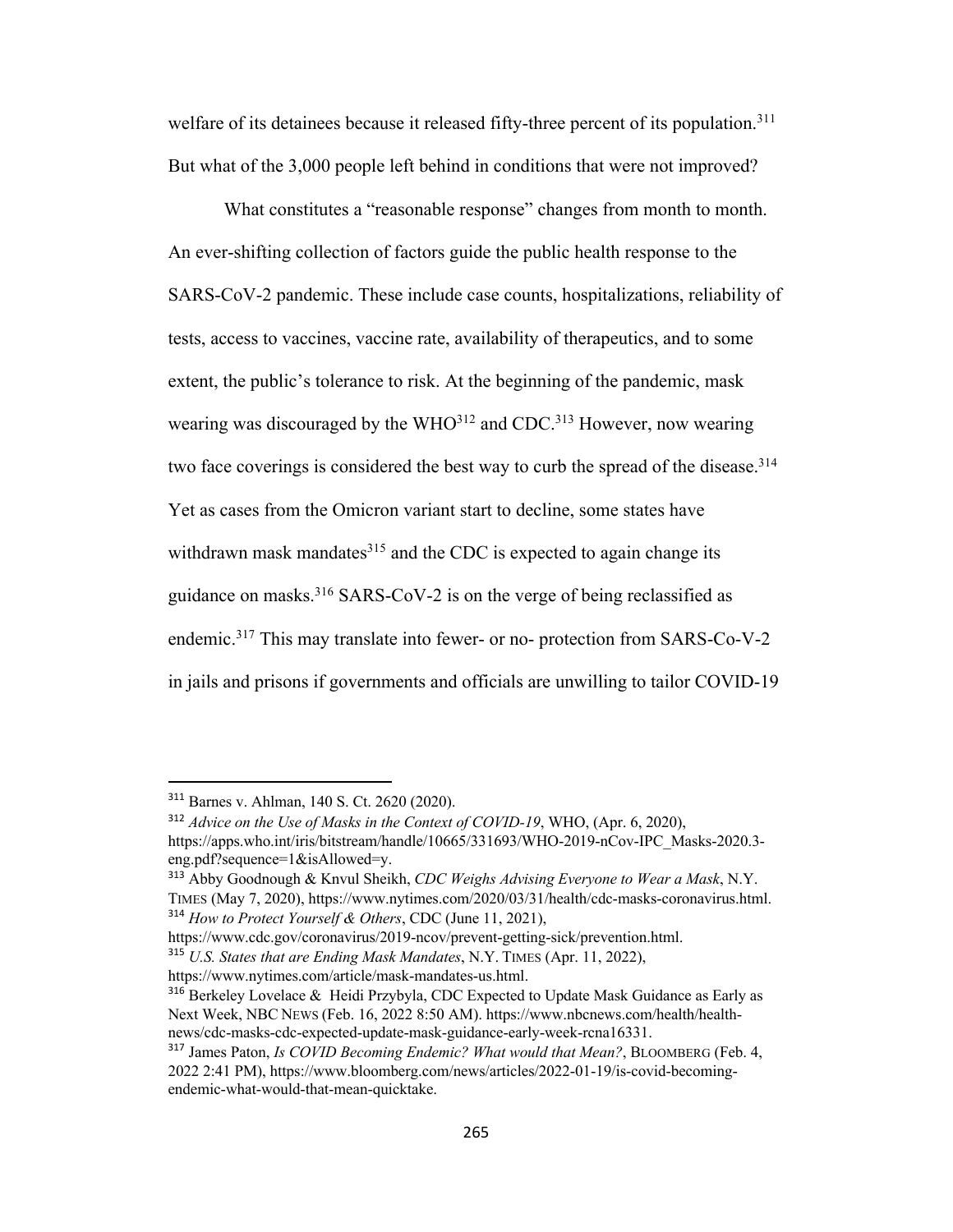prevention strategies to these spaces.<sup>318</sup> At the beginning, frequent handwashing was considered the best way to stop illness; now we know that the dominant means of spread is through the air.319 Other means of spreading the disease have also been discovered, such as through human waste and in bodily fluids.<sup>320</sup> In the first months of the pandemic, tests were rationed to people who had severe symptoms from a short list given by the CDC.<sup>321</sup> Now we know that there is a wide variety of symptoms, and the long-term effects on brain and lung health can be severe.322 It is also understood that at least thirty percent of people who carry the illness are asymptomatic,  $323$  and the chance of transmission by asymptomatic people is seventy-five percent.<sup>324</sup> Additionally, it is now acknowledged that universal testing is the way to identify the majority of silent and mild cases so that persons who test positive can be medically isolated or quarantined<sup>325</sup> In prisons, this universal testing is crucial, due to crowding, lack of protective equipment,

<sup>318</sup> *Id.*

<sup>319</sup> Renyi Zhang et al., *Identifying Airborne Transmission as the Dominant Route for the Spread of COVID-19*, PROCS. NAT'L ACAD. SCI. (June 20, 2020),

https://www.pnas.org/content/117/26/14857.

<sup>320</sup> Amir Hossein Mohseni et al., *Body Fluids May Contribute to Human-to-Human Transmission of Severe Acute Respiratory Syndrome Coronavirus 2: Evidence and Practical Experience*, 15 CHINESE MED. 58, (2020).

<sup>321</sup> Robinson Meyer, *America Isn't Testing for the Most Alarming Coronavirus Cases*, ATLANTIC (Mar. 13, 2020), https://www.theatlantic.com/science/archive/2020/03/who-gets-testedcoronavirus/607999/.

<sup>322</sup> *Looking Forward: Understanding the Long-term Effects of COVID-19*, NAT'L HEART, LUNG, & BLOOD INST. (June 3, 2020), https://www.nhlbi.nih.gov/news/2020/looking-forwardunderstanding-long-term-effects-covid-19/.

<sup>323</sup> Mandavilli, *supra* note 12..

<sup>324</sup> *Pandemic Planning, supra* note 23.

<sup>325</sup> *Overview of Testing for SARS-COV-2, the Virus that Causes COVID-19*, CDC (Feb. 11, 2022), https://www.cdc.gov/coronavirus/2019-ncov/hcp/testing-overview.html.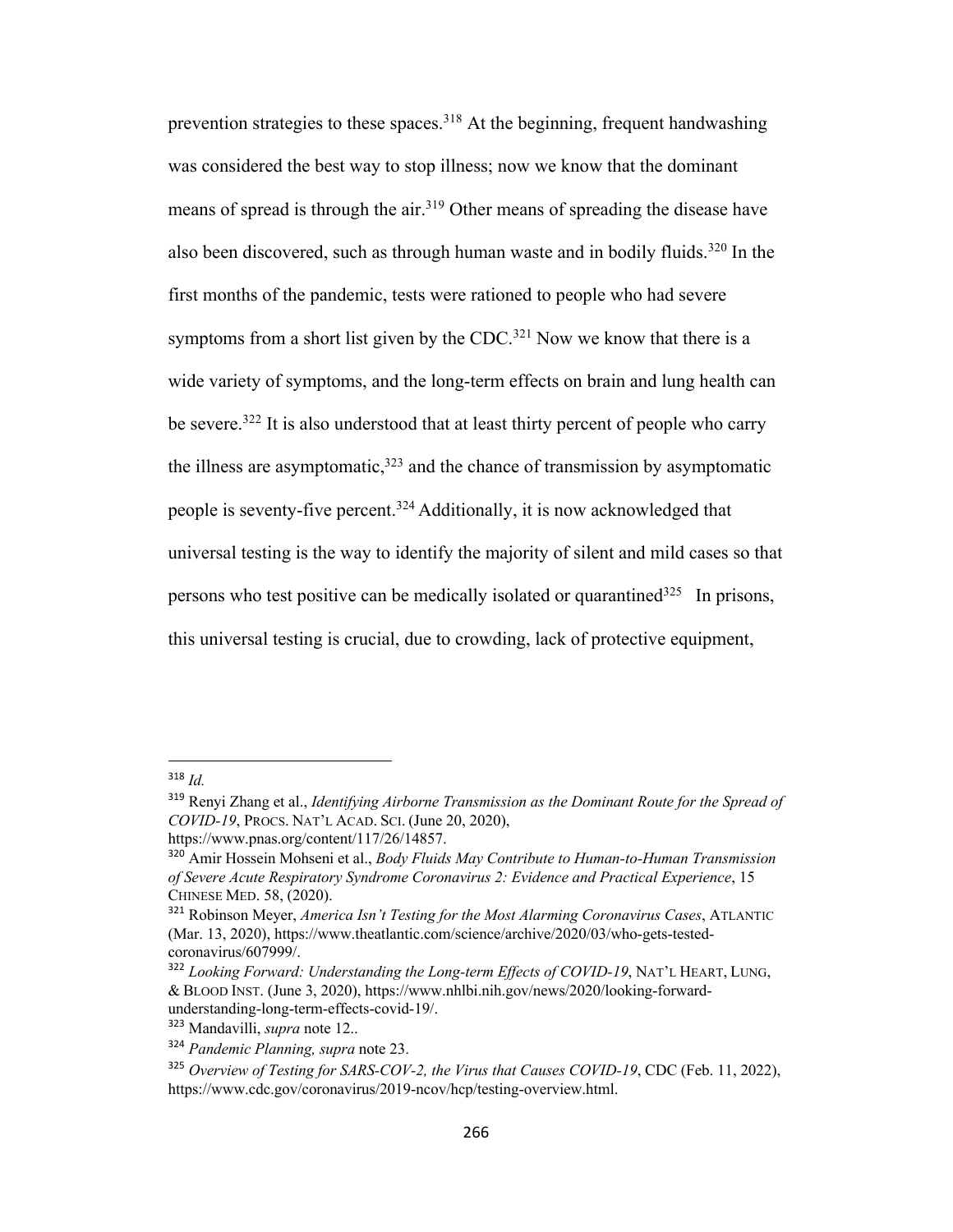and communal spaces. Demonstrating this, the Connecticut prison system uncovered 830 silent cases of COVID-19 in its prisons in 2020.<sup>326</sup>

The 2009-2010 Swine Flu cases, which were based on Eighth Amendment claims, provide insight into what may be considered "reasonable responses" to incurable infectious disease in a prison.327 If reasonable steps are taken to prevent exposure and if a prisoner is treated in a timely way, the mere fact that a prisoner is exposed to and contracts an illness is not a cause for a constitutional violation.328 Some courts have held that high-risk prisoners may prevail on an Eighth Amendment claim if the prison does not treat them quickly and they get very ill, suffer complications to their underlying illness, or die.<sup>329</sup> However, other courts have said that if a prisoner is at high risk for severe illness due to an underlying condition, a prison is not liable if its health care providers monitor the symptoms of the illness.<sup>330</sup>

<sup>326</sup> Zach Murdock, *Mass Testing at Connecticut Prisons Identifies Another 832 COVID-19 Cases, Almost All Asymptomatic, DOC Says*, HARTFORD COURANT (June 29, 2020, 6:13 PM), https://www.courant.com/coronavirus/hc-news-coronavirus-doc-mass-testing-numbers-20200629 fdgou7ywpneknewyl32d4e3bxe-story.html.

<sup>327</sup> *See* Jackson v. Rikers Island Facility, 2011 U.S. Dist. LEXIS 84842 (S.D.N.Y. Aug. 2, 2011); Fraher v. Heyne, 2011 U.S. Dist. LEXIS 125581 (E.D. Cal. Oct. 31, 2011); Washington v. Harrington, 2012 U.S. Dist. LEXIS 123103 (E.D. Cal. Aug. 29, 2012).

<sup>328</sup> Jackson v. Rikers Island Facility, 2011 U.S. Dist. LEXIS 84842 (S.D.N.Y. Aug. 2, 2011) (holding prison was not deliberately indifferent to a prisoner's medical needs when it responded in a timely way to a request for medical treatment).

<sup>329</sup> Fraher v. Heyne, 2011 U.S. Dist. LEXIS 125581 (E.D. Cal. Oct. 31, 2011) (denying a prisoner with a heart condition a flu test because her fever "was not high enough" was not deliberately indifferent).

<sup>330</sup> Washington v. Harrington, 2012 U.S. Dist. LEXIS 123103 (E.D. Cal. Aug. 29, 2012) (giving basic treatment and monitoring a prisoner with asthma who contracted H1N1 until he could be sent to an outside hospital for treatment is not deliberate indifference).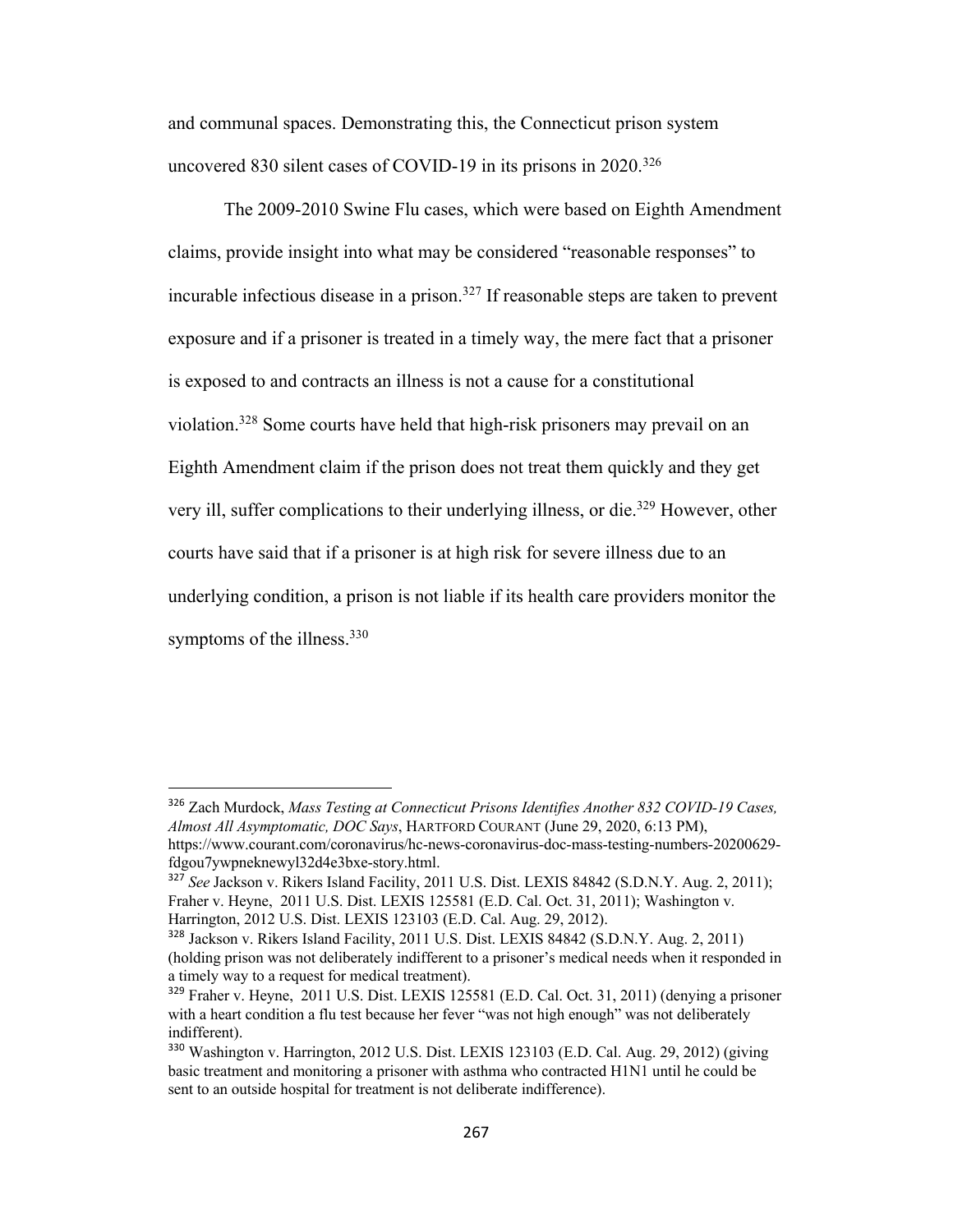Lastly, although scholars have proposed it, $331$  removal from a prison is not a remedy for Eighth Amendment violations, so even prisoners who succeed in their claim will not be released. This leads to a mobius strip legal process: the prisoner is recognized to be at risk, but they cannot leave. The prison must try to make their situation safe. It can be, through some factors not within the control of the prison officials, impossible to make their situation safe. The harm will not "ultimately be averted,"  $332$  so they remain in danger with no further recourse. Although the hurdle of the Eighth Amendment is hard to clear, it provides prisoners a means to receive damages. The Fourteenth Amendment gives detained persons the same opportunity.

## **V. § 1983 Liability**

Courts have recognized that a special relationship exists between incarcerated persons and the state. This relationship "gives rise to a duty of care to protect the prisoner from foreseeable harm and thus can support a state-law negligence claim."333 Civil Action for Deprivation of Rights, § 1983, is not itself a substantive right, but allows prisoners, among others, to hold a government official accountable for a deprivation of a clearly established Constitutional right:

Every person who, under color of any statute, ordinance, regulation, custom, or usage, of any State or Territory or the District of Columbia, subjects, or causes to be subjected, any citizen of the United States or other person within the jurisdiction thereof to the

<sup>331</sup> Alexander A. Reinert, *Release as Remedy for Excessive Punishment*, 53 WM. & MARY L. REV. 1575 (2012).

<sup>332</sup> Farmer v. Brennan, 511 U.S. 825, 844-45 (1994).

<sup>333</sup> Michael Brodheim, *California Recognizes "Special Relationship" Between Jailer and Prisoner*, PRISON LEGAL NEWS (July 15, 2011),

https://www.prisonlegalnews.org/news/2011/jul/15/california-recognizes-special-relationshipbetween-jailer-and-prisoner/.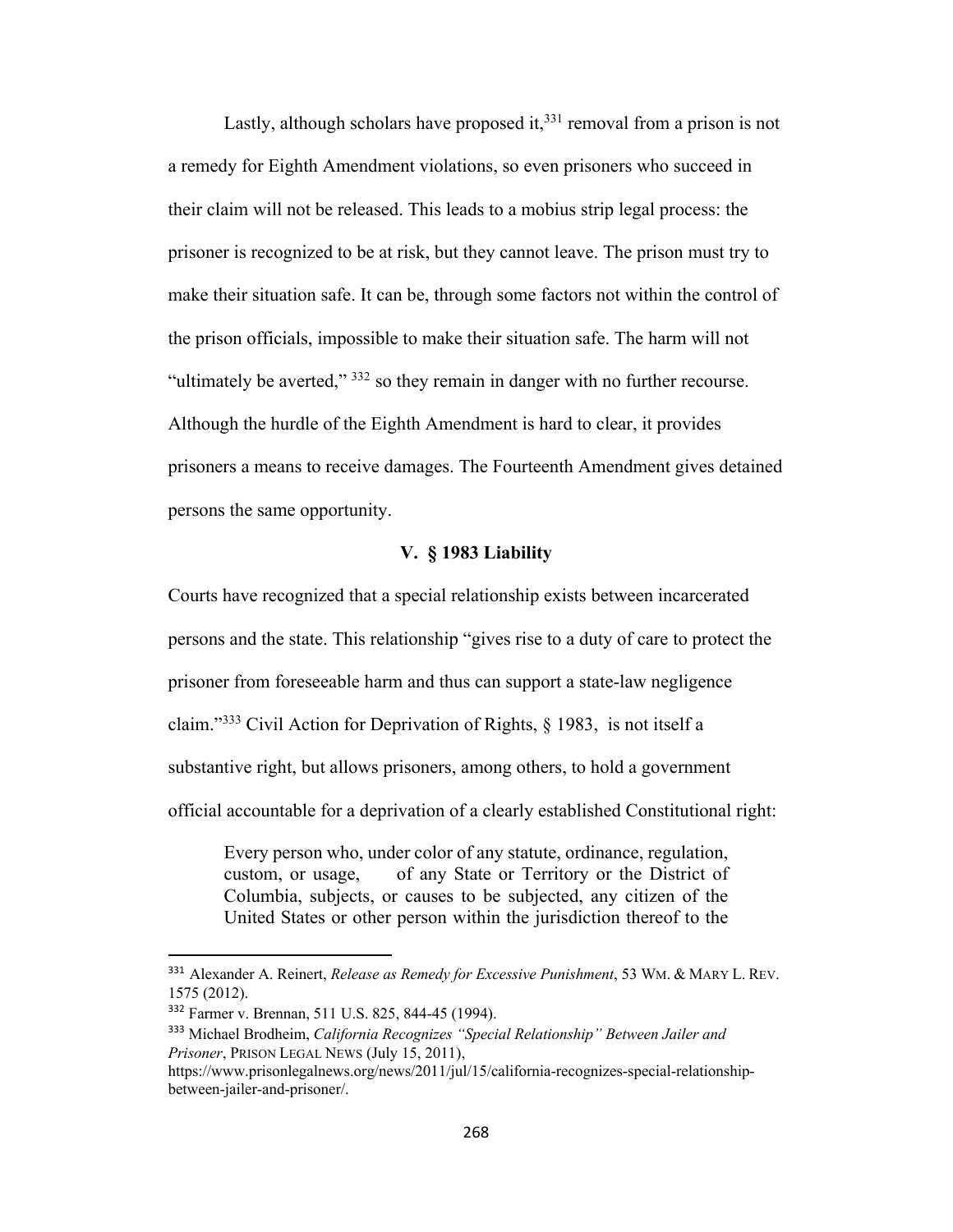deprivation of any rights, privileges, or immunities secured by the Constitution and laws, shall be liable to the party injured in an action at law, suit in equity, or other proper proceeding for redress  $\dots$ .<sup>334</sup>

Claims under § 1983 let prisoner plaintiffs seek monetary damages and declaratory and injunctive relief from the officers who violated their rights or the prison system that failed to protect them from harm. Once it is established that a person has been injured by a deprivation of a right, the question becomes what damages are available to them. Inmates can receive money and/or the court can impose an equitable remedy. For inmates who have been harmed by a facility's unwillingness or inability to keep them safe, relief might come in the form of changes in prison policies, such as how many persons can be housed in a cell or whether the facility offers COVID-19 vaccines. Throughout the pandemic, courts have been faced with an unfolding set of unusual circumstances that have challenged their ability to protect detainees and inmates.

In an incident that has been compared to a modern-day Tuskegee experiment played out on society's least powerful, three inmates of a detention center in Arkansas filed a complaint in January 2022 against the facility alleging a violation of their substantive due process rights under the Fourteenth Amendment.<sup>335</sup> The Plaintiffs claim that the prison doctor gave them Ivermectina medication used primarily in animals as a de-wormer and mite killer- as a

<sup>334</sup> 42 U.S.C. § 1983.

<sup>335</sup>Andrew Boryga, 'Like Tuskeegee,' Southern Jail Treats COVID with Dangerous, Unproven Drug Ivermectin, DAILY BEAST (Aug. 25, 2021 9:20 PM), https://www.thedailybeast.com/liketuskegee-deep-south-jail-treats-covid-with-drug-fda-says-is-dangerous; Complaint, Floreal-Wooten v. Washington Cnty. Det. Ctr., No. 5:22-cv-05011-TLB-CDC (W. D. Ark. Jan. 13, 2022), https://www.acluarkansas.org/sites/default/files/field\_documents/complaint-\_file\_marked.pdf.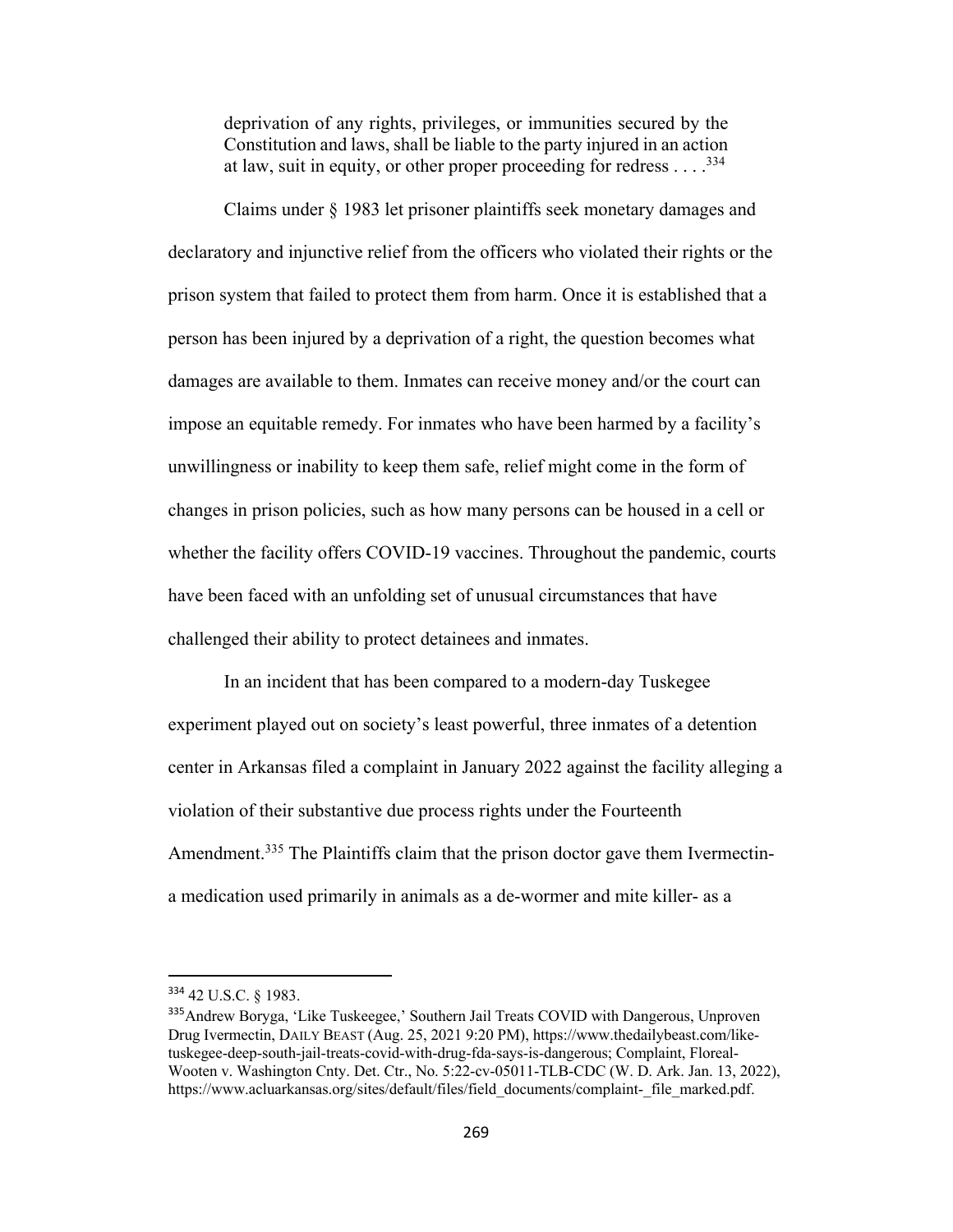treatment for their COVID-19 infections.<sup>336</sup> The CDC cautions that Ivermectin has not been shown to be safe or effective against SARS-CoV-2. In high doses, it can be fatal.<sup>337</sup> The Plaintiffs were told that the drug mixture was "vitamins", "antibiotics", and "steroids" and were given Ivermectin in doses many times higher than what is approved for treatment of parasites in humans.<sup>338</sup> The men were given an ineffective and potentially dangerous drug for their COVID-19 infections, they suffered ill effects from that drug, and were required to pay for the "treatment" they received.<sup>339</sup> Despite the harm done to them, the most the Plaintiffs can hope for in their action is that the prison will not give Ivermectin to another prisoner without their consent, that the Plaintiffs will be allowed one medical exam by a different doctor, and that the Plaintiffs' costs are paid.<sup>340</sup>

Two of the same barriers arise with § 1983 claims as with Eighth Amendment claims. Firstly, measures that officials take to protect inmates may be ineffective or inadequate but considered reasonable and sufficient by the

<sup>337</sup> *Why You Should Not Use Ivermectin to Treat or Prevent COVID-19*, FDA https://www.fda.gov/consumers/consumer-updates/why-you-should-not-use-ivermectin-treat-orprevent-covid-19 (last visited Jun. 2, 2022); *FAQ: COVID-19 and Ivermectin Intended for Animals, FDA*, https://www.fda.gov/animal-veterinary/product-safety-information/faq-covid-19 and-ivermectin-intended-animals (last visited Jun. 2, 2022); *FDA Letter to Stakeholders: Do Not Use Ivermectin Intended for Animals as Treatment for COVID-19 in Humans*, FDA, https://www.fda.gov/animal-veterinary/product-safety-information/fda-letter-stakeholders-do-notuse-ivermectin-intended-animals-treatment-covid-19-humans (last visited Jun. 2, 2022); *Rapid Increase in Ivermectin Prescriptions and Reports of Severe Illness Associated with Use of Products Containing Ivermectin to Prevent or Treat COVID-19*, CDC, https://emergency.cdc.gov/han/2021/han00449.asp (last visited Jun. 2, 2022).

<sup>336</sup> *Id.*

<sup>338</sup> Complaint, *supra* note 335.

<sup>339</sup> *Id.*

<sup>340</sup> *Id.*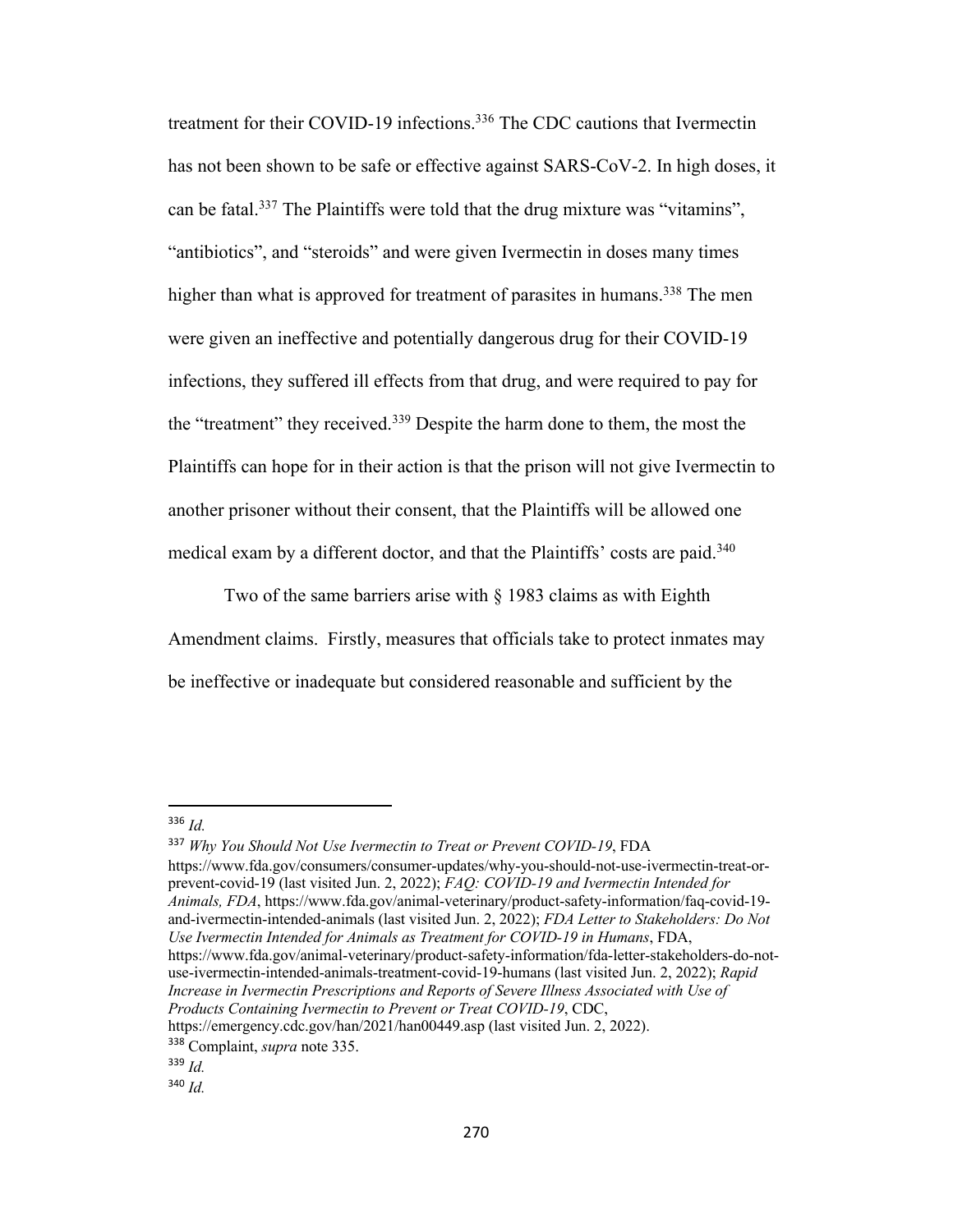courts<sup>341</sup> and secondly, release is not a remedy in  $\S$  1983 actions; the only federal remedy for a prisoner challenging the fact or duration of their confinement is a petition for writ of habeas corpus.342

Qualified immunity protects prison and jail officials from liability in whole or part from either Eighth Amendment or claims under § 1983. Qualified immunity operates under the premise that when the law is unsettled, government officials should not be held liable for interpreting the law in a reasonable way, even if they are mistaken in their interpretation.<sup>343</sup> Prison officials enjoy qualified immunity from Eighth Amendment and § 1983 lawsuits unless "it would be clear to a reasonable officer that his conduct was unlawful in the situation he confronted."344 "[G]overnment officials performing discretionary functions [are entitled to] a qualified immunity, shielding them from civil damages liability as long as their actions could reasonably have been thought consistent with the rights they are alleged to have violated."<sup>345</sup> § 1983 claims seem to provide no more protection to prisoners during the COVID-19 pandemic than Eighth Amendment claims. Therefore, if officials have been put on notice that their actions are unlawful, they are liable for violating an individual's rights. Jail and prison officials are, at this point in the pandemic, on practical notice about the dangers of COVID-19 and the conditions in which it thrives. It could be argued that centuries

<sup>341</sup> Smith v. Washington, 2022 U.S. Dist. LEXIS 18416 (citing Wilson v. Williams, 961 F.3d 829 (6th Cir. 2020) (holding that even though the Bureau of Prisons' actions were "inadequate" to protect prisoners, it took affirmative actions to prevent the spread of COVID-19)).

<sup>342</sup> Preiser v. Rodriguez, 411 U.S. 475, 500 (1973).

<sup>343</sup> *See* Saucier v. Katz, 533 U.S. 194, 202 (2001).

<sup>344</sup> *Id.*

<sup>345</sup> Anderson v. Creighton, 483 U.S. 635, 638 (1987).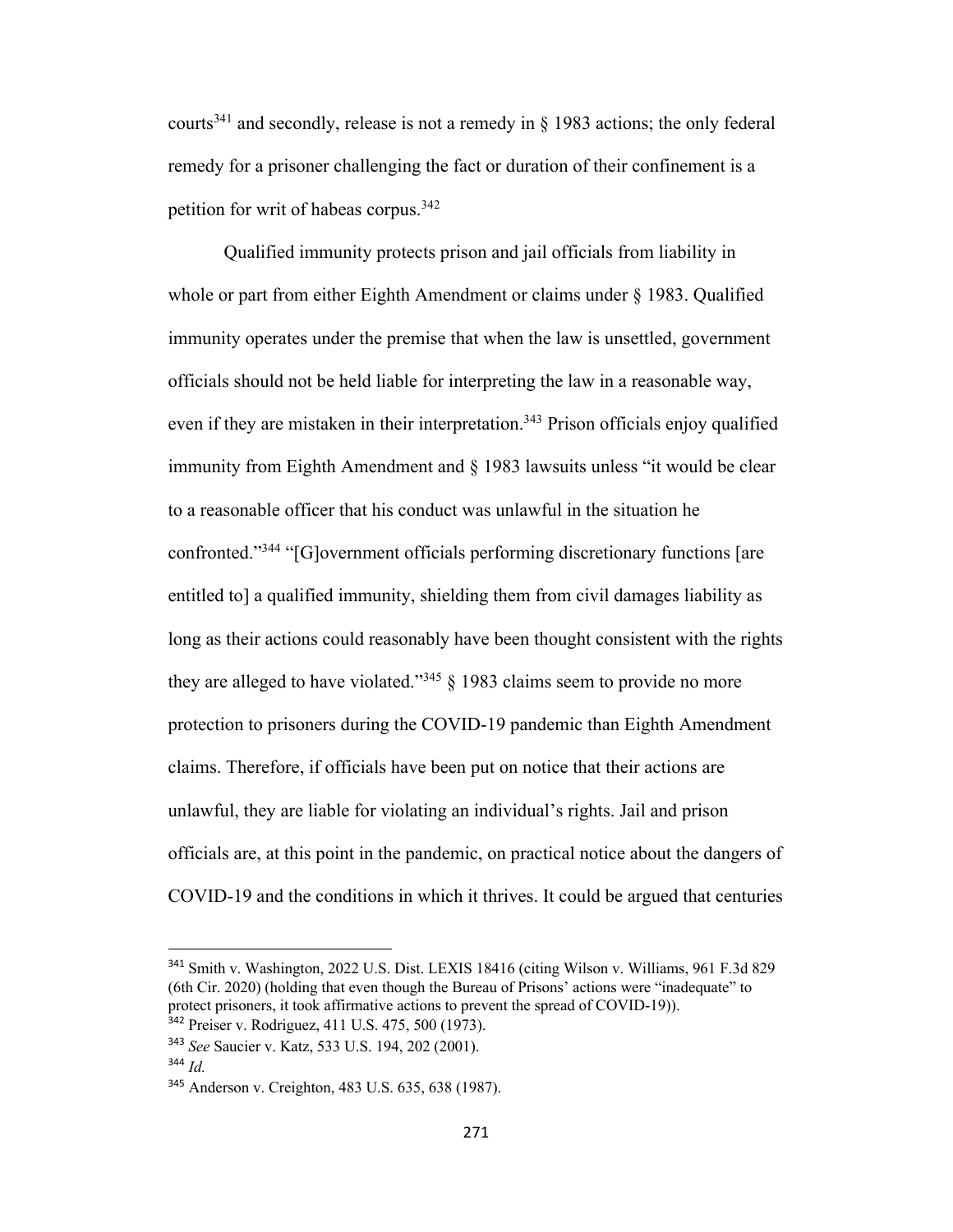of disease inside a jail and prison has informed them of the fact that, by permitting the spread of SARS-CoV-2, they are violating the right of their wards to not be sick or dead. § 1983 claims seem to provide no more protection to prisoners during the COVID-19 pandemic than Eighth Amendment claims. In a § 1983 claim, the plaintiff must show deprivation of a civil right, that the deprivation of the civil right caused harm, and that the deprivation was a proximate or legal cause of the damages.<sup>346</sup> § 1983 creates "...a species of tort liability."<sup>347</sup>

The States' reaction to the danger of COVID-19 in jails and prison has been described as one of "gross negligence."348 Gross negligence can be called "a twilight zone which exists somewhere between ordinary negligence and intentional injury."349 This seems to apply to many prisons during the pandemic; the State and its prisons officials do just enough to avoid being accused of intentionally injuring inmates, but not enough to keep them safe. However, both district courts and the Supreme Court have said that negligence is not part of the standard for an Eighth Amendment claim.<sup>350</sup> This is, in part, because negligence does not "shock the conscience,"351 which is a standard that is often considered

<sup>346</sup> 42 U.S.C. § 1983.

<sup>347</sup> Imbler v. Pachtman, 424 U.S. 409, 417 (1976).

<sup>348</sup> Jen Christensen, *States Engaged in 'Gross Negligence' in COVID-19 Response in Jails and Prisons, New Report Finds,* CNN (June 25, 2020 7:55AM),

https://www.cnn.com/2020/06/25/health/state-response-covid-jails-prisons-trnd/index.html. <sup>349</sup> Pleasant v. Johnson, 325 S.E.2d 244, 247 (N.C. 1985).

<sup>350</sup> Farmer v. Brennan, 511 U.S. 825 (1994); Cottrell v. Caldwell, 85 F.3d 1480 (11th Cir. 1996); Lippay v. Christos, 996 F.2d 1490, 1501 (3d Cir. 1993); Miller v. City of Philadelphia,174 F.3d 368, 374-75 (3d Cir.1999) ("[The court] suggested that the 'shocks the conscience' standard [applies] to all substantive due process cases."); Schieber v. City of Philadelphia, 320 F.3d 409, 419 (3d Cir. 2003); Duckworth v. Franzen, 780 F.2d 645, 652-53 (7th Cir. 1985) ("[T]he infliction of suffering on prisoners can be found to violate the Eighth Amendment only if that infliction is either deliberate, or reckless in the criminal law sense. Gross negligence is not enough."). <sup>351</sup> Whitley v. Albers, 475 U.S. 312 (1986).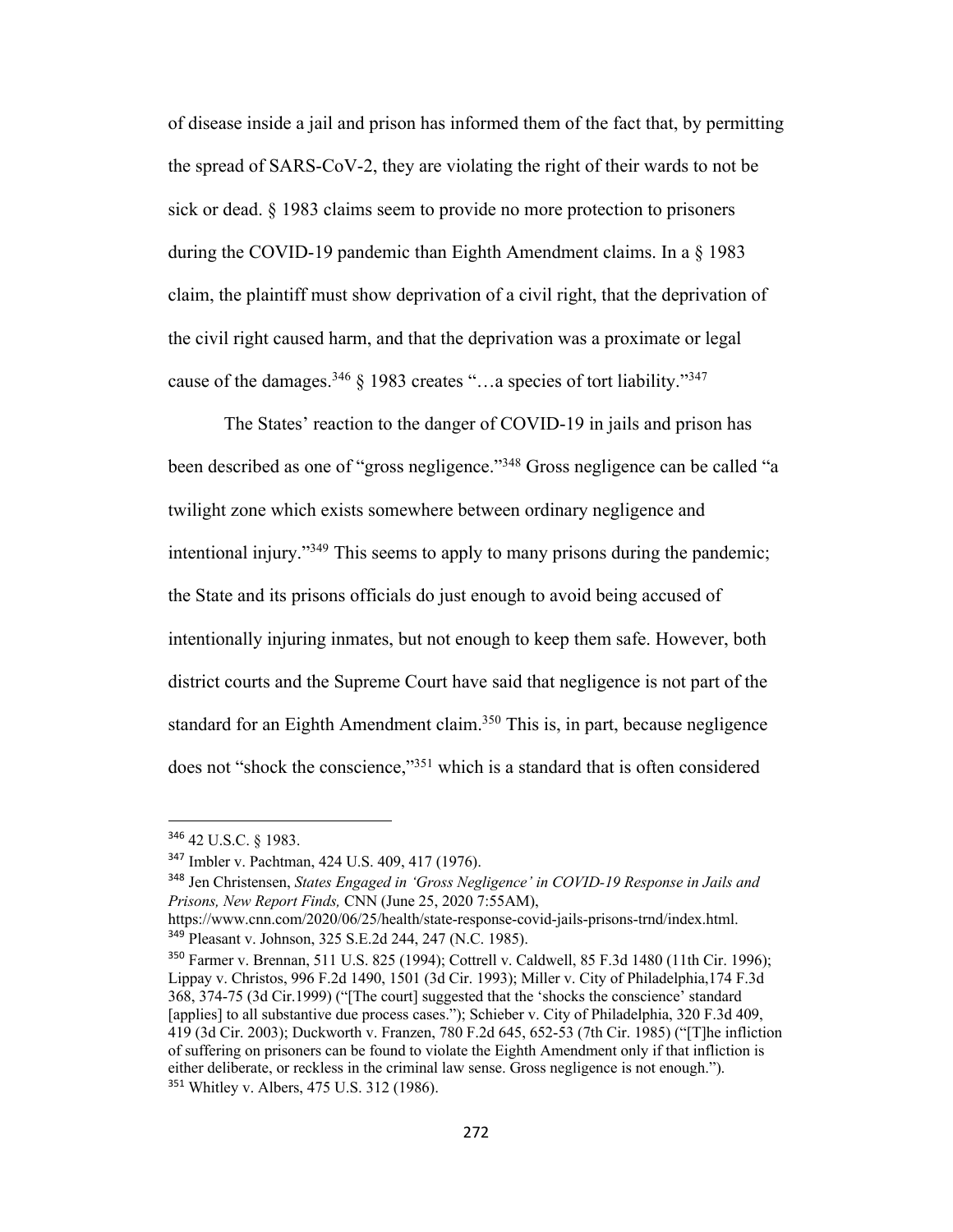with Eighth Amendment claims. However, failing to protect over two million incarcerated persons from being the captive victims of a deadly contagious disease *should* shock the conscience of decent people.

The Supreme Court has rejected the idea that prisons should receive compensatory damages as a vindication of their rights under  $\S$  1983 when this remedy is based on the factfinder's assessment of the value of the right.<sup>352</sup> A person must have an actual injury caused by the respondent's action or failure to act because compensatory damages are intended to give redress for a physical or emotional harm. If a person seeks compensatory damages for mental or emotional distress, they must have suffered a physical harm. Circuit courts are split as to what constitutes "physical injury". All circuit courts require an injury to be more than *de minimus* yet disagree on what might constitute a de minimus injury.353 COVID-19, especially when it runs it course in an unvaccinated person, is surely more than "…a matter of trifling consequence."<sup>354</sup> A possible place for movement in the law is to expand the scope of what is considered an injury. If a prisoner gets COVID-19, their illness should be considered physical injury. A prisoner who contracts COVID-19 is not only harmed by suffering from an illness that may kill them or disable them, they are also emotionally harmed by the stress and fear of being unable to avoid the the illness and the uncertainty of proper medical care once they get ill. If there was no underlying physical harm, plaintiffs cannot seek

<sup>354</sup> *What is De Minimis*, LAW DICTIONARY, https://thelawdictionary.org/deminimis/#:~:text=a%20Latin%20phrase%20that%20means,wish%20to%20even%20consider%20i t, (last visited Jun. 2, 2022).

<sup>352</sup> Memphis Comty School v. Stachura, 477 U.S 299 (1986).

<sup>353</sup> Hudson v. McMillan, 503 U.S. 1, 9– 10 (1992).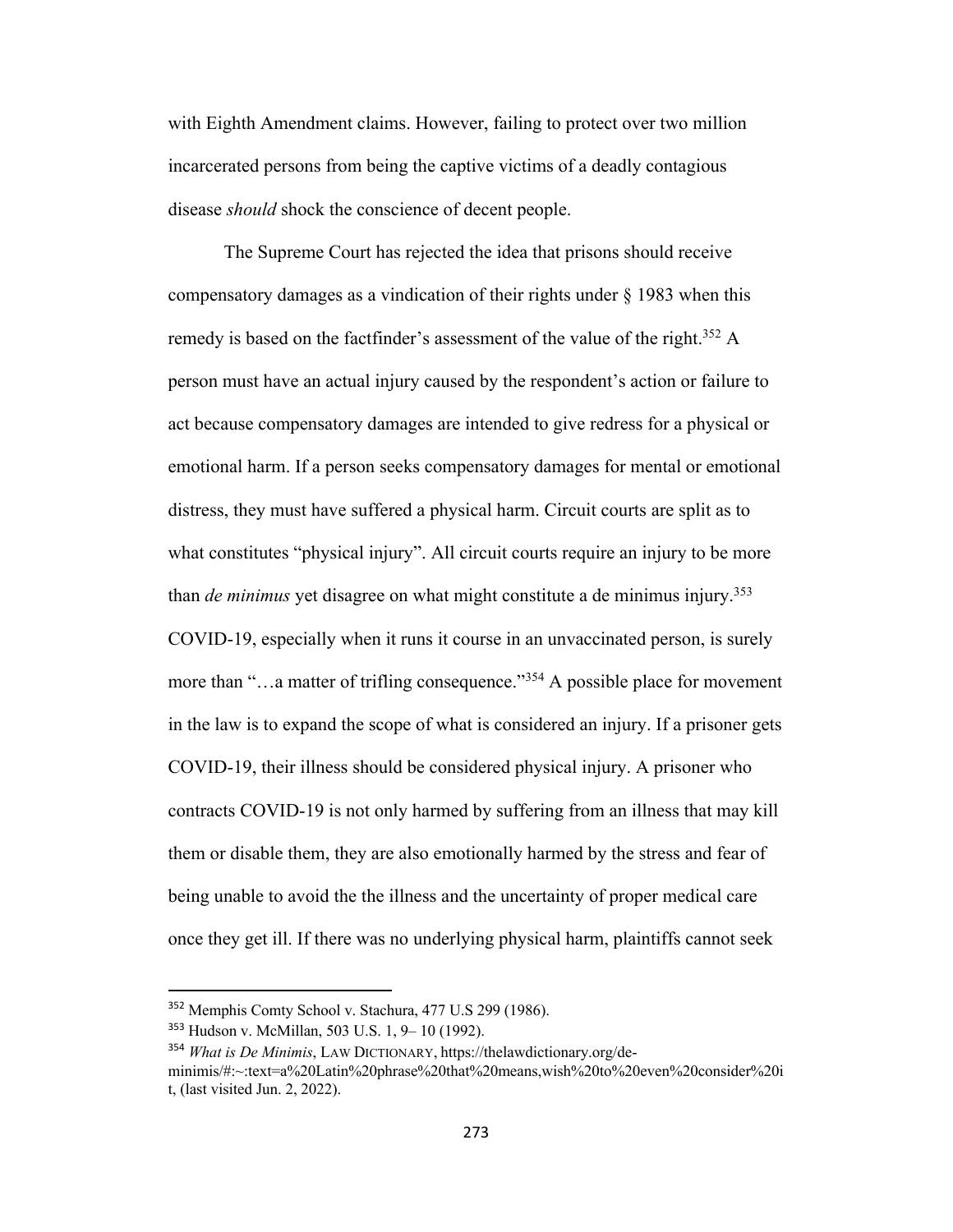compensatory damages for the mental or emotional distress that followed from the unsafe conditions that they live in. This is a double bar to justice for incarcerated persons who have, as a result of prison officials' neglect, gotten COVID-19 and lived in terror of contracting it. The law should allow for the award of damages in these cases by recognizing COVID-19 as a physical injury, which would also open the door for recovery of damages for emotional and mental distress. The PLRA allows for the prospect of nominal or punitive damages.355 Nominal damages may be awarded; courts have looked favorably on nominal damages as a way to vindicate absolute rights.<sup>356</sup> These have also been awarded even when there has been no physical injury.<sup>357</sup> Even if COVID-19 is never considered an injury for the purposes of civil rights, nominal and punitive damages are a means to deliver justice.

Detainees and prisoners who receive compensatory, nominal, and punitive damages would be able to have some financial means to navigate long term COVID-19 effects and provide for dependents. A favorable outcome for these plaintiffs would also send a message about what is not acceptable treatment. Further, these cases might deter this kind of treatment.

<sup>355</sup> Thompson v. Carter, 284 F.3d 411, 418 (2d Cir. 2002) (finding that § 1997e(e) does not limit the availability of nominal or punitive damages).

<sup>356</sup> Carey v. Piphus, 435 U.S. 247 (1978).

<sup>&</sup>lt;sup>357</sup> Thompson, 284 F.3d at 416 ("[§1997e(e)] does not restrict a plaintiff's ability to recover... nominal or punitive damages").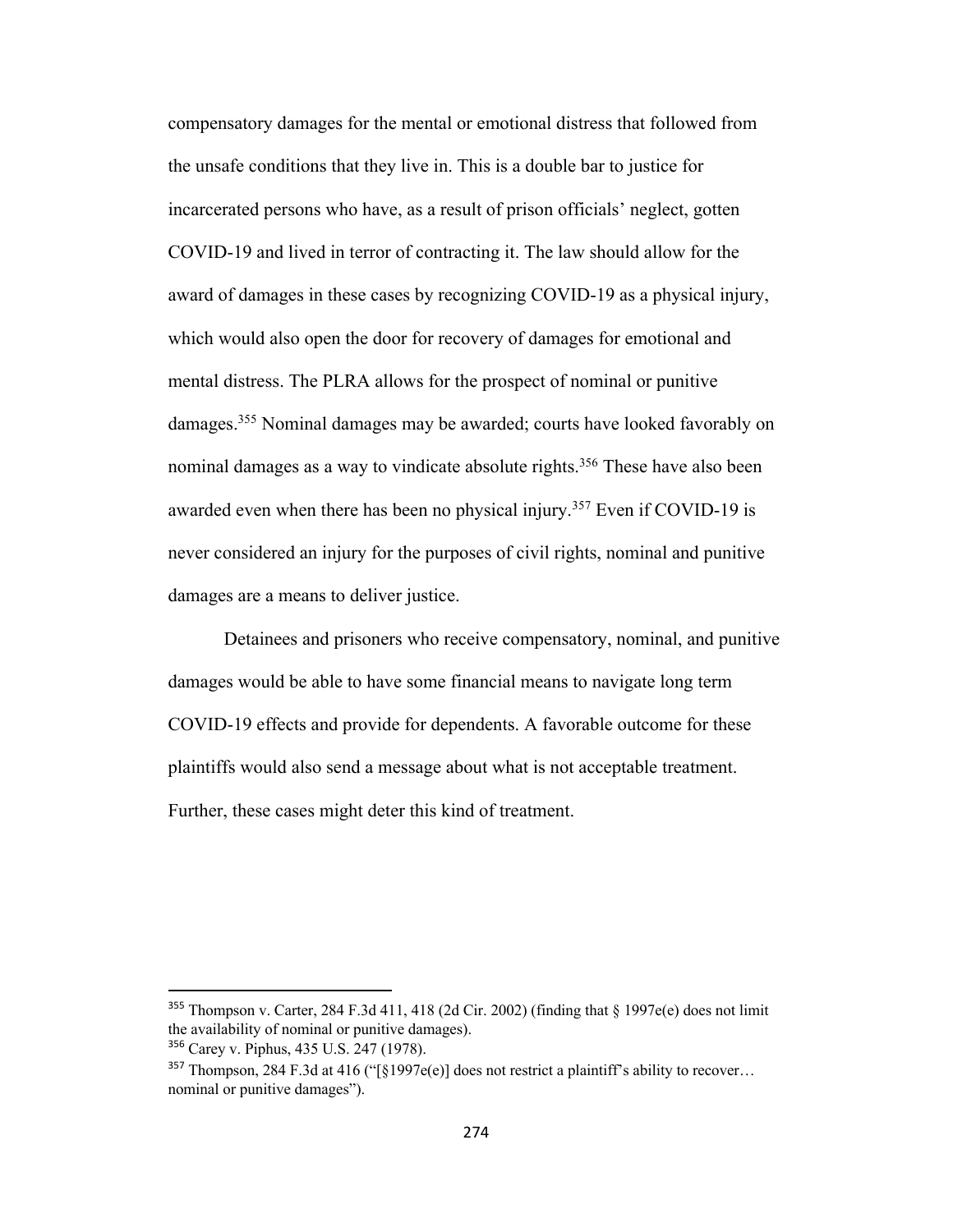## **VI: Concluding Lessons for the Parent State**

Being an incarcerated person during the COVID-19 pandemic has been likened to being condemned to "death by virus."<sup>358</sup> This is not so. It is death by neglect of governments. It has been observed that "[c]orrections institutions have continuously failed to take even the most basic life-saving measures to protect incarcerated people from Covid-19."359 Governments are responsible for dependent wards, including prisoners and jail detainees who have no autonomy or way to protect themselves during the COVID-19 pandemic. An incarcerated person is a captive victim for any contagious illness, especially in one of the many facilities filled past design capacity. These populations are particularly vulnerable because of high rates of underlying disease, recreational drug use, smoking, histories of inadequate health care, and large numbers of non-white inmates.

If the state and its prison system cannot protect incarcerated persons, there are few good remedies. Some prisoners may be furloughed, granted compassionate release because they are close to death, or freed with or without conditions. For individuals with a low risk of committing violent crimes or who are being held pre-trial because they cannot afford bail, release provides relief to a small portion of the incarcerated population. Releasing people into the free community is not a solution without risks: carriage of the virus to healthy

<sup>358</sup> *Prison Outbreak: How Do We Stop Covid-19 from Spreading in Prisons and Jail?*, MAKING THE CALL (May 2020), https://open.spotify.com/episode/6XztMVcWWdGUKcqEYQ7l8H. <sup>359</sup> A*CLU Files Class Action Lawsuit to Protect Incarcerated People at the Deadliest Federal Prison,* ACLU (Oct. 27, 2020), https://www.aclu.org/press-releases/aclu-files-class-actionlawsuit-protect-incarcerated-people-deadliest-federal-prison.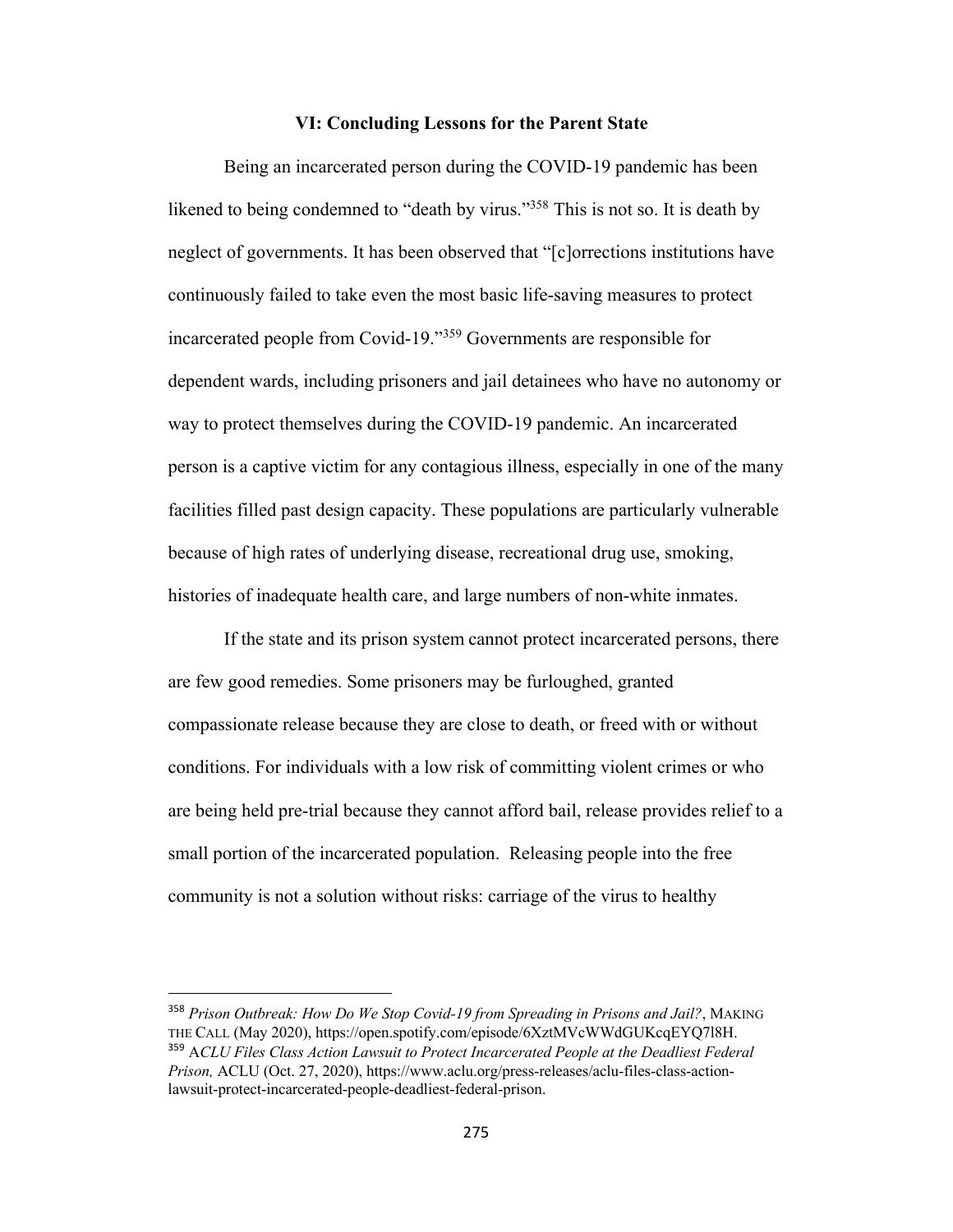individuals, burdening the resources of poor communities, inciting the anger and fear of neighbors, and possibility incurring the risk of flight or recidivism.

Other strategies include premature parole, home confinement, or probation. These have similar perils and burdens as release without surveillance does, with the added cost of monitoring. Compassionate release is rarely granted, which makes this an almost useless strategy for saving lives. Release of inmates and deferral of intakes in jails has been a slow and discretionary process. Since the start of the pandemic, the population of U.S. jails and prisons has been reduced by about eight percent with some of these people being released to their home or other arrangements with or without surveillance.<sup>360</sup> In part, the numbers in prisons fell because prisons have accepted fewer jail transfers,  $361$  leaving concentrations of COVID-19 in local jails. Of the 151,735 people serving sentences in a federal prison,  $7,850$  have been released to home confinement.<sup>362</sup> Pregnant women, who comprise three percent of women at federal prisons, four percent at state prisons, and five percent at jails, are at a high risk of complications from COVID.<sup>363</sup> Pregnant women of color, who are overrepresented in jails and prisons, are more affected by COVID infections.364

<sup>361</sup> *How Criminal Justice Systems are Responding to the Coronavirus Outbreak*, CRIME & JUST. INST., https://www.cjinstitute.org/corona/ (last visited Mar. 6, 2022).

<sup>362</sup> Roni Caryn Rabin, *Vulnerable Inmates Left in Prison as COVID Rages*. N.Y. TIMES (May 6, 2021), https://www.nytimes.com/2021/02/27/health/coronavirus-prisons-danbury.html. <sup>363</sup> *Pregnancy and COVID-19: What are the risks?*, MAYO CLINIC (May 18, 2021),

<sup>360</sup> *Reducing Jail and Prison Populations During the Covid-19 Pandemic*, BRENNAN CTR. JUST. (June 25, 2021), http://www.brennancenter.org/our-work/research-reports/reducing-jail-andprison-populations-during-covid-19-pandemic.

https://www.mayoclinic.org/diseases-conditions/coronavirus/in-depth/pregnancy-and-covid-19/art-20482639.

<sup>364</sup> *Id.*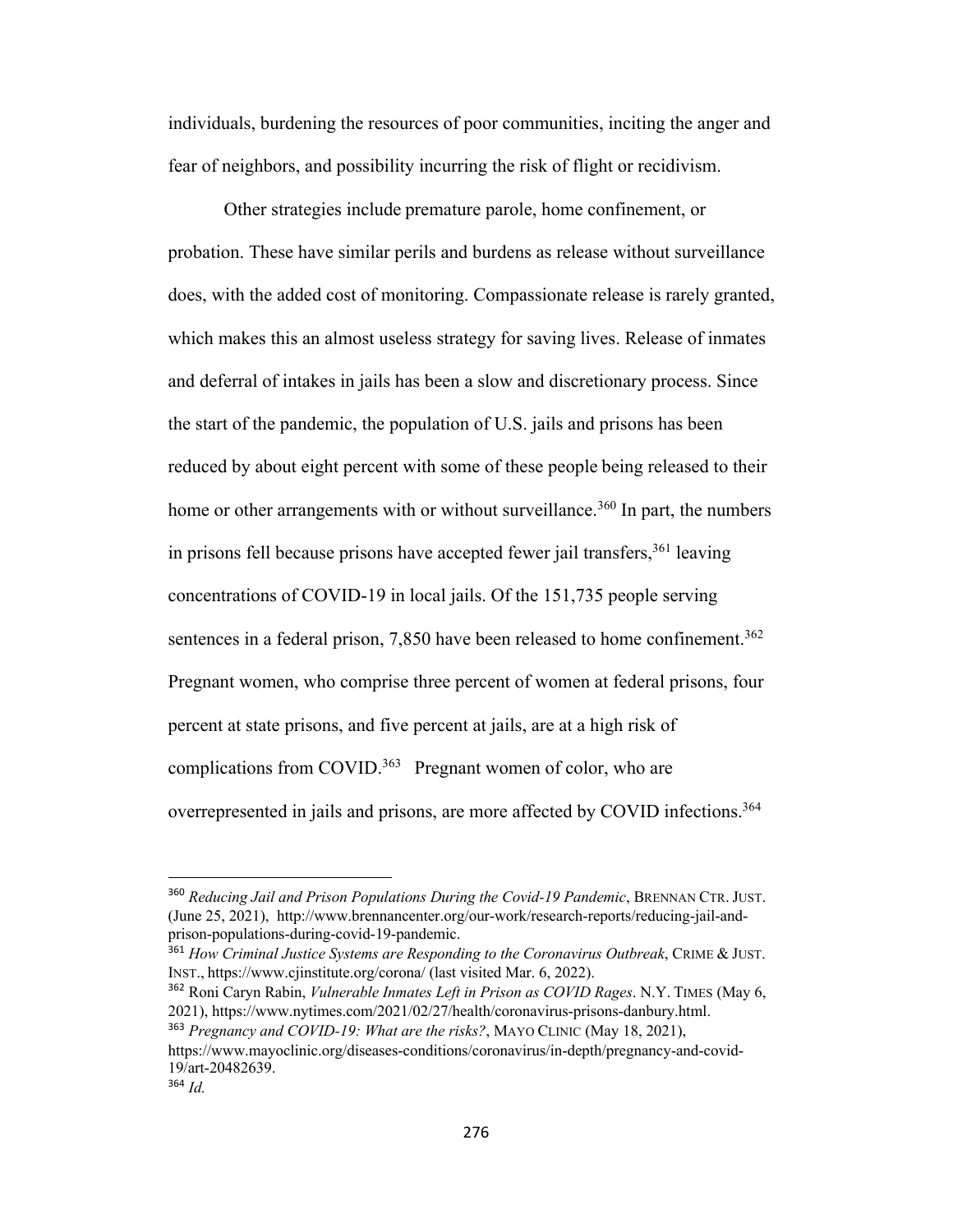When they are incarcerated, these women face the same degree of exposure to the virus as other inmates. Despite this, states have been slow to find alternatives to incarceration for pregnant women or have stringent requirements that result in only a handful of releases.<sup>365</sup> For any jail or prison, regardless of who is held there, release does not solve a glaring problem: what happens to those left behind?

Those left behind face dangerous conditions, even when the facility is not considered overcrowded. When facilities have been required to implement policies and protocols, there is no way, outside of court-ordered relief, to enforce compliance. Hazardous conditions in facilities have included not only no availability of proper masks, such as the recommended N95 respirators, but often no masks at all.<sup>366</sup> Throughout the pandemic, there have been jails and prisons with not enough soap and cleaning supplies, who continue to utilize dormitory housing and shared cells, who withhold vaccines, and stingily ration medical care even to the sickest detainees and inmates. In most facilities, it is not possible to stay six feet apart in common areas. In some prisons, risks include having to be guarded by officers who have tested positive for the virus but who are required to work regardless.<sup>367</sup> The dangerous conditions also may include being in close contact with correctional officers who refuse to get vaccinated or who have been overwhelmed by the responsibilities created by understaffing. As it becomes more unsafe to work in a prison or jail, staff are leaving in large numbers. As of May

<sup>365</sup> Rabin, *supra* note 362.

<sup>366</sup> *Types of Masks and Respirators*, CDC (Jan. 28, 2022), https://www.cdc.gov/coronavirus/2019 ncov/prevent-getting-sick/types-of-masks.html.

<sup>367</sup> Rachel Aviv, *Punishment by Pandemic*, NEW YORKER (June 15, 2020),

https://www.newyorker.com/magazine/2020/06/22/punishment-by-pandemic.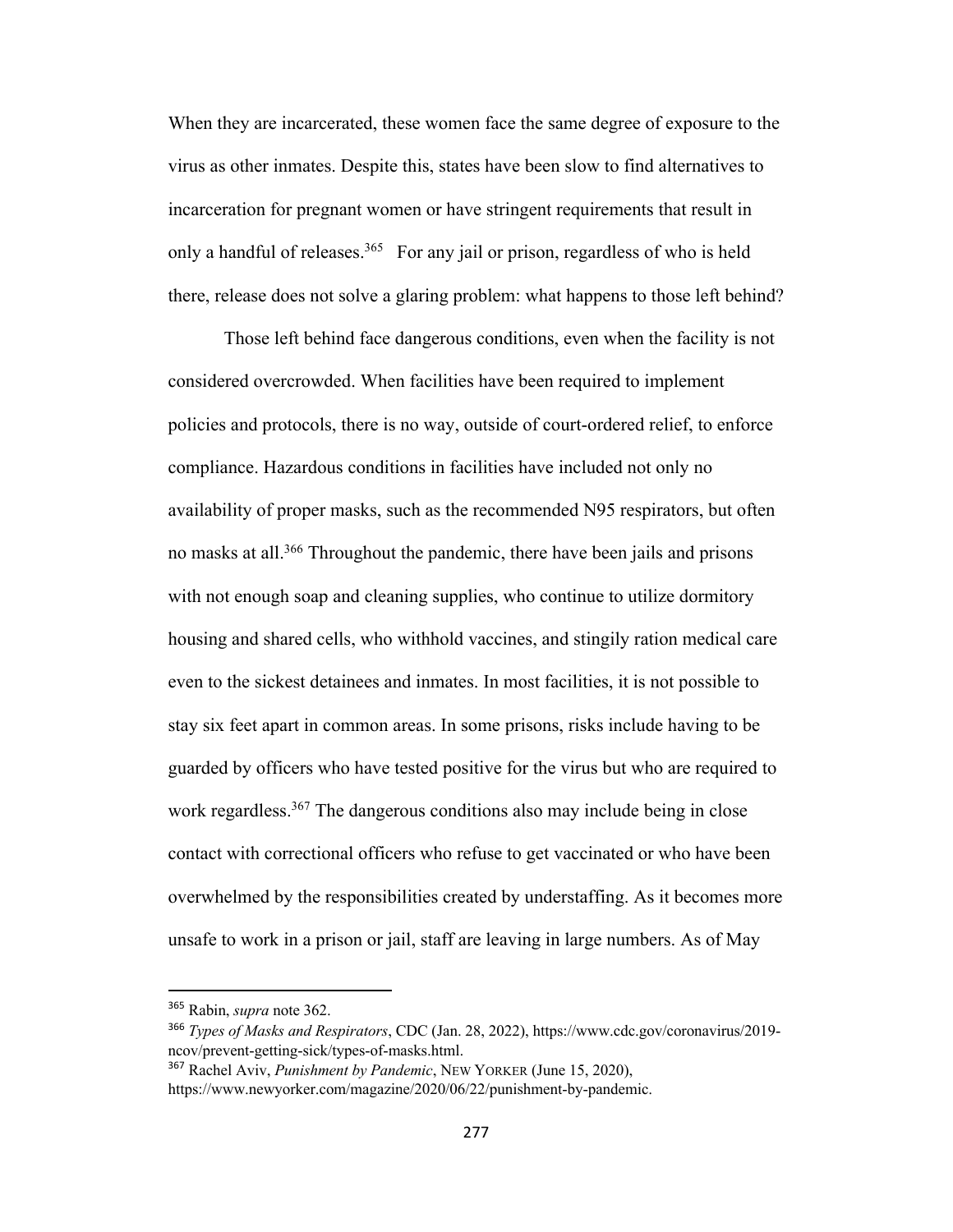2021, one third of federal correctional officer positions were vacant.<sup>368</sup> Three prisons in Florida have closed because there is not enough staff.<sup>369</sup>

For those left in the line of fire, 370 Eighth Amendment or Fourteenth Amendment protections have been invoked. These are difficult legal standards to overcome and limited in what they can provide, as are actions under § 1983. This is especially true in light of the deference that courts give to prisons to set their policies and regulations. Reform of the laws to allow for simple and full recovery of compensatory damages is a way for prisoners to provide for their dependents and access long-term care for themselves. A corrections officer in Georgia testified that on a "good day", six to seven officers are responsible for 1,200 inmates a day.371 As difficult as it is for staff inside a jail or prison ravaged by COVID-19, they have the choice to leave.

<sup>368</sup> NBC NEWS, *supra* note 204.

<sup>369</sup> Grace Toohey, *Facility Closures Continue as Florida Prisons Face 'Unprecedented' Staff Shortages*, ORLANDO SENTINEL (Sept. 3, 2021 3:55 PM)

https://www.orlandosentinel.com/news/crime/os-ne-florida-prisons-struggle-staffing-20210913 x34d5cfefnhetfu5zrdrp74qum-

story.html#:~:text=In%20late%20August%2C%20the%20Florida,to%20information%20provided %20by%20FDC

<sup>370</sup> *See* Brandon Garrett, *Constitutional Criminal Procedure Post-COVID*, HARV. L. REV. BLOG (May 19, 2020), https://blog.harvardlawreview.org/constitutional-criminal-procedure-post-covid/; John Curran et al., *COVID-19 and the Constitution: How the Bill of Rights is Being Tested by the Coronavirus*, N.Y. L. J. (May 29, 2020),

https://www.law.com/newyorklawjournal/2020/05/29/covid-19-and-theconstitution-how-the-billof-rights-is-being-tested-by-the-coronavirus/; Michael Campion Miller et al., *The Pandemic in Prisons: Advocating for Clients in Federal Custody*, STEPTOE (April 9, 2020),

https://www.steptoe.com/en/news-publications/the-pandemic-in-prisons-advocating-for-clients-infederal-custody.html.

<sup>371</sup> Keri Blakinger et al., *As Corrections Officers Quit in Droves, Prisons Get Even More Dangerous*, MARSHALL PROJECT (Nov. 1, 2021 6:00 AM),

https://www.themarshallproject.org/2021/11/01/as-corrections-officers-quit-in-droves-prisons-geteven-more-dangerous.